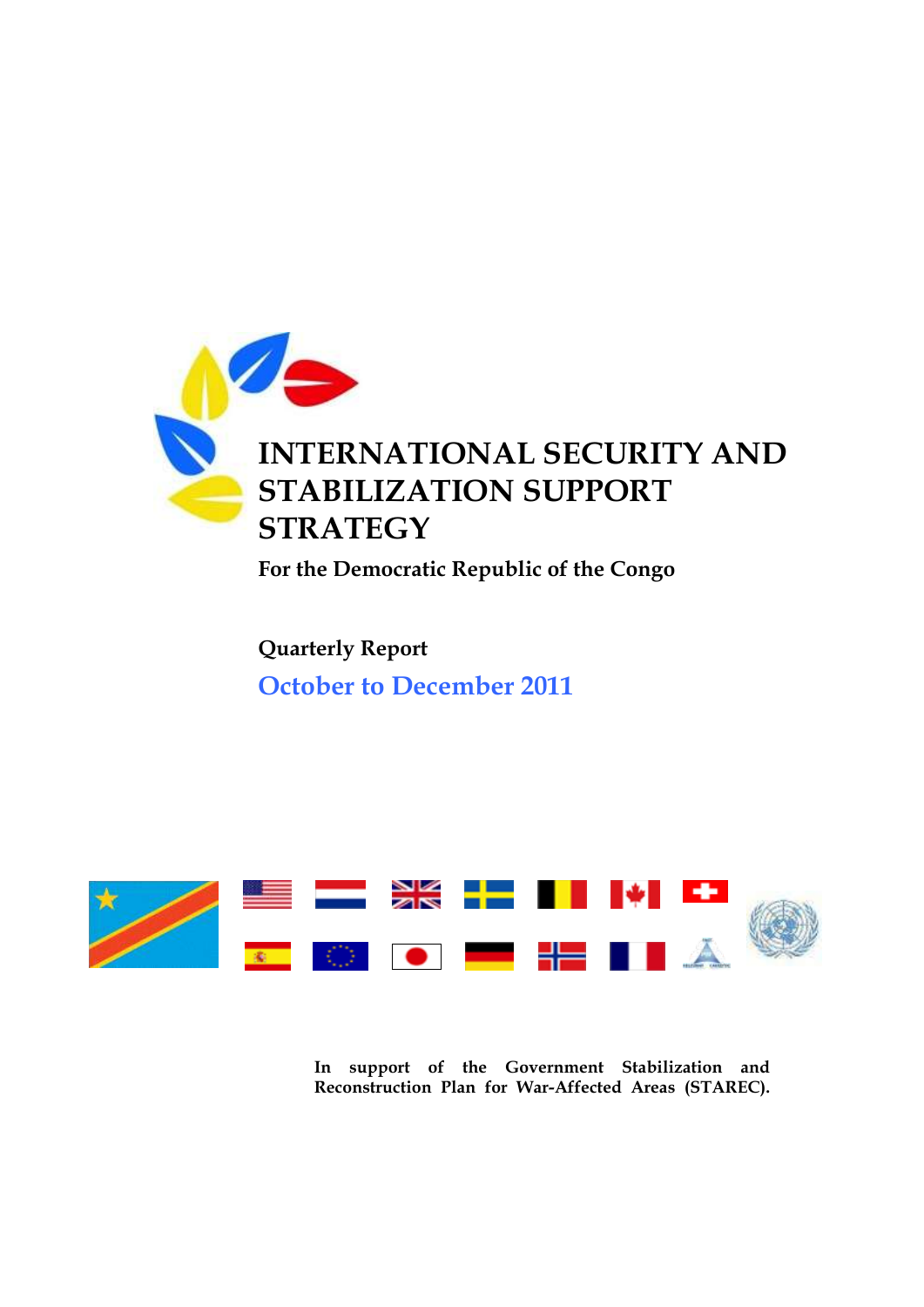#### **TIMELINE**



# **About the ISSSS**

The **International Security and Stabilization Support Strategy** (ISSSS) is a framework to support the transition from peacekeeping to peacebuilding in eastern Democratic Republic of the Congo.

It supports the Government's Stabilization and Reconstruction Plan for War-Affected Areas (STAREC); and the implementation of Security Council Resolutions 1925 (2010) and 1991 (2011).

Activities are supported by voluntary contributions, the UN Peace Building Fund, and the UN Stabilization Mission in DRC (MONUSCO). They are focused in conflict-affected provinces of Eastern DRC.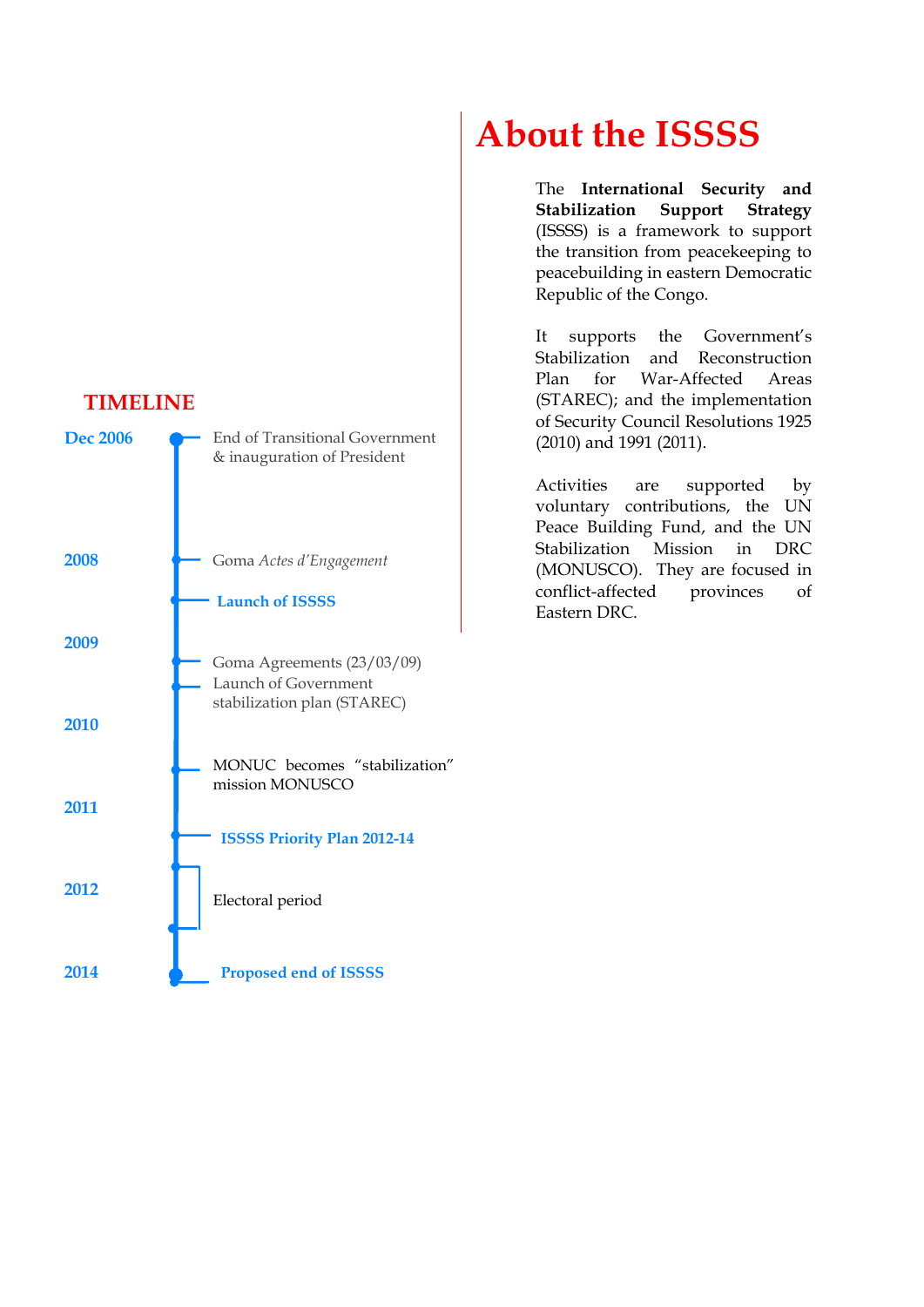# **Key figures**

(all figures in millions of US dollars)

# **Project resources<sup>1</sup>**

| Mobilised | US\$ 273,02 M. |  |  |
|-----------|----------------|--|--|
| Spent     | US\$ 183,47 M. |  |  |

# **Financial partners**

| Mobilised            | US\$ 273,02 M.             |                     | <b>United States</b>         | 86.5 |
|----------------------|----------------------------|---------------------|------------------------------|------|
| Spent                | US\$ 183,47 M.             |                     | Netherlands                  | 57.3 |
|                      |                            | ◛▱                  | United Kingdom               | 25.8 |
|                      |                            |                     | Sweden                       | 18.6 |
|                      |                            |                     | Belgium                      | 12.7 |
|                      |                            |                     | Canada                       | 9.0  |
|                      |                            |                     | Spain                        | 5.1  |
|                      |                            |                     | European<br>Commission       | 4.2  |
|                      |                            |                     | Japan                        | 3.5  |
|                      |                            |                     | Germany                      | 2.4  |
|                      |                            |                     | Norway                       | 1.9  |
|                      |                            |                     | France                       | 0.5  |
|                      |                            |                     | GoDRC<br>to<br><b>STAREC</b> | 20.0 |
| partners not listed. | Contributions by executing | <b>MUZVANT</b> CATE | Peacebuilding<br>Fund        | 20.0 |
|                      |                            |                     |                              |      |

<sup>1</sup> Funding situation as of 01.01.2012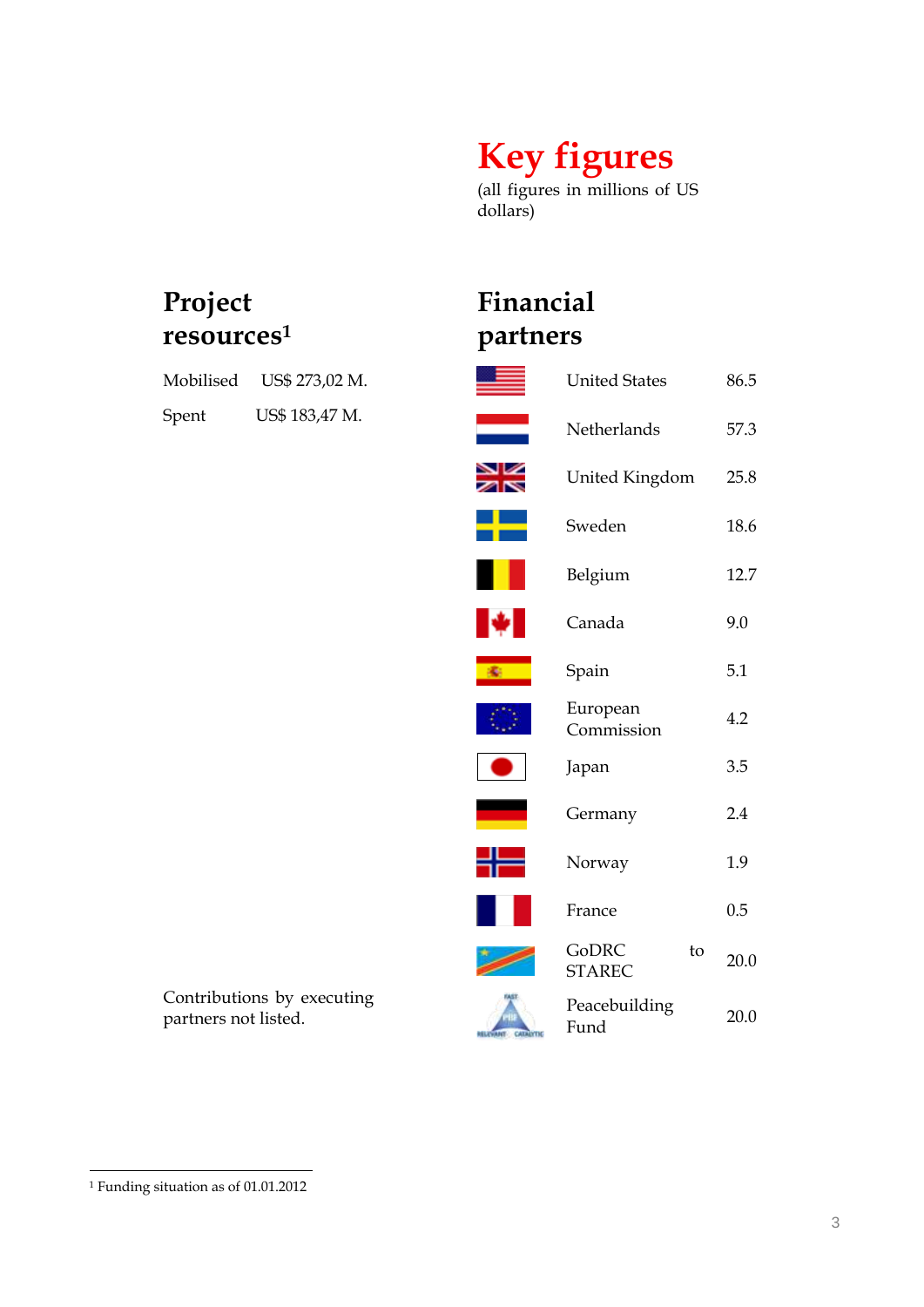

*Woman in Magungu (Rutshuru, NK), working on a community project, in the framework of MSI"s project in support of Community reintegration (PBF funding)*

*Police Officer in Ituri, trained and deployed in one of the eight Police stations built by IOM (USAID funding).* 



## **Table of contents**

| 1. Foreword                |    |
|----------------------------|----|
| 2. Overview of the ISSSS   | 8  |
| 3. Substantive components  | 12 |
| 4. Planning & coordination | 38 |
| 5. Outlook for Quarter 3   | 40 |
|                            |    |

#### **Annexes:**

| A1. Summary of outputs      | 31  |
|-----------------------------|-----|
| A2. Funding framework       | 35  |
| A3. Multi-donor trust funds | 36  |
| A4. Inventory of projects   | 37  |
| A5. Reference map           | 42. |

About the Quarterly Report 43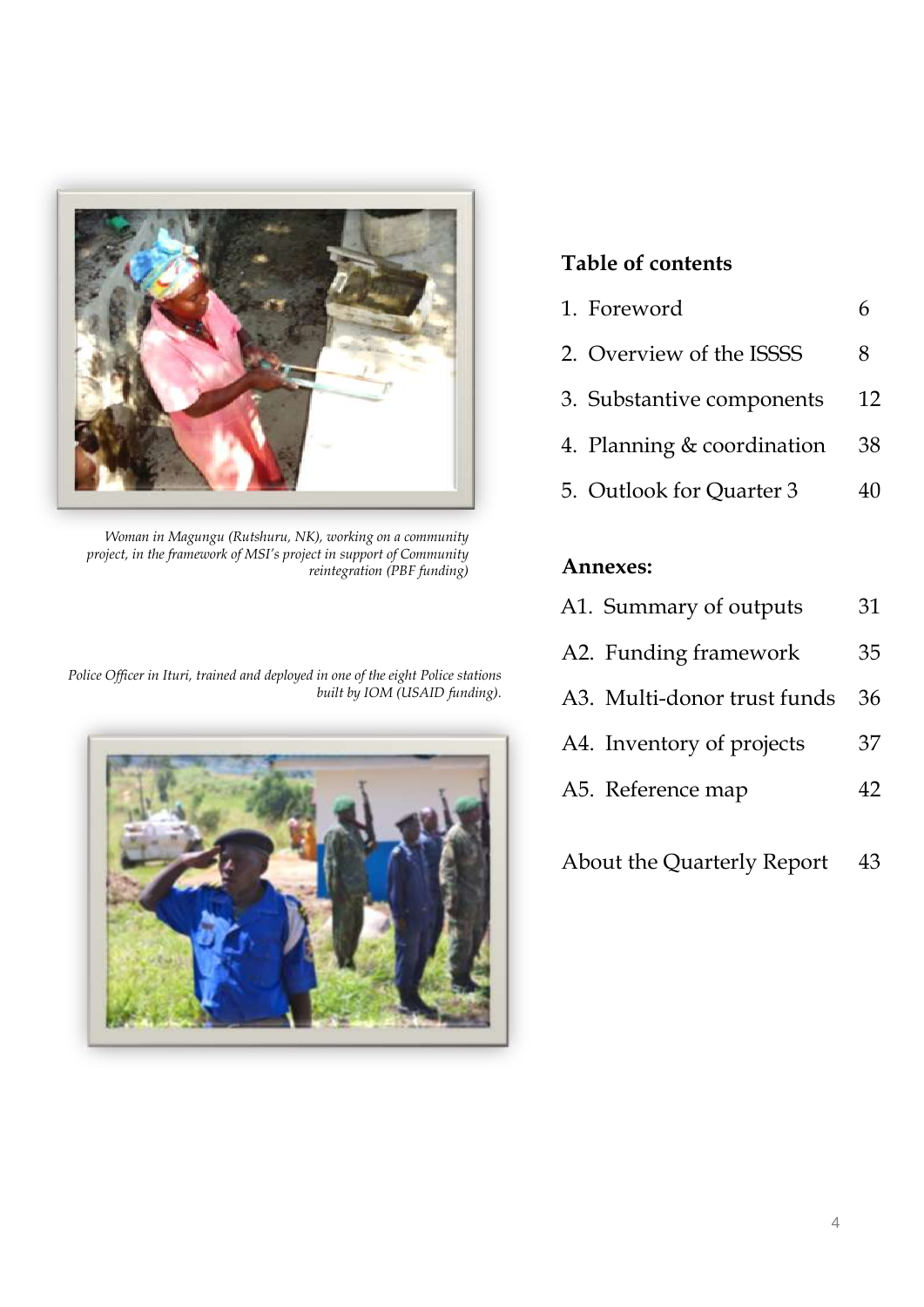# **Abbreviations**

| ADF              | <b>Allied Democratic Forces</b>                                                                             |  |  |  |  |  |
|------------------|-------------------------------------------------------------------------------------------------------------|--|--|--|--|--|
| <b>CLPC</b>      | <b>Permanent Local Conciliation Committee</b>                                                               |  |  |  |  |  |
| <b>CNDP</b>      | National Congress for the Defense of the People                                                             |  |  |  |  |  |
| <b>CTC</b>       | Joint Technical Committee                                                                                   |  |  |  |  |  |
| <b>DDR</b>       | Disarmament, Demobilization and Reintegration                                                               |  |  |  |  |  |
| DDR/RR           | Disarmament, Demobilization, Repatriation, Resettlement and<br>Reintegration                                |  |  |  |  |  |
| DSRSG/RC/HC      | Deputy Special Representative of the Secretary-General /<br>Resident Coordinator / Humanitarian Coordinator |  |  |  |  |  |
| FAO              | Food and Agriculture Organization of the United Nations                                                     |  |  |  |  |  |
| FARDC            | <b>Congolese Armed Forces</b>                                                                               |  |  |  |  |  |
| <b>FDLR</b>      | Democratic Forces for the Liberation of Rwanda                                                              |  |  |  |  |  |
| <b>GoDRC</b>     | Government of the Democratic Republic of the Congo                                                          |  |  |  |  |  |
| <b>IDP</b>       | Internally displaced person                                                                                 |  |  |  |  |  |
| IOM              | <b>International Organization for Migration</b>                                                             |  |  |  |  |  |
| <b>IMA</b>       | <b>IMA World Health</b>                                                                                     |  |  |  |  |  |
| <b>IMC</b>       | <b>International Medical Corps</b>                                                                          |  |  |  |  |  |
| <b>IRC</b>       | <b>International Rescue Committee</b>                                                                       |  |  |  |  |  |
| <b>ISSSS</b>     | International Security and Stabilization Support Strategy                                                   |  |  |  |  |  |
| <b>JMAC</b>      | Joint Mission Analysis Centre (within MONUSCO)                                                              |  |  |  |  |  |
| <b>MPTFO</b>     | UNDP Multi-Donor Trust Fund Office                                                                          |  |  |  |  |  |
| <b>MONUSCO</b>   | United Nations Organization Stabilization Mission in the<br>Democratic Republic of the Congo                |  |  |  |  |  |
| MSI              | Management Systems International                                                                            |  |  |  |  |  |
| <b>PBF</b>       | Peacebuilding Fund                                                                                          |  |  |  |  |  |
| <b>PNC</b>       | <b>Congolese National Police</b>                                                                            |  |  |  |  |  |
| <b>SRFF</b>      | Stabilization and Recovery Funding Facility                                                                 |  |  |  |  |  |
| SSU              | <b>Stabilization Support Unit</b>                                                                           |  |  |  |  |  |
| <b>STAREC</b>    | Stabilization and Reconstruction Plan for War-Affected Areas                                                |  |  |  |  |  |
| <b>UNDP</b>      | <b>UN Development Program</b>                                                                               |  |  |  |  |  |
| <b>UNFPA</b>     | <b>UN Population Fund</b>                                                                                   |  |  |  |  |  |
| <b>UNHABITAT</b> | UN Human Settlements Programme                                                                              |  |  |  |  |  |
| <b>UNHCR</b>     | UN High Commissioner for Refugees                                                                           |  |  |  |  |  |
| <b>UNOPS</b>     | UN Office for Project Services                                                                              |  |  |  |  |  |
| <b>UNPOL</b>     | UN Police (within MONUSCO)                                                                                  |  |  |  |  |  |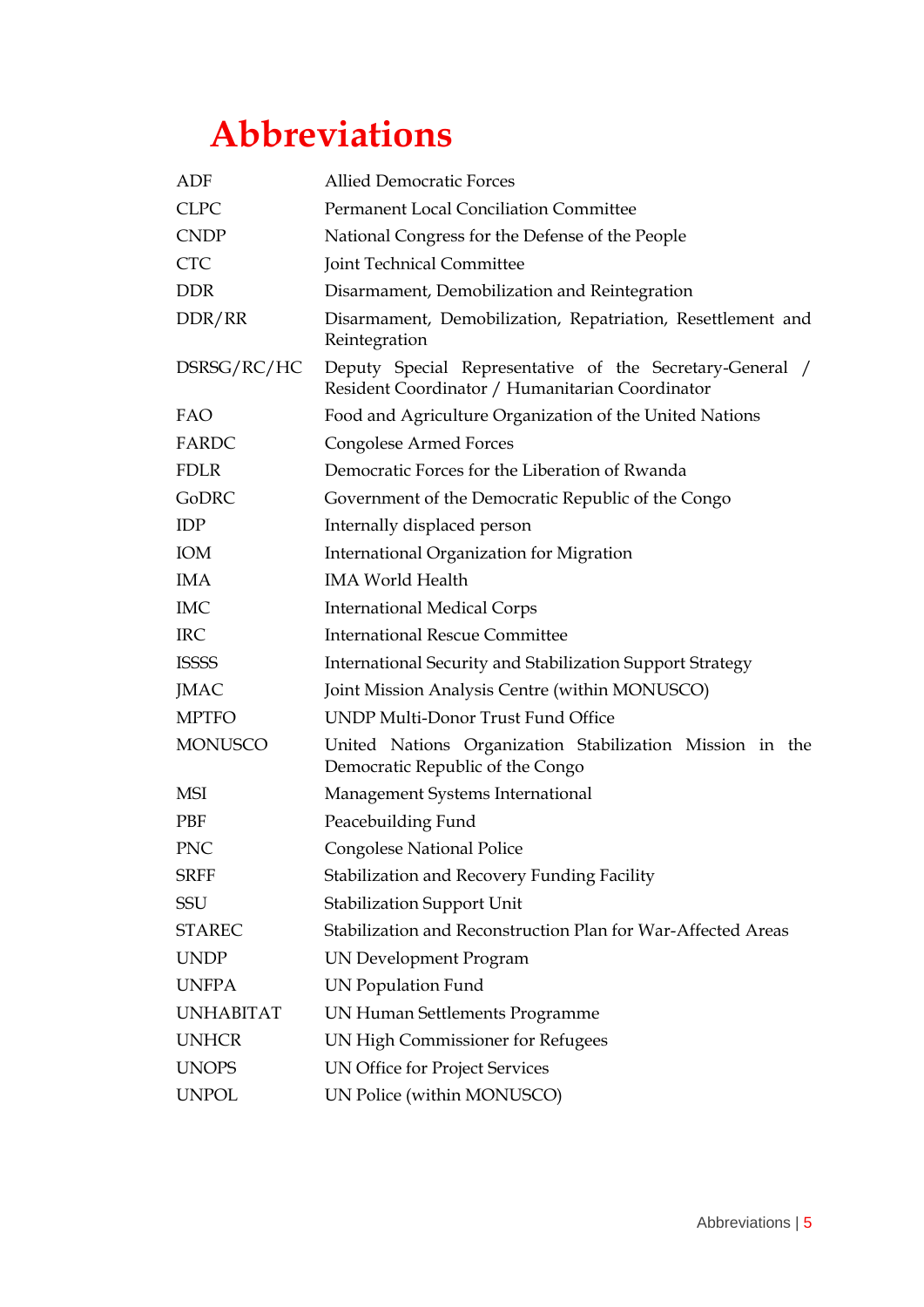# **1 Foreword**

*The last quarter of 2011 was marked by strong positive signals from both the DRC Government and the United Nations to support the stabilization process. Indeed, in October, the government signed a new Presidential ordinance extending the STARECprogram for an additional 36 months, until June 2014. This decision is the first multi-year extension of the program. Meanwhile the UN Secretary-General recently drew attention to the need for the UN to remain engaged on Stabilization programs in the DRC at least until 2014. This would place stabilization at the core of GoDRC and UN priorities, and reaffirm a clear focus of the mission on the stabilization of eastern DRC.* 

*By the end of the fourth quarter of 2011, 65 % of the total funds raised in support of the Stabilization Strategy had been spent, marking the end of the "first phase" of the ISSSS. So far, five of the six priority axes have been opened, resulting in enhanced security, state authority and trade. A notable "delivery" during this quarter was the completion of infrastructure works on the Miti-Hombo axis, with the launch of the Hombo Bridge, reconnecting the provinces of North Kivu and South Kivu. This further allows the extension of the programme to Walikale territory, in compliance with the Stabilization Priority Plan 2012-2014.*

*Nonetheless, serious constraints remain; most importantly insufficient government willingness and capacity to support the deployment, equipment and payment of state personnel to enact the restoration of State authority. This is a clear 'red flag' in the ISSSS score card so far. Moreover the low funding of the SRFF needs to be addressed.*

*Engagement in Eastern DRC is hardly apolitical: stabilization activities in support to security, the restoration of state institutions and economic recovery, aim at quick-wins and to achieve a much need stable institutional and socio-economic environments to generate conditions for longer-term reforms, thus requiring the implication and strengthening of key political and institutional actors. Upcoming stabilization efforts in the East will request more engagement on the political and institutional fronts, keeping in mind the volatile post-elections context as well as upcoming provincial and local elections.* 

*The new Stabilization Priority Plan (SPP) for 2012-2014 started in January 2012 and represents the new framework for the international support to STAREC. All priorities were jointly identified by the STAREC coordination structures, led by the Government of DRC.* 

*In the framework of the SPP, policy dialogues and accompanying measures to the GoDRC will be sought taking into account the budgetary implications of state official deployment, and intrinsic funds needed for the functioning of the ISSSS-built infrastructures. This will hopefully increase the qualitative impact of the works implemented during the first phase.* 

*The Stabilization Support Unit (SSU) would like to seize this opportunity to express, on behalf of the ISSSS participating agencies, its gratitude for the continuous support to the stabilization process in Eastern DRC.*

*Stabilization Support Unit January 2012*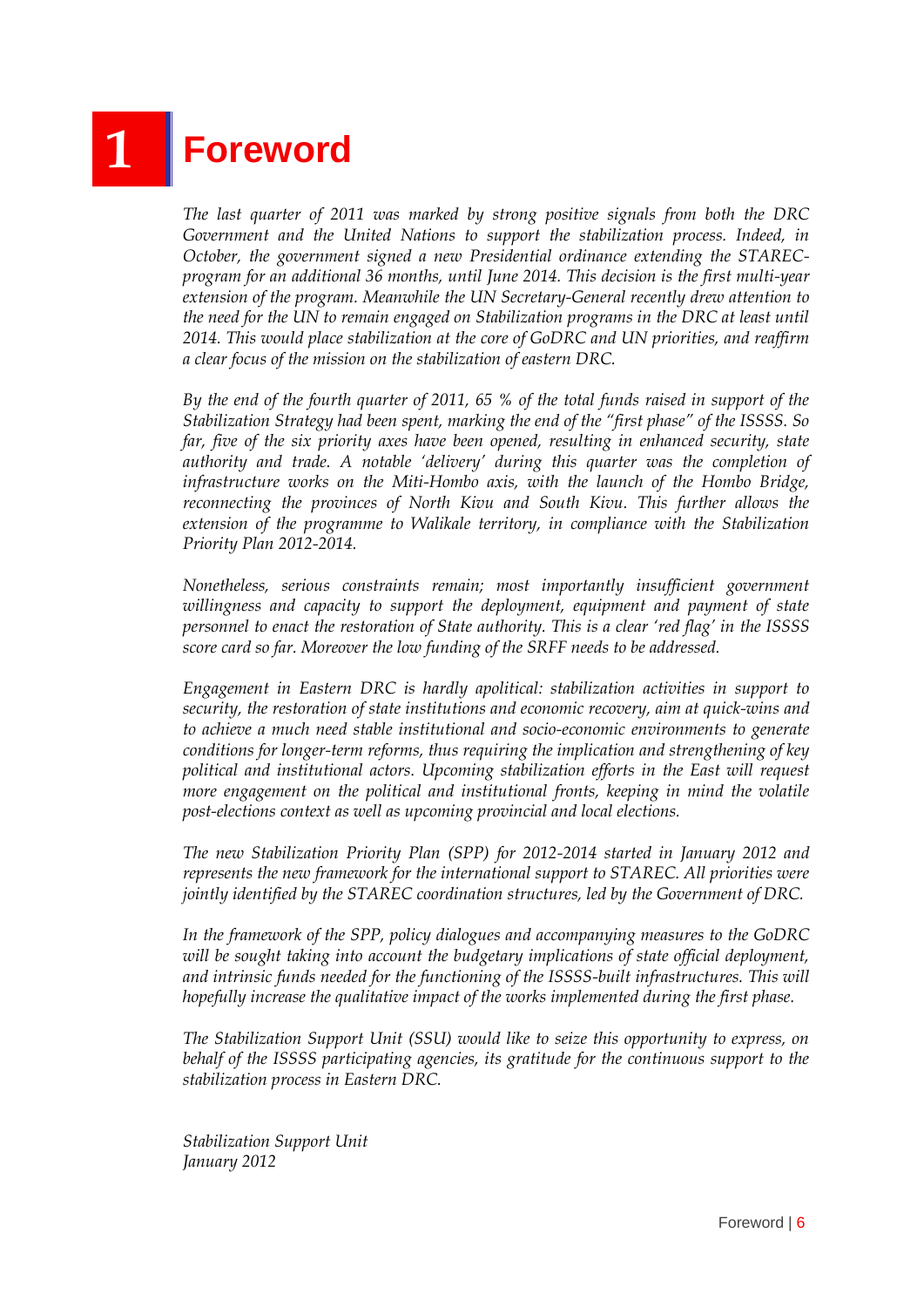# **2 Overview of the ISSSS**

**2.1** Sources of funds for the ISSSS remained unchanged since Quarter 3: a large part comes from voluntary bilateral contributions, the UN Peace-building Fund, and the UN Stabilisation Mission"s in the DRC resources. Several Member States continued seconding expert personnel to the Stabilisation Support Unit.



*The above figure shows status of mobilized funds and the expenditure Until January 2012 (amounts in million USD).* 

#### **Project funds per component**

(millions USD)

New funding during Quarter 4 was allocated mainly to support the Return, Reintegration and Recovery component (US\$ 20M.), and to the Restoration of State Authority (US\$ 5M.). In addition, projects were selected for the second disbursement of SRFF funds, in support of fighting against sexual violence. Allocations were aligned with priorities set in the Stabilisation Priority Plan 2012- 2014.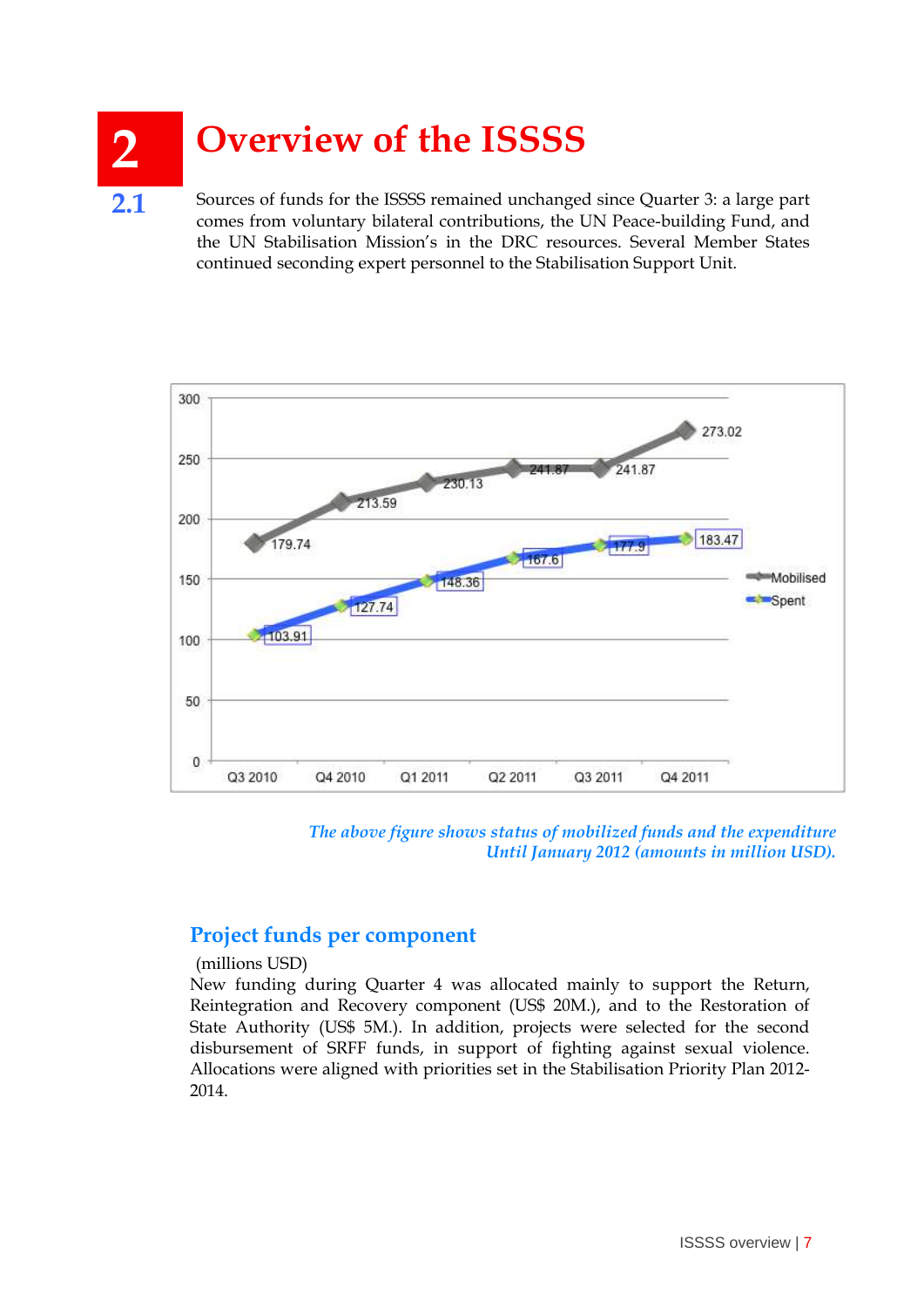

*The above figure shows funds distribution against ISSSS components*

The ISSSS is divided into five components: security; political processes; restoration of state authority; return, recovery & reintegration; and the fight against sexual violence. The above table shows the funds available per component, as of December 2011.

### **Support from MONUSCO**

MONUSCO is mandated to support implementation of the ISSSS under Security Council Resolutions 1925 (2010) and 1991 (2011). Approximate contributions during Quarter 4 were as follows:<sup>2</sup>

| Technical advisory | 17 civilian staff<br>40 UN Police officers |                                            |
|--------------------|--------------------------------------------|--------------------------------------------|
| Military engineers | 142 km road<br>rehabilitation              | Total (2009-11) of 332km                   |
| Coordination       | 2 substantive staff<br>recruited           | + 4 substantive staff under<br>recruitment |
|                    | 3 administrative staff                     |                                            |

#### **Personnel secondment from Member States**

| Coordination | 4 substantive staff recruited (Netherlands, Norway, UK) |
|--------------|---------------------------------------------------------|
|              | 3 Staff under recruitment (Switzerland and USA)         |

  $2$  See 2010-11 budget A/64/670 (2010). Apportionments estimated with MONUSCO management.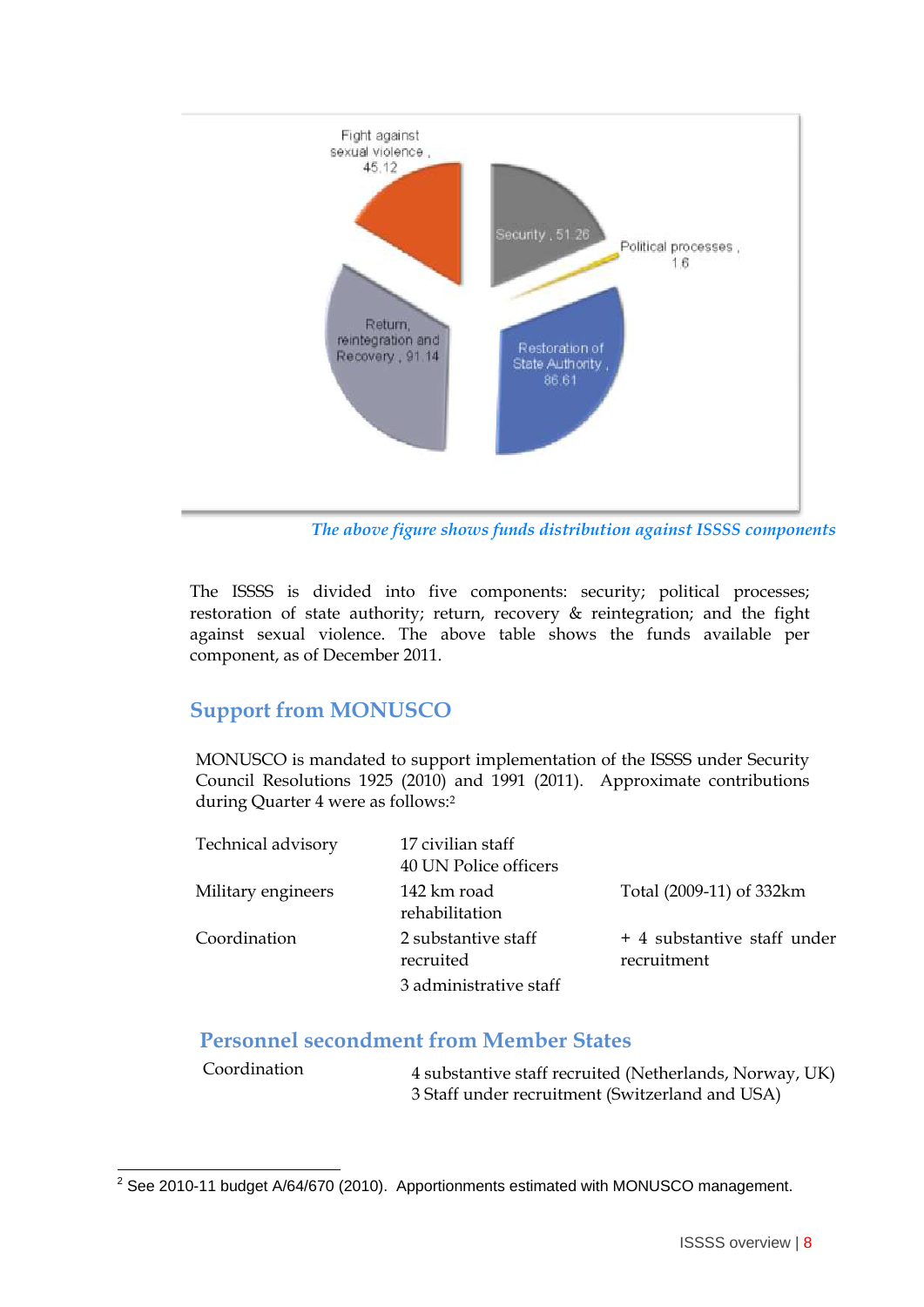# **2.2 Targeted areas**

The Government's Stabilization and Reconstruction Plan for War-Affected Areas (STAREC) targets six provinces: North & South Kivu, Orientale, Katanga, Maniema, and Equateur.

In support of the STAREC, ISSSS activities are concentrated in the provinces of North & South Kivu, and the district of Ituri in Orientale Province. Additional programs are based in Maniema (for economic recovery), and at the regional level (with respect to the FARDC).

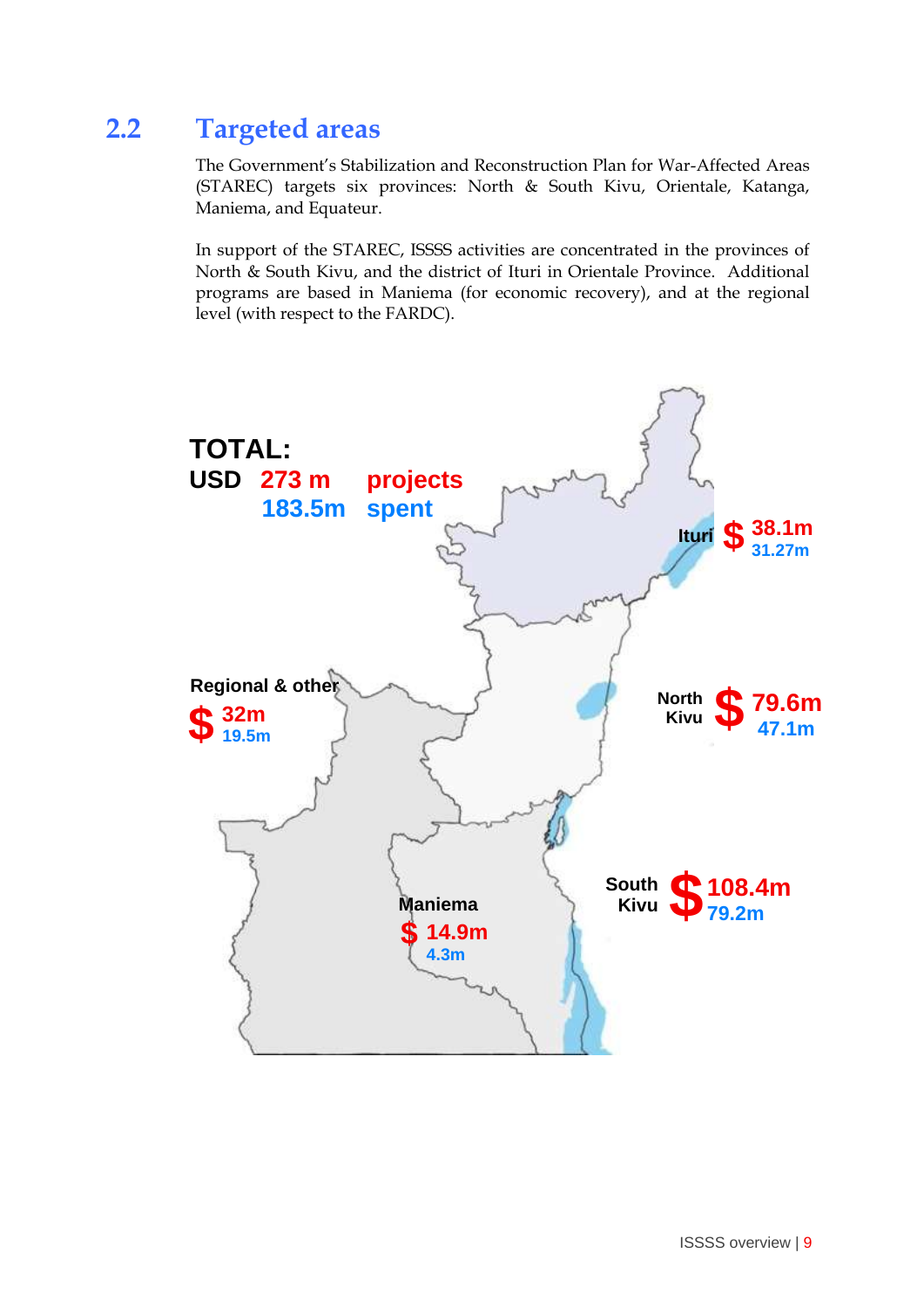



*(Starting from the top):Police Training Center constructed in Mugunga by UNOPS with PBFfunding; School institute in Isenze (SK) rehabilitated by MSI"s community project (funded by USAID); and, Local conflict mediation workshop organised by UNHCR (funded by the PBF).* 

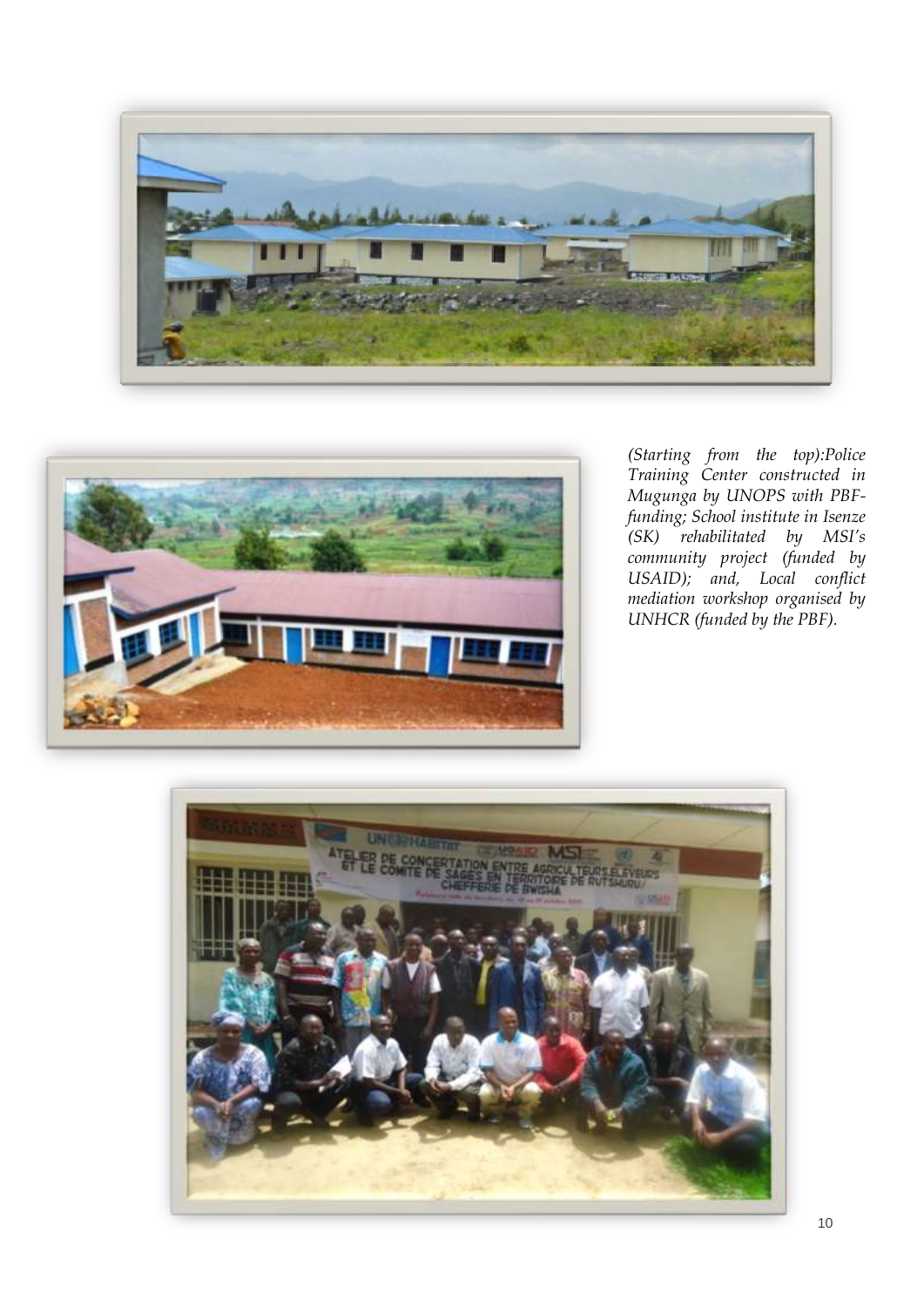# SUBSTANTIVE **COMPONENTS**

*This section summarizes progress under the five components of the ISSSS during the fourth quarter of 2011. In each case we set off progress against the outcomes listed in the ISSSS Integrated Program Framework.*

# SECURITY

**Objective:** Threats to life, property and freedom of movement are reduced.

> **Four outcome** areas support the overall objective: the sustainable integration of ex-combatants into the Congolese Armed Forces (FARDC); FARDC operational capacity; FARDC conduct & discipline; and demobilization and reintegration of residual combatants.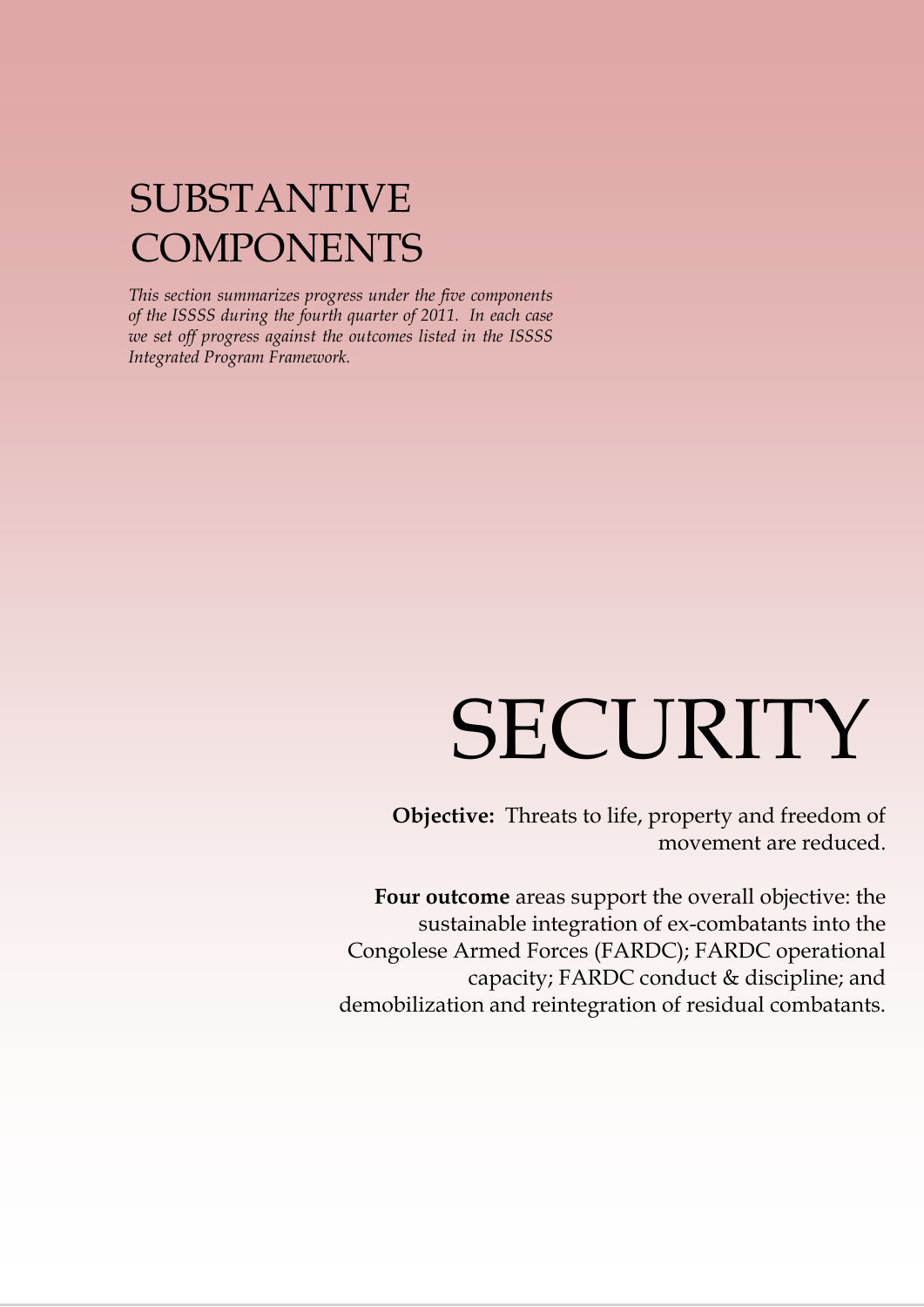# **3.1 Security**

## **Total project funds**

(millions USD)

![](_page_11_Figure_3.jpeg)

#### **Support from MONUSCO:**

- Coordination of Disarmament, Demobilization and Reintegration (DDR), including at the policy level with the Ministry of Defense.
- Indirectly: Provision of an enabling environment by the MONUSCO Force.

## **Assessment for Quarter 4**

#### **The overall security environment in eastern DRC remained volatile** during quarter 4.

There was a slight decline of armed group activity in North Kivu due to an increase in military operations (both unilateral and joint), and the killing, arrest or surrender of a number of senior leaders and officials of armed groups. "Colonel"Sadiki and his deputy commander (FDLR), and "Colonel" Gervais (PARECO) were killed. "Colonel" Bozi (Mayi Mayi PARECO) and "Colonel" Amani Victor (FDLR) were both arrested. Mayi Mayi Kikurukuku"s leader surrendered and negotiations were recently started for a possible integration with Mayi Mayi *Général* La Fontaine.

Unfortunately, the security situation in South Kivu deteriorated significantly during the last days of the year, with a series of bloody FDLR-attacks on civilians in the Shabunda area, especially around Nzovu and Kigulube, in retaliation against civilians" supposed support to the self-defense group Mayi MayiRaia Mutumboki. This shows that, despite their progressive weakening over the last months, the increasing desertions and the elimination of some of their key leaders, the FDLR remains a considerable threat to security and civilians.

In quarter 4, as before, most security incidents in the eastern DRC were attributable to the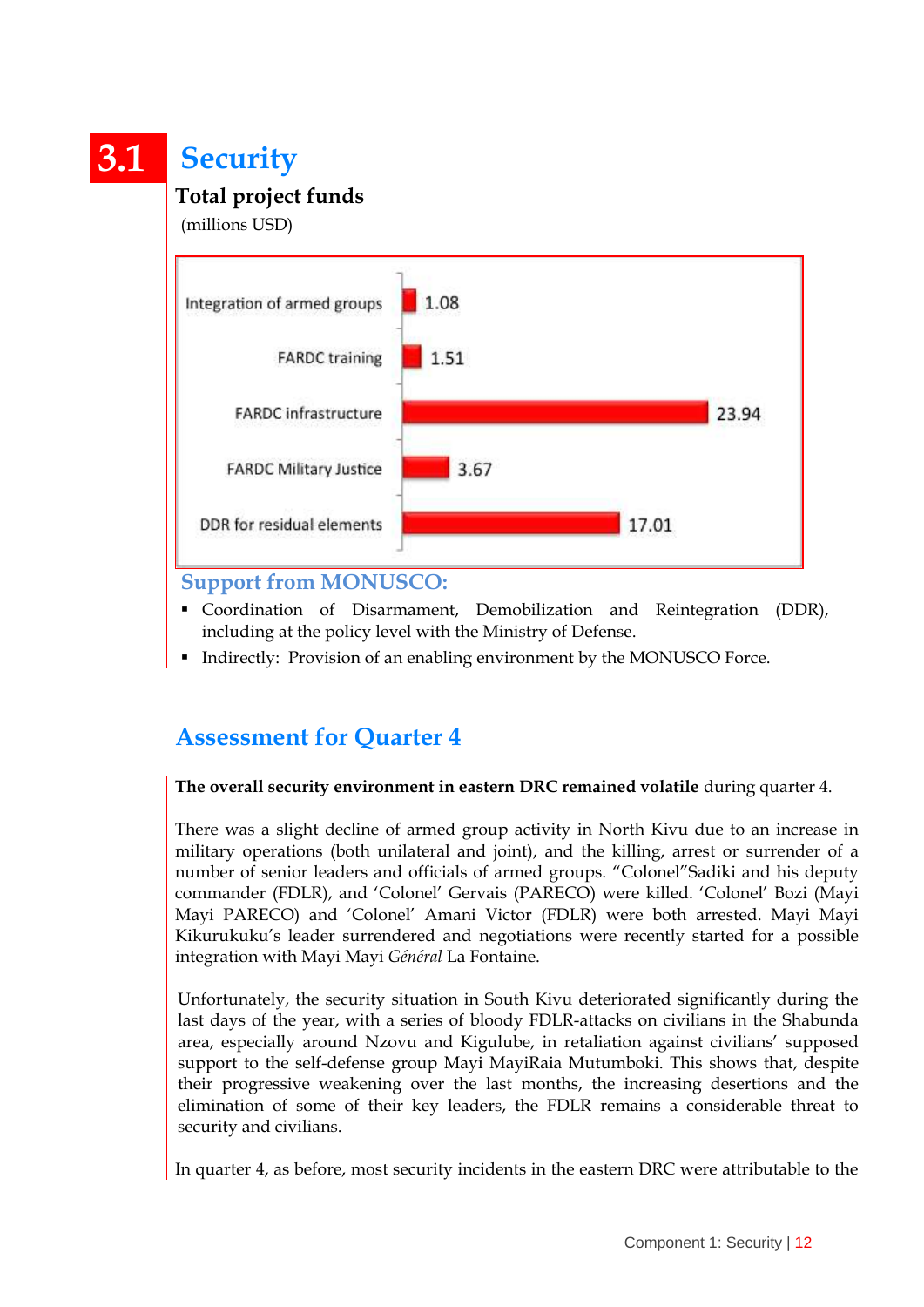**FDLR**. The group was most active in Masisi, Walikale and in Shabunda territories, and to a lesser extent, in Rutshuru. As far as other foreign armed groups (FAGs) are concerned: the **LRA** was seemingly driven back to its sanctuaries in the CAR, partially as a result of the joint DRC-Uganda military operations in the areas of Dungu, Doruma and Bangadi. Actions against the **ADF** have produced mixed results at best, though; worrisome reports mention that recruitment of new elements is ongoing in Uganda and recent military operations did not affect the ongoing training in the DRC camps. Recent reports also raised the suspicion of collaboration and recruitment ongoing for the Al-Shabaab extremist movement.

As to Congolese residual groups, most of these remained an active thorn in the government's side during Quarter 4, especially southern South Kivu's Mayi Mayi **Yakutumba**. Though Yakutumba was driven out of the Ubwari peninsula during the last quarter, he has regrouped in his strongholds around Mboko, where his anti-Rwandophone discourse strikes a sympathetic chord with a part of the population. In addition, he was possibly strenghtened by his alliances with the Burundian FNL and the FDLR.

Another notable Mayi Mayi leader during the period in review was Colonel **Cheka**, wanted for arrest and prosecution for his alleged involvement in mass rapes and other human rights violations, who registered his candidacy for the national legislative elections in Walikale territory. Recent discussions on the demobilization of his fighters failed to produce expected results. New armed groups were created or reactivated this year: Nyatura, Semajeri, FCD, and a strong re-emergence of Raia **Mutomoboki**: the latter took a very assertive position towards any "foreigners" intruding in Shabunda, mainly the FDLR but also "Rwandophone" elements of the FARDC.

On the government's side, the **reorganization of the FARDC**'s "Amani Leo" Units, into regiments of 1,200 soldiers, initiated early February 2011, was finalized during this quarter. The regimentation process was supposed to weed out "ghost soldiers" and dismantle parallel chains of command, thereby improving command-and-control structures. While there were some relatively successful unilateral operations against armed groups, the longer-term impact will be assessed in the coming months. Some 90% of troops have currently been redeployed across the Kivus.

#### **How has the ISSSS contributed?**

While the ISSSS indirectly increased local security during the fourth quarter by, for example, supporting the establishment of police and promoting peaceful land conflict mediation, the lack of progress on broader Security Sector Reform remained a considerable impediment.

This was especially visible in delivering the FARDC garrisoning project (see page 18) and the delay in providing the Prosecution Support Cells (PSCs) with a regulatory framework by finalizing its MoU (see page 15). The DDR of Congolese residual combatants, is also still on hold as there is no clear government DDR strategy yet.

In the upcoming months, it will be necessary to closely monitor the impact of the military operations against the FARDC. At the same time, a strong policy dialogue on the SSR agenda should be held with the GoDRC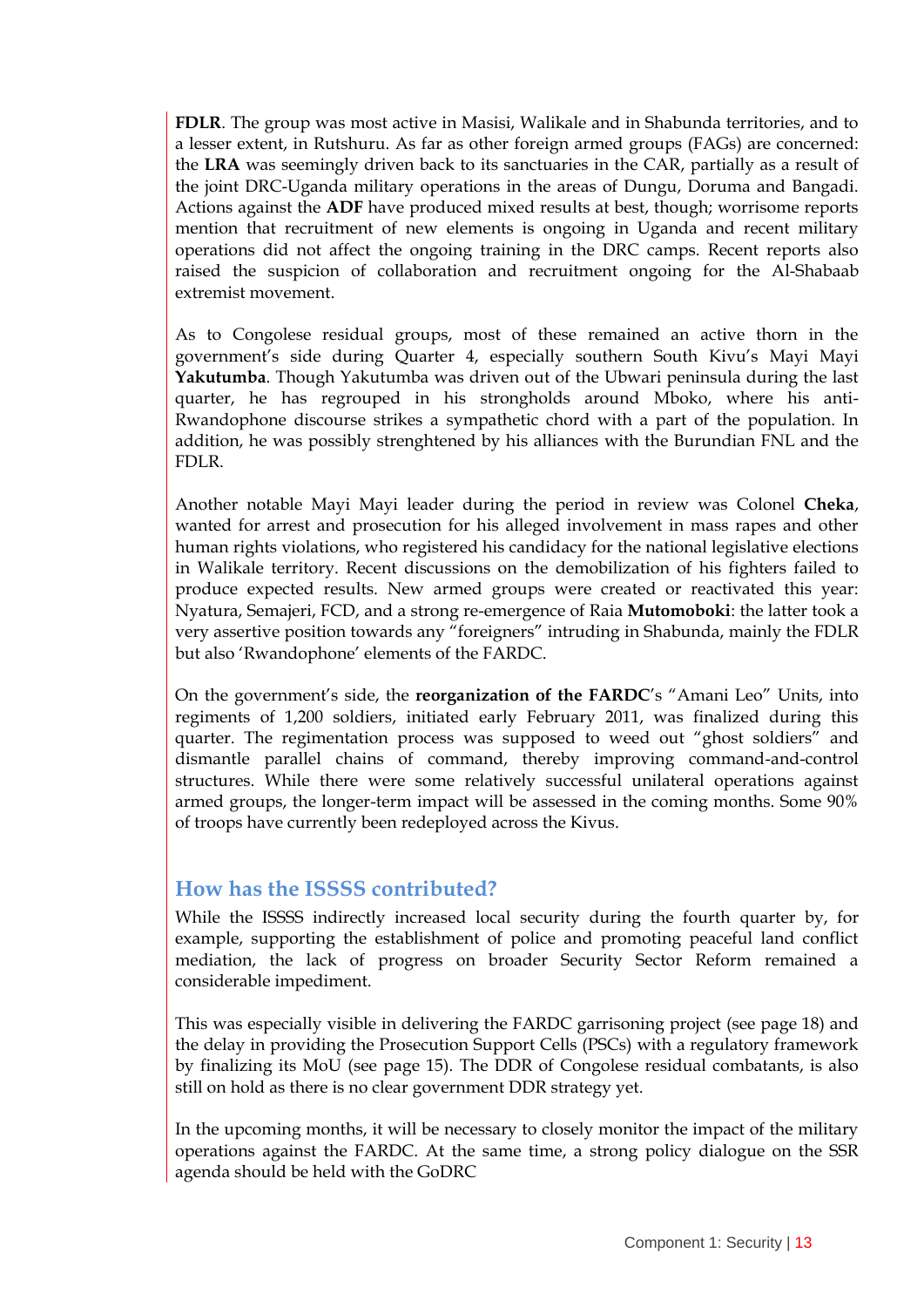![](_page_13_Picture_0.jpeg)

## **Establishment of Prosecution Support Cells**

The Prosecution Support Cells were established by the UN SCR 1925 (2010), following the "complementarity principle" foreseen in the Rome Statute. This principle gives national authorities the primary responsibility for dealing with crimes, thereby hopefully fostering national will and capacity to prosecute influential criminals. The international community may step in to provide expert support though, as for example through the PSCs in the case of the DRC.

Funded as a pilot-project by the United Nations Peace-building fund, and later completed with Canadian funds, this project aims to reinforce the capacities of DRC"s military justice, by establishing five Prosecution Support Cells composed of six international police and military experts each, and deployed to the five ISSSS/STAREC provinces.

The experts are to provide the required logistical and technical assistance to legal auxiliaries and military magistrates in their functions of investigating and prosecuting violations of international humanitarian and human rights law committed by the military personnel.

![](_page_13_Picture_5.jpeg)

*Prosecution Support Cell experts and Military magistrates carry a mobile court hearing in Ituri*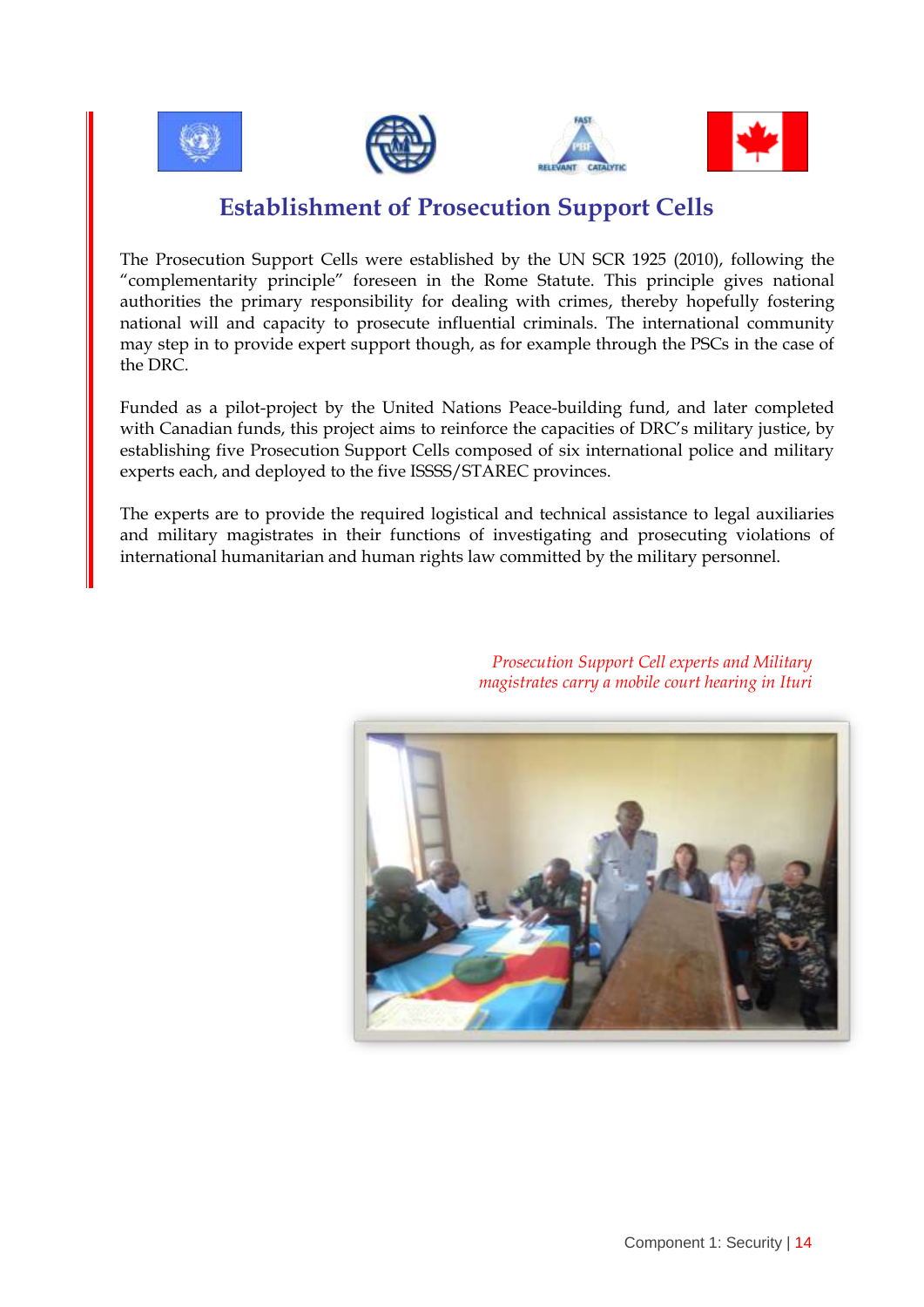### **Scorecard for ISSSS outcomes**

![](_page_14_Picture_1.jpeg)

![](_page_14_Picture_4.jpeg)

#### **Durable integration of armed groups**

The reorganization ("regimentation") of FARDC deployments in the Kivus was completed during quarter 4 and redeployment was at 90% in December 2011.

While it is premature to evaluate the long-term impact of the process, the first results seem to be mixed:

- (a) The prolonged absence of FARDC units created security vacuums in some areas, allowing armed groups to consolidate and expand their presence there;
- (b) The process was flawed by delays, frustration and ethnic mud-slinging over perceived preferential treatment of former combatants of the "Rwandophone" CNDP, leading to defections;
- (c) The lack of payment of salaries for the new regiments also caused defections and protests, which were ongoing at the time of this writing;
- (d) Some integrated elements of the former CNDP, PARECO, and FRF are refusing to be redeployed outside their areas of operation, thereby staying in control of their old (ethnic) support networks.

Preliminary assessments show that the regimentation process had a very limited impact on parallel chains of command, as the "old" loyalties of most of the integrated elements in the FARDC and PNC remained unchanged.

![](_page_14_Picture_13.jpeg)

#### **Improved FARDC effectiveness**

ISSSS support to the FARDC was focused on to the rehabilitation of two garrison sites in South Kivu and a training center in Orientale Province.

Some important programmatic progress was achieved during quarter 4 with the completion of IOM works on Camps Saio and Nyamuyuni in South Kivu. However, serious concerns remain as to the use of the camps: the FARDC has still not given any clarity on which contingents will occupy the camps, nor how the management and securing of the camps will be organized, despite EUSEC"s repeated offers of support. Furthermore, the tent camp surrounding camp Saio is in a deplorable state, and it is unknown where these military families will be transferred. The handover of the camps to the authorities may be withheld conditional on an official communication of the FARDC addressing these concerns (see p. 18).

The Lukusa Training center had been already handed-over to the FARDC during Quarter 3. The first training should start mid-February.

#### **Improved FARDC discipline & reduced impunity**

The Prosecution Support Cells (PSCs) received a boost by the government's (delayed) signing of their MoU on 16 December 2011, which enforced the Standard Operating Procedures, developed with the Ministry of Defense. This provides the PSCs with a framework for cooperation with legal auxiliaries and military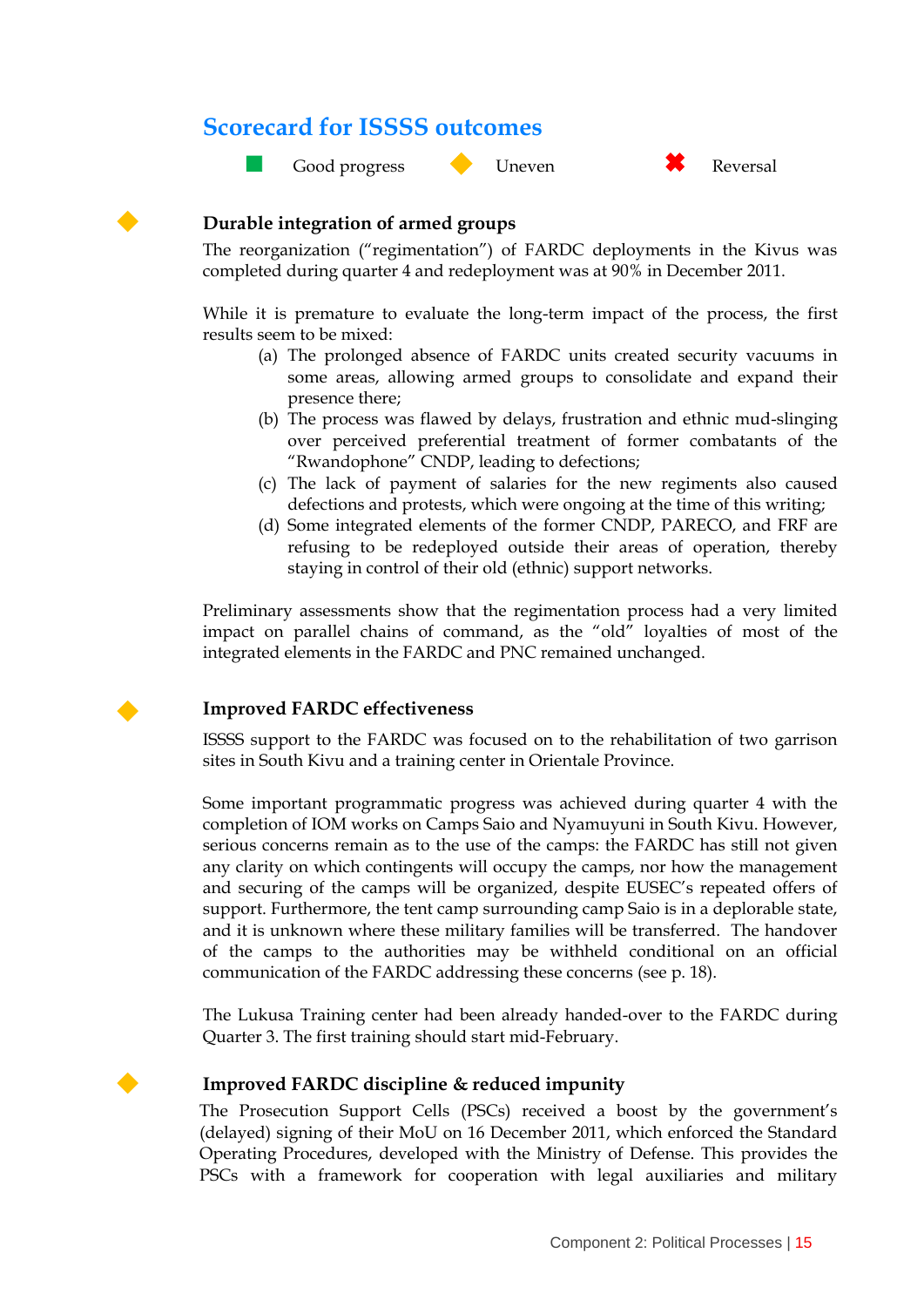magistrates. The cooperation between the PSCs and the military authorities is still somewhat difficult at times though, as military magistrates are not always cooperative.

24 international experts from the military, police and judiciary domains were so far recruited for four PSCs, and deployed to NK, SK, Ituri and Maniema. The PSCs are equipped and already providing mentoring and support to investigations and prosecutions.

#### **Demobilization and reintegration of residual combatants**

The Disarmament, demobilization and reintegration (DDR) program remains suspended at the request of the Ministry of Defense. There is no clear governmentendorsed DDR strategy yet, as the GoDRC remained unwilling to re-open the "DD" for residual elements of ex-armed groups. This approach is justified; as with the current blossoming of armed groups around the Kivu"s, the reopening of a program could make groups start mobilizing new fighters so they can reap the benefits of the program afterwards. However, a way forward has to be explored for those remaining fighters that have not yet benefited from previous DDR activities.

![](_page_15_Picture_4.jpeg)

 *FARDC Training Center in Lukusa (Oriental Province) rehabilitated by IOM, with Canadian and UK funding*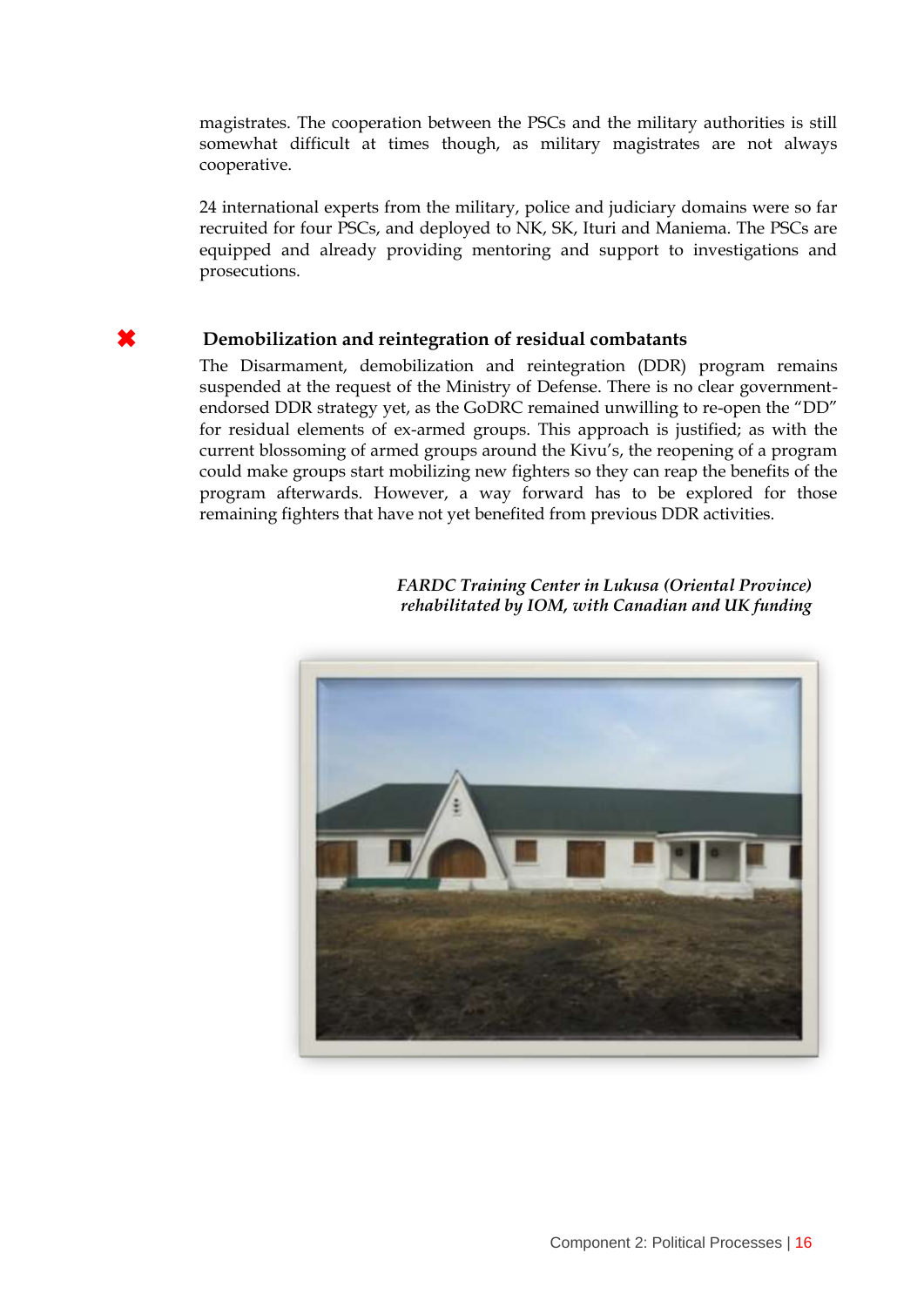![](_page_16_Picture_0.jpeg)

![](_page_16_Picture_1.jpeg)

![](_page_16_Picture_2.jpeg)

![](_page_16_Picture_3.jpeg)

# **FARDC garrisoning and community support project**

This quarter saw the completion of the garrisoning project in support of the FARDC. Identified as a priority by DRC"s Army Reform Plan, this project aimed at improving living conditions of FARDC soldiers and their dependents, concentrating troops, and enhancing command-and-control structures and discipline. The joint UNDP-IOM venture was funded by the Netherlands and focused on the strategic sites of Saio and Nyiamunyiuni in South Kivu. Due to a lack of funding, construction on the third site, Nyangezi, had to be withdrawn.

The project was finalized in December 2011, with the following results:

- Barracks were completed in camps Saio and Nyamuyuni, with a housing capacity for 1,333 soldiers and officers and some 5,500 of their dependents. Crucial support was given by MONUSCO's Chinese Engineering Company, which reconstructed the access roads and leveled the ground on which the camps were located.
- Community Projects**:** In addition, some twenty community development projects were set up for military families and communities surrounding the three camps; this included schools, water and sanitation facilities, social foyers and marketplaces. The community projects should improve civil-military relations.

The handover of the camps has not yet been done, as the Ministry of Defense has so far not decided on an occupational and management plan.

![](_page_16_Picture_10.jpeg)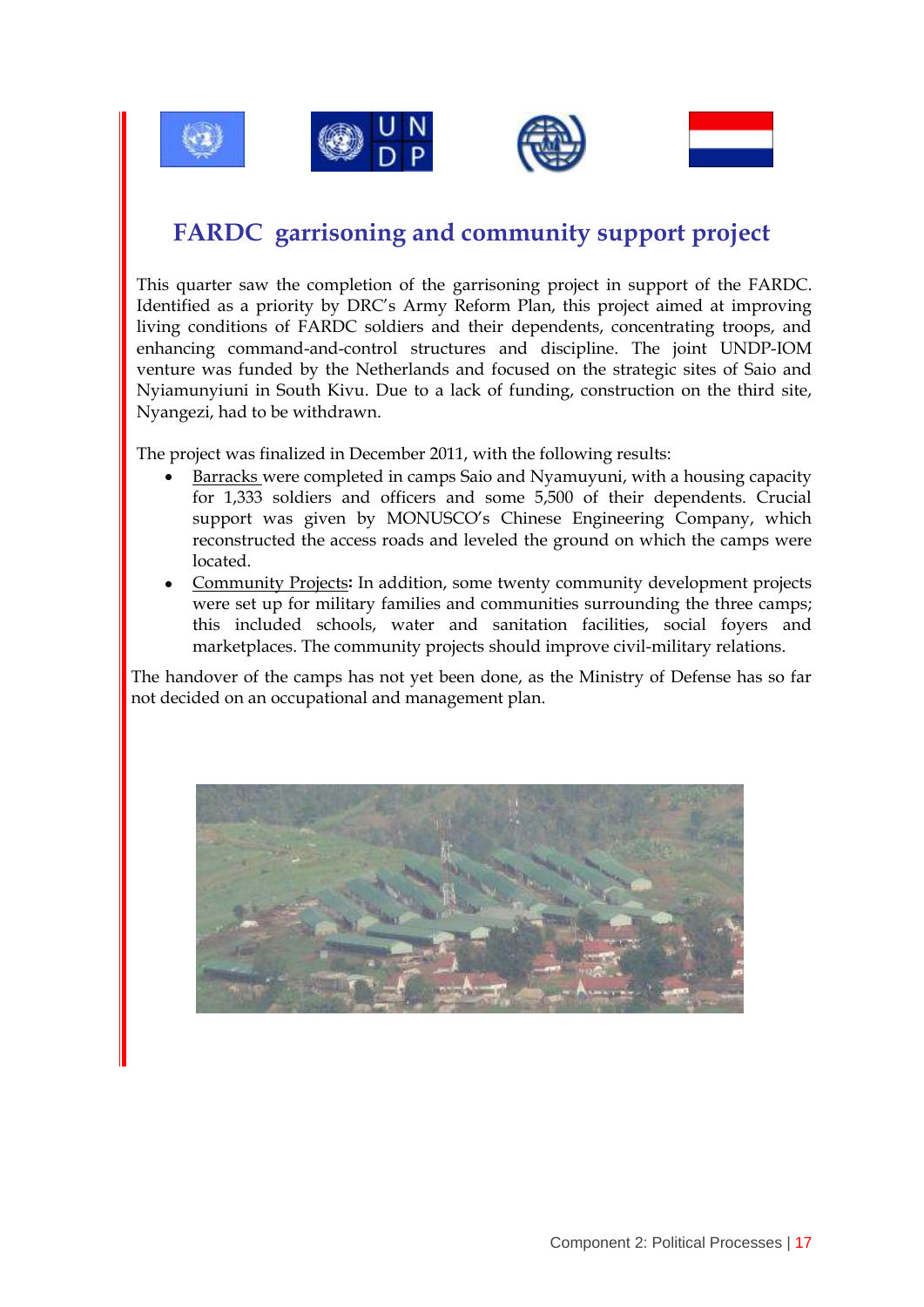# SUBSTANTIVE **COMPONENTS**

# POLITICAL PROCESSES

Underneath this objective, the Integrated Program Framework identifies three priority outcome areas:

.

- Follow-through on commitments made under existing peace accords;
	- Dialogue with residual combatants and local conflict resolution; &
		- Regional relations with key neighboring countries.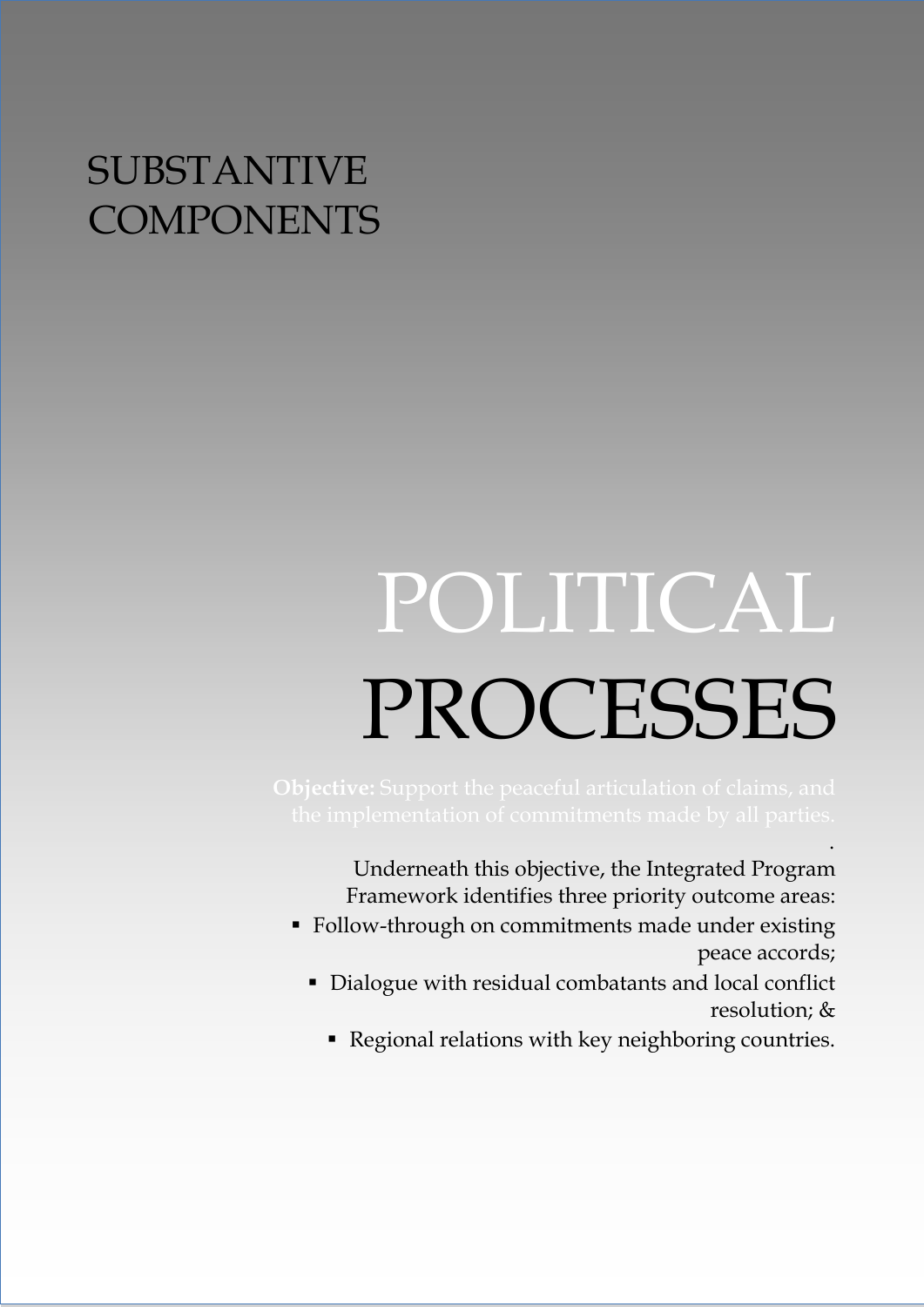# **3.2 Political processes**

## **Assessment for Quarter 4**

The political landscape in the eastern DRC during the last quarter of 2011 was dominated by pre-electoral preparations and the elections themselves, held on 28 November. Given that the *Commission Electorale Nationale Indépendante* (CENI) was behind schedule with the logistics and there was still uncertainties surrounding the exact date for the elections, there seemed to have been a window of opportunity for armed groups to exploit. Several (ex-) Mayi Mayi groups were reportedly stockpiling weapons and training new recruits while the CNDP was allegedly reinforcing its parallel administration as well as its grip upon key components of the FARDC in the Kivus. To prevent violence, leaders of CNDP and ex-Mayi Mayi groups-turned-political parties were called to Kinshasa in September and October to participate in consultations with the Government on keeping those elements under control which had not yet integrated into the FARDC or had deserted from the armed forces.

#### **Implementation of existing peace accords**

Although the above-mentioned consultations between the Government and exarmed groups" leaders did not yield any breakthrough, the government reiterated its assurances for the integration of ex-combatants into the Army and the police, the allocation of military and police ranks as well as the integration of their political cadres into the public administration. Moreover, on 29 October, in the same Presidential Ordinance extending the STAREC, President Kabila signed the extension of the National Follow Committee of the 23 March peace agreements (*Comité National de Suivi* – CNS) until issues meant to be dealt with are resolved.

Several Congolese armed groups that had agreed to lay down their arms and integrate their combatants into the national security forces were revived, in violation of the 23 March 2009 peace agreements. As mentioned under the Security component, new armed groups that have recently emerged, such as the Nyatura group and the *Défense de la JeunesseCongolaise* tried to take hold of the border area across North Kivu and South Kivu. New groups are also reported almost every week, from Ituri to North and South Kivu, consisting mainly of splinter groups from established armed groups or of deserters from the FARDC, following growing tension amongst officers and rank and file along ethnic fault lines. Shifting alliances with/against the FDLR, the ADF and the FNL further coupled with widespread collusion at top level across State security forces, the FDLR, the FNL, the ADF/NALU and Congolese Mayi Mayi groups for the illegal exploitation and smuggling of minerals, charcoal, timber and even Marijuana add to the complexity insecurity.

#### **Dialogue with residual combatants**

As mentioned under the security component, there was no discussion between the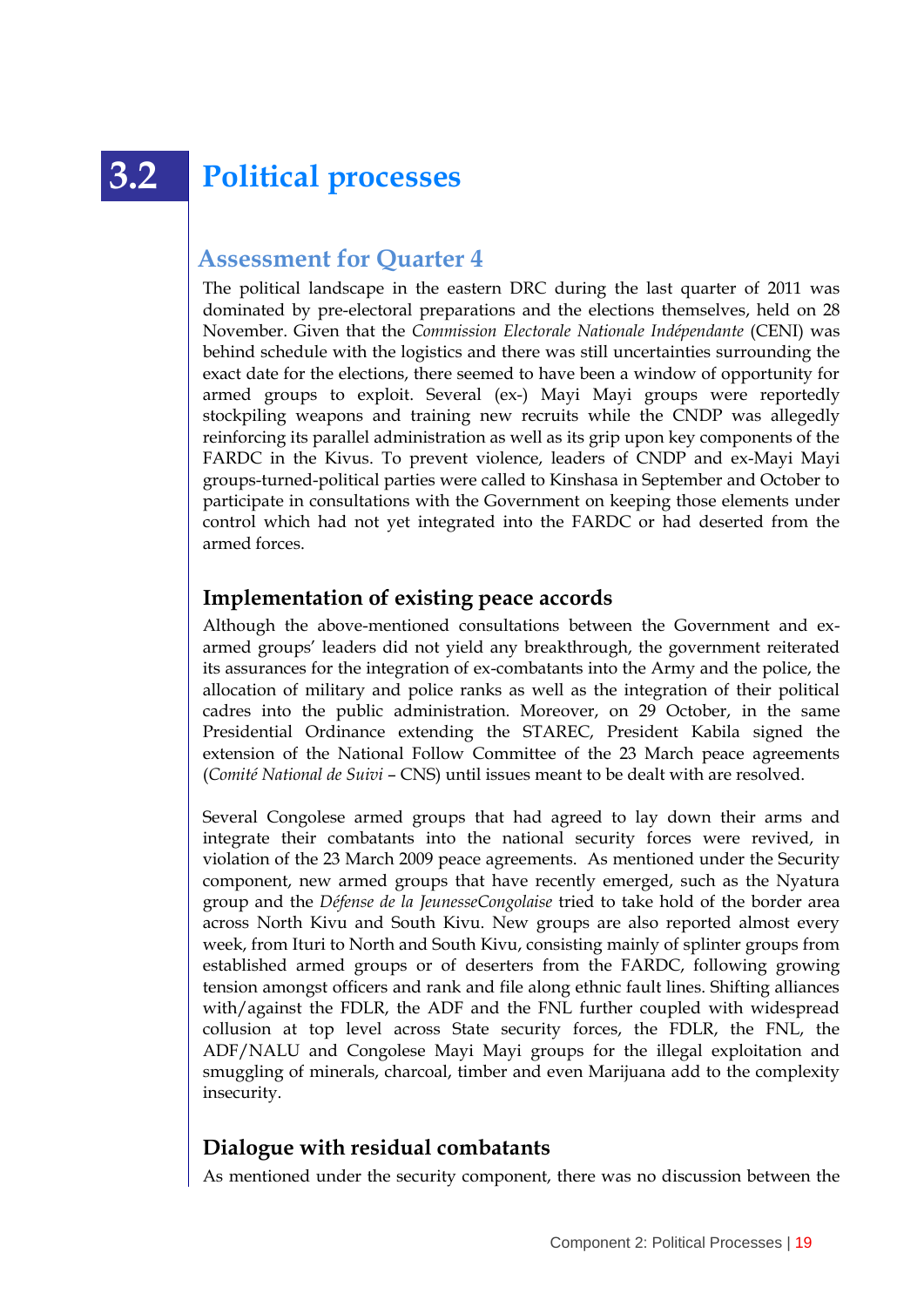Ministry of Defense and residual Congolese armed groups as such. Isolated integrations into the FARDC are accepted on a sporadic basis; the GoDRC is awaiting the conclusions of current joint mapping of residual elements before deciding on a possible future approach.

### **Regional relations**

Notable this quarter is the retreat of the Ugandan People"s Defense Army soldiers from the DRC, following a request by the FARDC Chief of Staff to his Ugandan counterpart. According to the DRC, their presence was no longer required given that joint operations against LRA were suspended following the latter"s retreat to Central African Republic.

### **Elections**

The 28 November presidential and legislative elections were held in a somewhat chaotic fashion in the eastern DRC, leading to a number of demonstration violently suppressed by the police, particularly in Goma and Bukavu. There were scores of complaints about election irregularities against Independent CENI staff in various vote tallying centres or *Centres Locaux de Compilation des Résultats*(CLCR).

Partly as a result of mounting grievances over the elections, renewed intercommunity suspicion and tension emerged. Members of the Nyanga, Hunde, Tembo, Nande, Shi, Hema, Lemdu, Hutu and Tutsi communities accused each other of vote rigging in favor of candidates from their respective ethnic groups. Non-Rwandophone communities accused the Rwandophones (Hutu and Tutsi) of abuse of their over-representation in FARDC command positions (more than 50% in South Kivu and North Kivu) to put pressure on voters and CENI staff to secure the election of Rwandophone candidates. Within the Rwandophone Community, many Hutu accused Tutsi of forcibly seizing grazing- and farm lands from Hutu and non-Rwandophone farmers in Masisi Territory. In the Ithombwe area (Mwenga Territory, South Kivu), mistrust between Banyamulenges (Tutsis) and non-Rwandophones led to a number of bloody encounters.

#### **How has the ISSSS contributed and what next?**

There was no activity under the Political Processes component during quarter 4. The Government has the lead in the outcome areas noted above, and has not requested support under the STAREC / ISSSS frameworks.

Despite the absence of a political spectrum from current activities implemented under the ISSSS, events having occurred during quarter 4, including recent programmes/projects assessments, guided a thorough reflection on how the assistance to the political component should be articulated in the second phase. Section 4 of this report (Policy, Coordination and Outlook for 2012 underlines upcoming activities foreseen for this component).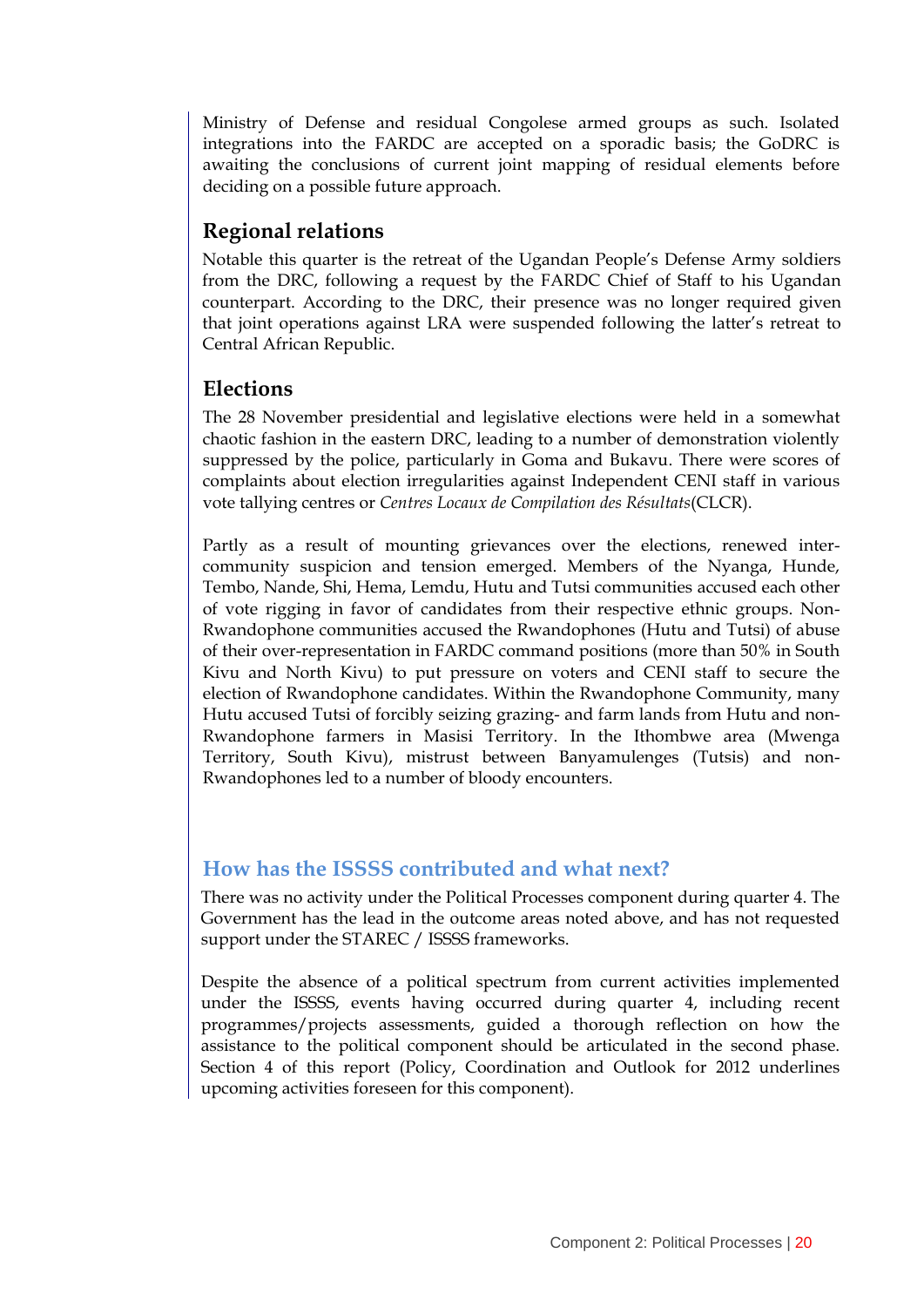# SUBSTANTIVE **COMPONENTS**

# RESTORATION OF STATE AUTHORITY

The overall objective is supported by activities in five outcome areas: roads; police; penal institutions; local governance; and the regulation of natural resources.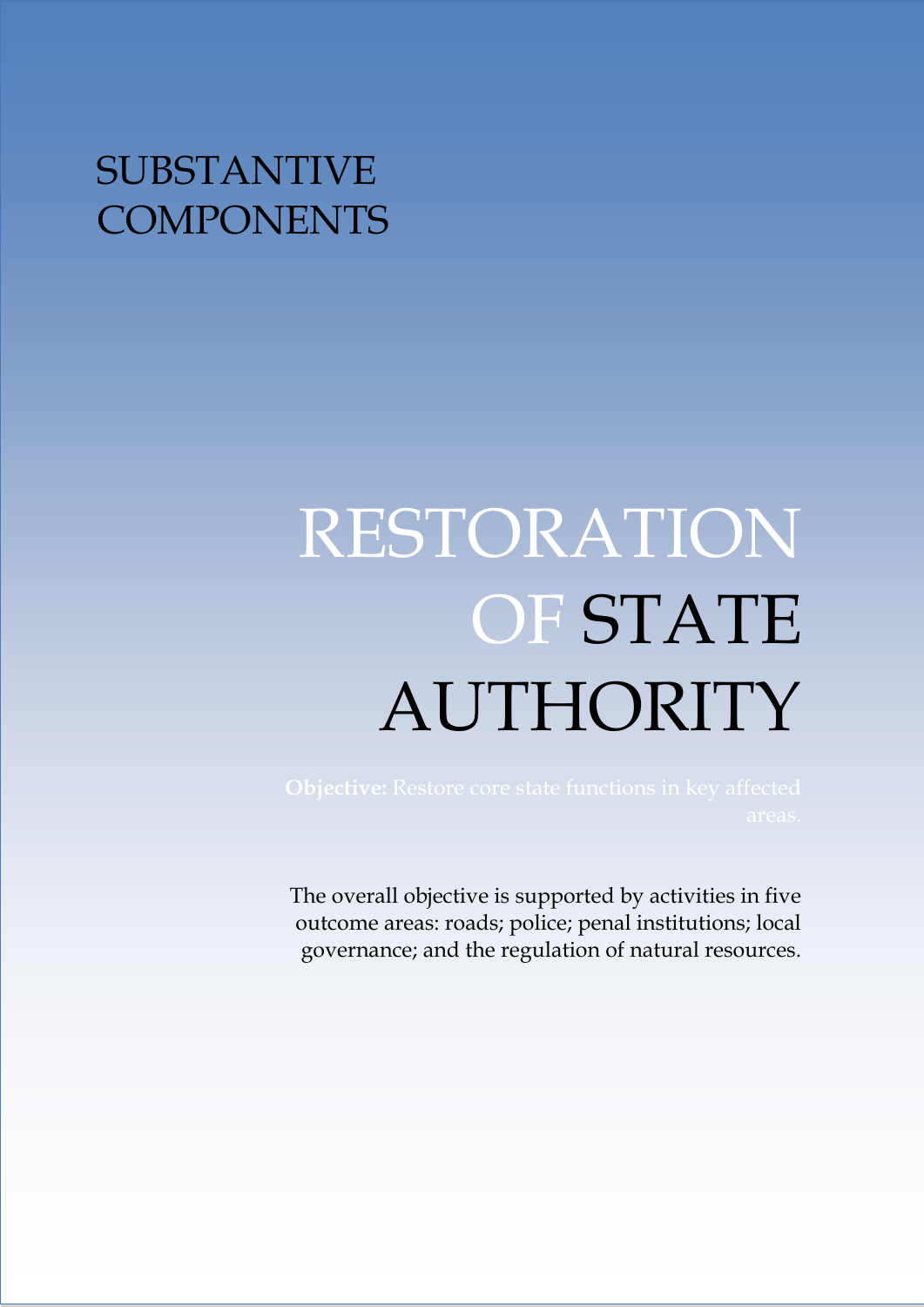# **3.3 Restoration of state authority**

## **Project funds**

*(In million USD)*

![](_page_21_Figure_3.jpeg)

### **Support from MONUSCO:**

Military engineering: A total of 182 km of priority roads were rehabilitated this quarter. A particular engineering feat during this quarter was the joint launching of the Hombo Bridge by UNOPS and Office des Routes with the MONUSCO Uruguayan engineers. The latter received a short training in advance to be able to install this *Accrow* Bridge, connecting South and North Kivu.

Military escorts: UNOPS and the South Kivu Brigade agreed to a plan to provide escorts to improve monitoring of road contractors on the Burhale-Shabunda axis. The plan is currently being re-drafted to take some impassable sections of road into account.

Technical advisory: Estimated at 17 civilian staff (full-time equivalent); plus 40 UN police.

- UNPOL has the lead in support of the PNC
- JMAC has the lead in supporting the governance of natural resources in relation to the *Centres de Négoce*.
- Co-lead role for civil administration (Civil Affairs) and criminal justice (Rule of Law and Corrections).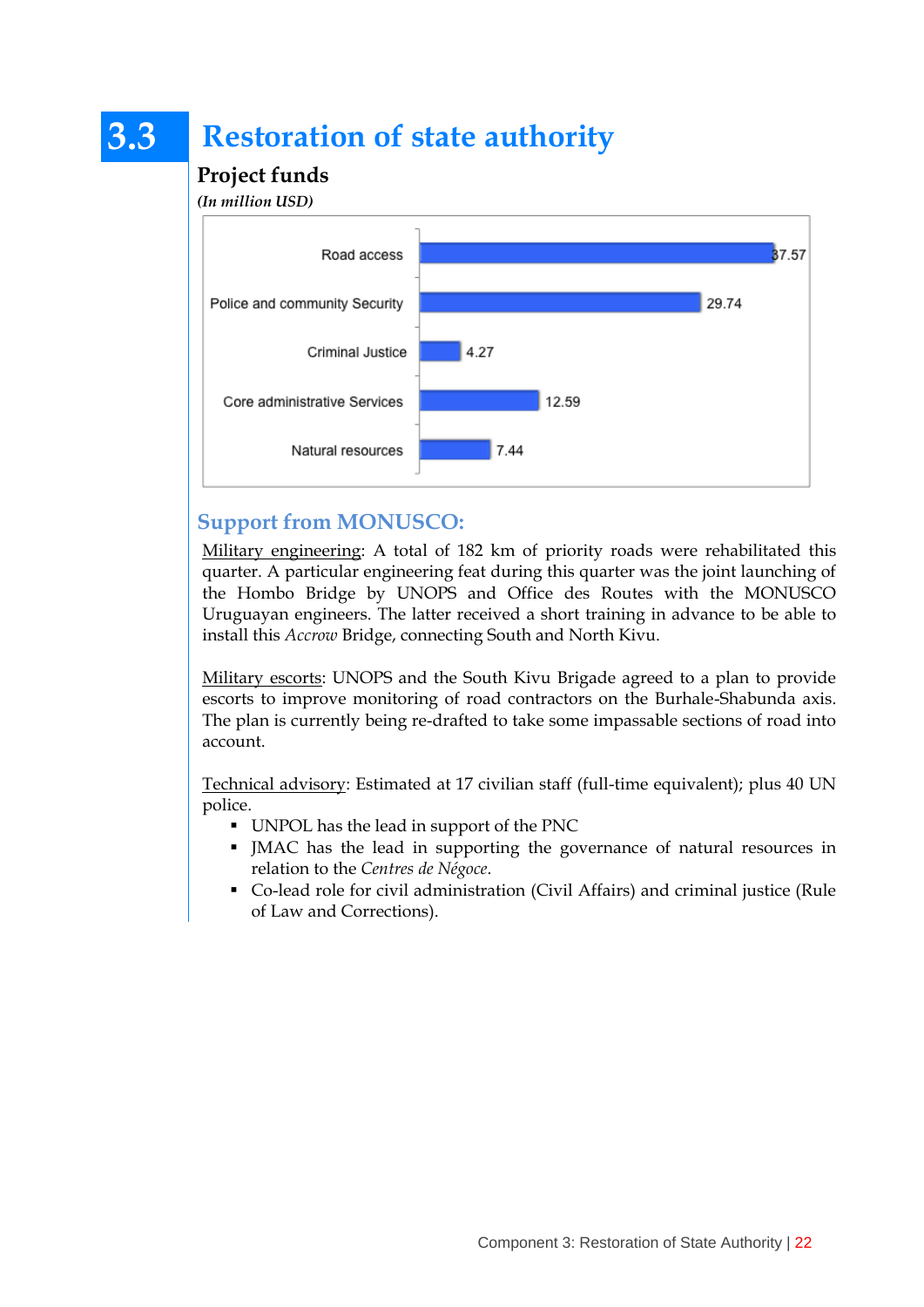## **Assessment for Quarter 4**

During this quarter, the overall situation of effective presence of State institutions slightly improved regarding infrastructures and equipment.

The ISSSS has expanded the state presence in many areas, including in areas that were qualified as non-permissive previously. While progress under this component is to be noted for the construction of state infrastructures and some state employees, much remains to be done for these developments to be efficient and to deliver services to the population. The upcoming ISSSS Situation Assessment will update data available for his component.

Although improvements in the GoDRC"s capacity to deliver "vital state functions" in the East was noted in some areas, major challenges remain regarding the maintenance of roads, as well as the effective deployment, equipment and especially payment of state agents. It is unclear whether the state actually budgets for all these services. The budgetary shortcomings for payment of state personnel and operational costs for the ISSSS-constructed infrastructures will be one of the main priorities for the upcoming stabilization phase. The next steps for the restoration of state authority will have to be agreed upon at the upcoming Steering Committee*:* without a clear budgeting process to support state agents, ISSSS activities can only have a limited impact.

Overall, the law enforcement presence in the East has improved in ISSSS areas; deployment and equipment of police elements in certain territories is more encouraging than that of other state services. Notwithstanding this progress, in some territories like Lubero and Walikale (North Kivu) the police is absent from approx. 50 % of the main urban centers. This often has to do with a shortage of proper equipment: means of transport and communication, as well as weapons and ammunitions are often lacking, making the police unable to resist armed assailants. There are also problems with the continuing integration of formerly armed groups into the PNC, who lack basic training for law enforcement duties.

#### **How has the ISSSS contributed?**

The ISSSS has significantly contributed to the expansion of state presence along the priority axes, both in terms of police, local administration, prisons and courts.

**Roads** rehabilitated under the ISSSS account for some 600 km to date. However, recent joint assessment noted that some of the axes already opened are rapidly deteriorating due to the lack of maintenance by the FONER and Office des Routes. Where present, the FONER undertakes maintenance works, but due to a lack of capacity and regular incomes, works remain sporadic and limited.

Also, to be noted the rehabilitation of road axis, with the finalization of all works on the Miti-Hombo road connecting South-with North Kivu (see p. 27). Administrative buildings were completed with some delays in sensitive areas in southern South Kivu (Baraka, Fizi and Mwenga). A prison in Bunyakiri and ten police stations in Ituri have been handed over, and a PNC training centre in Mugungais currently being finalized.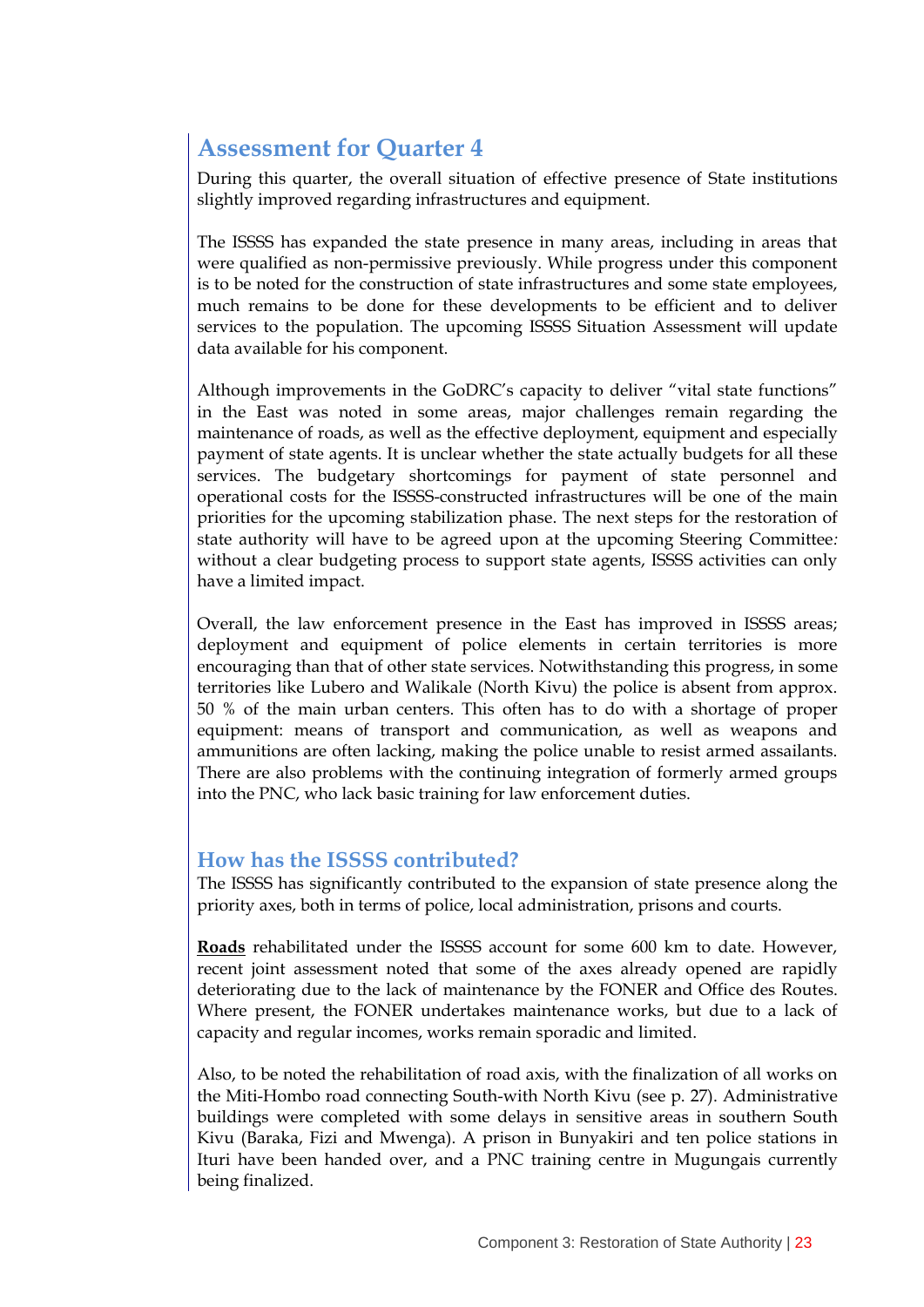Field visits to the various administrative structures in the provinces during the fourth quarter show that the **civil service**, despite a slightly increased professionalism due to training, is still in a state of disorder. It is unclear how many civil servants are deployed where, as most attempts at a census (most recently by the World Bank) have been inconclusive. Due to a lack of payment, many civil servants are out of the office most of the time, as they have "parallel" jobs to make a living. Lack of payment is not simply due to a lack of registration (*immatriculation*) either: properly registered civil servants are rarely paid as well. Another factor holding back the professionalization of the service is the high average age of civil servants: septuagenarians are not uncommon, and with no pension facilities to have people step aside for younger staff, there is little chance of a rejuvenation of the service anytime soon.

This quarter, the number of local administrative personnel foreseen to be trained by the ISSSS projects has been reached (100%). A joint assessment with the provincial government shall evaluate how many of these have been deployed along the priority axes.

Progress was noted with regard to the **police (PNC)**. Recent assessments show an increase of police presence in ISSSS-areas, as well as, to some extent, their operational and logistical capacities, mainly due to the continuing training provided by UNPOL. In addition, payments of the PNC"s monthly allowances and salaries appear to be more regular than in the past.

The most problematic area for the restoration of state authority remains that of the **Rule of Law**. ISSSS-constructed courts and prisons remain unoccupied; As of yet, there are still no magistrates of penitentiary personnel deployed to the four *Tribunaux de Paix* constructed under the ISSSS. Although an ordinance has recently been released naming the 390 new magistrates for all of the DRC, no appointment order specific to the Kivu"s has been issued. It also remains unclear if their salaries and housing have been budgeted for.

![](_page_23_Picture_4.jpeg)

*In the framework of US-funded project, eight police stations were handed over in Ituri this quarter, destined to the PNC and the Officiers de la Police Judiciaire. Here, the Police station in Gety.*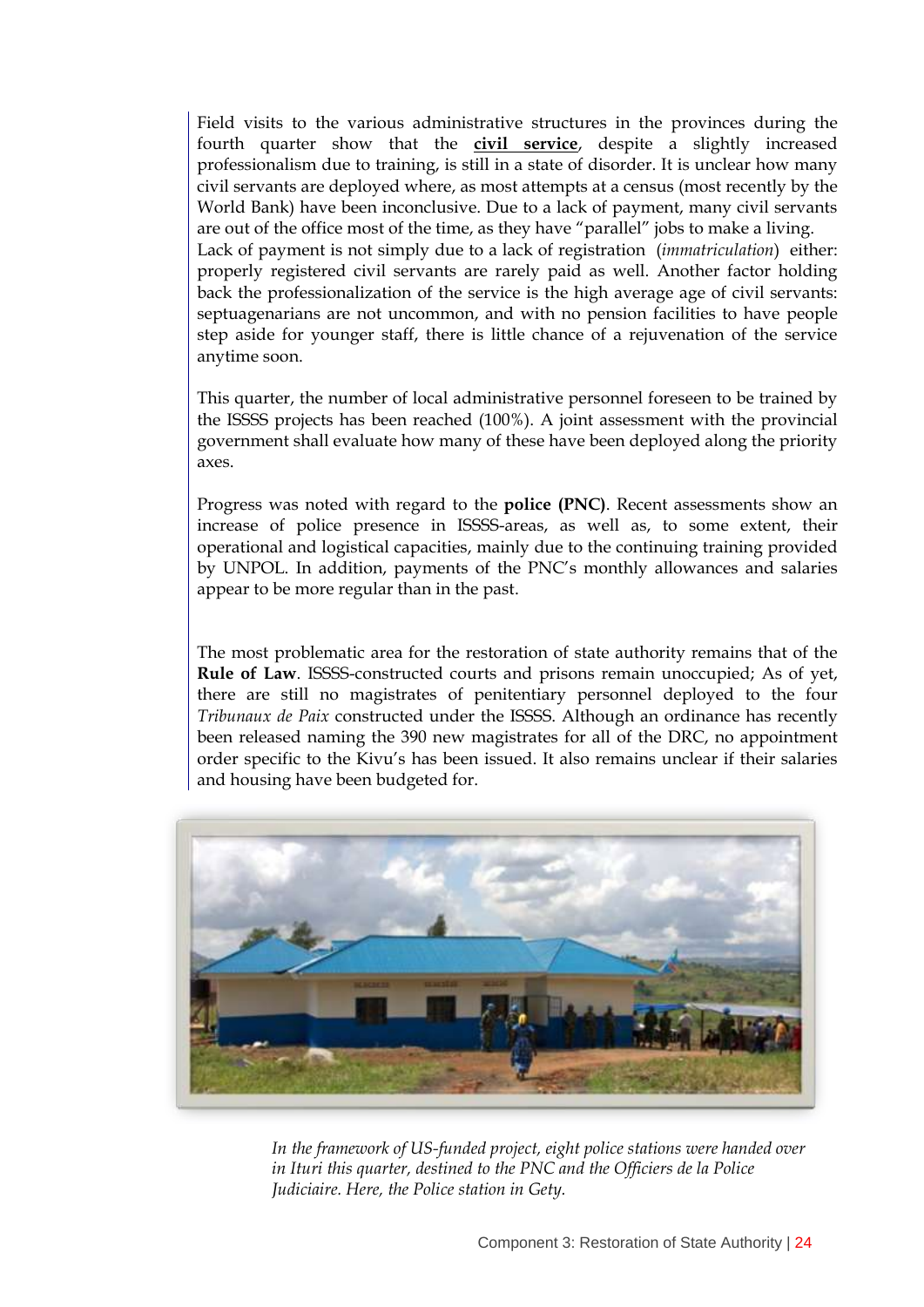## **Scorecard for ISSSS outcomes**

**Cood progress Cood Exercise Cood progress** Cood Direction Cool and Reversal

![](_page_24_Picture_2.jpeg)

![](_page_24_Picture_3.jpeg)

#### **Road access to key areas**

During the fourth quarter, military engineering companies rehabilitated 182 km out of 261 km (69%). Keeping in mind the three-week hiatus due to the elections and the bad weather conditions, this may be considered quite a satisfactory achievement. Office des Routes and FONER have started maintenance works on a number of key axis, like Miti-Hombo.

Road rehabilitation works continued during this Quarter on the Nyabiondo – Kashebere (NK), Burhale-Mwenga (SK) and Fizi-Minembwe (SK) roads, all leading into key areas for security and humanitarian access. A notable achievement during the fourth quarter is the before-mentioned completion of the Miti-Hombo road by launching Hombo Bridge (see p. 27).

Works also continued on what is perhaps the most difficult priority axis of the ISSSS, Burhale-Shabunda. The 304 km road has been opened but due to bad weather several stretches are very difficult to pass. UNOPS will be supporting Office des Routes on the particularly difficult Burhale-Isezia stretch. The South Kivu Brigade has agreed to provide escorts to UNOPS where possible to improve the M&E of their contractors.

Maintenance of the roads remains an issue though. Although FONER takes over to maintain roads wherever possible, the hand-over process isn"t exactly formalized yet and maintenance is often sporadic and delayed. FONER isn"t yet established in Ituri either. Negotiations regarding the MoU between UNOPS, FONER and Office des Routes are still ongoing: once signed, OdR and FONER will take over the maintenance of the ISSSS-rehabilitated axes as a standard measure.

The Sake-Masisi road condition is rapidly deteriorating, due to bad weather conditions and the lack of maintenance. Regarding the north-west Masisi, insecurity causes important delays in the finalization of the planned road rehabilitation towards Walikale.

#### **Police & community security**

On a positive note, the recent joint GoDRC-MONUSCO assessment for MONUSCO"s drawdown showed that territories benefiting from ISSSS assistance have seen an increase in police representation and professionalism compared to other territories, and are more regularly paid. The middle-to longer-term impact on community security is yet to be assessed though.

Total PNC capacity under the ISSSS is now 80 facilities (out of 93 planned) and 856 elements trained (representing 58% of the total planned): the latter represents almost 60% of the total planned with current funding.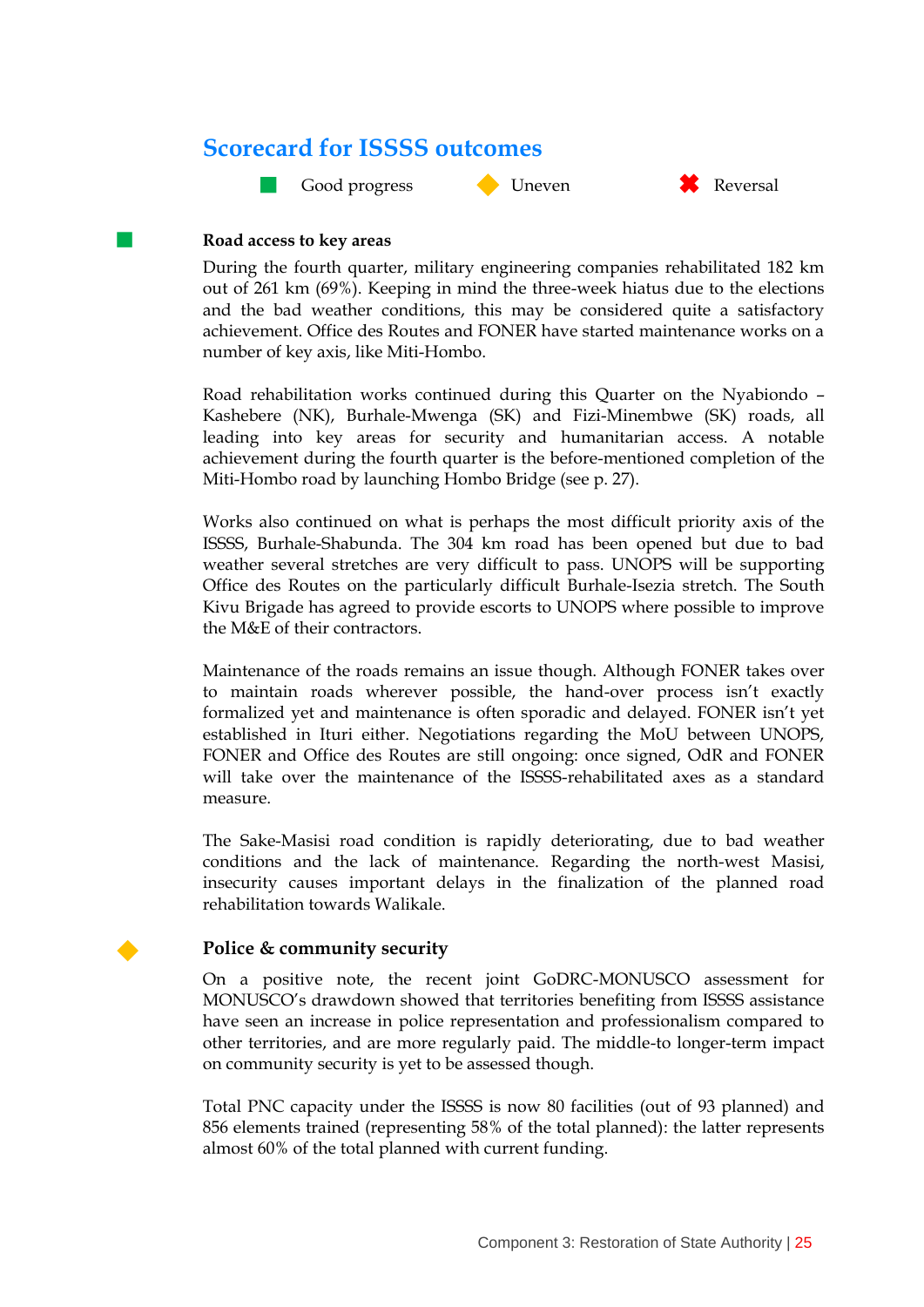This Quarter, major developments included:

- (a) The completion of ten new infrastructures for the PNC in Ituri by IOM (see vignette pg. X);
- (b) UNOPS finalized the PNC Training Center in Mugunga, North Kivu; initially destined to initiate training the 3,000 integrated elements.

#### **Criminal justice system**

Rehabilitation of the civilian justice infrastructures progressed during quarter 4:

- (a) Two prisons have been completed in Rutshuru and Bunyakiri, the latter being finalized during Quarter 4. Works are ongoing on the Masisi and Fizi Prisons, and the Ministry of Justice has finally endorsed the plan for the additional annex to Goma prison (separation between civilian and military inmates). However, at the time of writing only one prison (Rutshuru) is actually occupied and as of yet none of the prison staff has been officially registered (*matricule*) or has received training.
- (b) All the four *Tribunaux de Paix* are completed, though some improvement works are ongoing in Shabunda and Fizi. As noted though, no magistrates have been deployed to the Tripaix yet.

#### **Core administrative services**

This quarter, 100% of the planned training was completed; rate of deployment of required personnel to staff the ISSSS-buildings is at 135%.

Progress was made on training and deployment of civilian servants. To date, UNDP has trained 406 state employees already deployed in the East and 55 traditional leaders. In addition to the basic training, 194 of the local officials received a specialized training in public finances, planning, and management. This represents an increase of 66 civil servants since quarter 3. Twelve experts have been deployed to North and South Kivu, and Ituri to mentor local authorities.

As to the hardware, three additional administrative buildings have been finalized during quarter 4, all located in sensitive areas in southern South Kivu: Fizi, Mwenga and Minembwe (SK). Works are still ongoing for administration buildings inShabunda, Itebero and Biruwe (NK).

However, the problems noted earlier with payment of salaries and the aging of the civil servants" corps are very serious impediments to the increased effectiveness of state services.

#### **Governance of natural resources**

Four out of five mining Trading Centers *(Centres de Négoce)* are completed to date in Ndijngala, Rubaya, Itebero and Mugogo. However, none is operational, as the Ministry of Mines did not yet validate the results of the "qualification" assessment made by the Governement, MONUSCO/JMAC and the German Federal Institute for GeoScience and Natural Resources (BGR). The assessment aimed at verifying the conformity of artisanal mines operational on a 60 km radius of the CdNs.

Funding for an additional Trading Center to be located in Numbi (SK), has been approved during Quarter 4.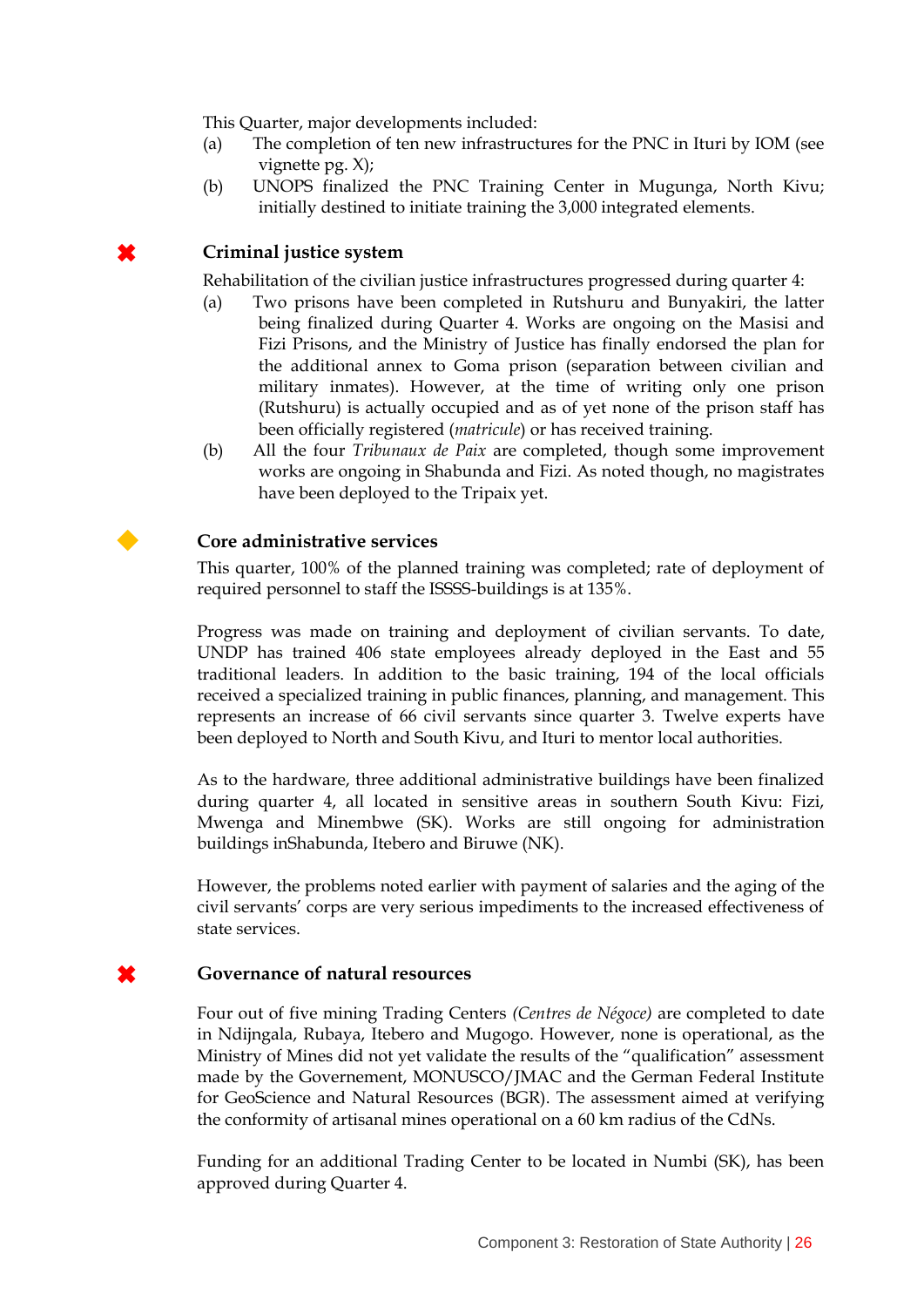![](_page_26_Picture_0.jpeg)

![](_page_26_Picture_1.jpeg)

## **Rehabilitation of the Hombo Bridge**

The launching of the 30 meters- long Accrow Bridge in Hombo, spanning the river between South-and North Kivu signaled the completion of the infrastructure works on the ISSSS"s key Miti-Hombo axis. The launching of the bridge was a good example of coordination between the MONUSCO Force, UNOPS and Office des Routes. UNOPS provided the bridge and the expertise; Office des Routes provided the crane and materials; and the Uruguyan contingent (UEC) provided the manpower to successfully launch the bridge.

![](_page_26_Picture_4.jpeg)

 *Uruguayan Engineering Company at work preparing the launching of the bridge*

The completion of the Miti-Hombo road effectively means an end to over 25 years of practical isolation for the town of Hombo.

Road rehabilitation works by UEC continue on the axis though, extending Miti-Hombo into North Kivu, towards Walikale, a total of 85 kms from Hombo. As Walikale connects to the long road to Kisangani, and by the Congo River to Kinshasa, the completion of the Walikale axis should be opened up the east for commercial traffic from to the west. The GoDRC has been an unwavering supporter of this work.

![](_page_26_Picture_8.jpeg)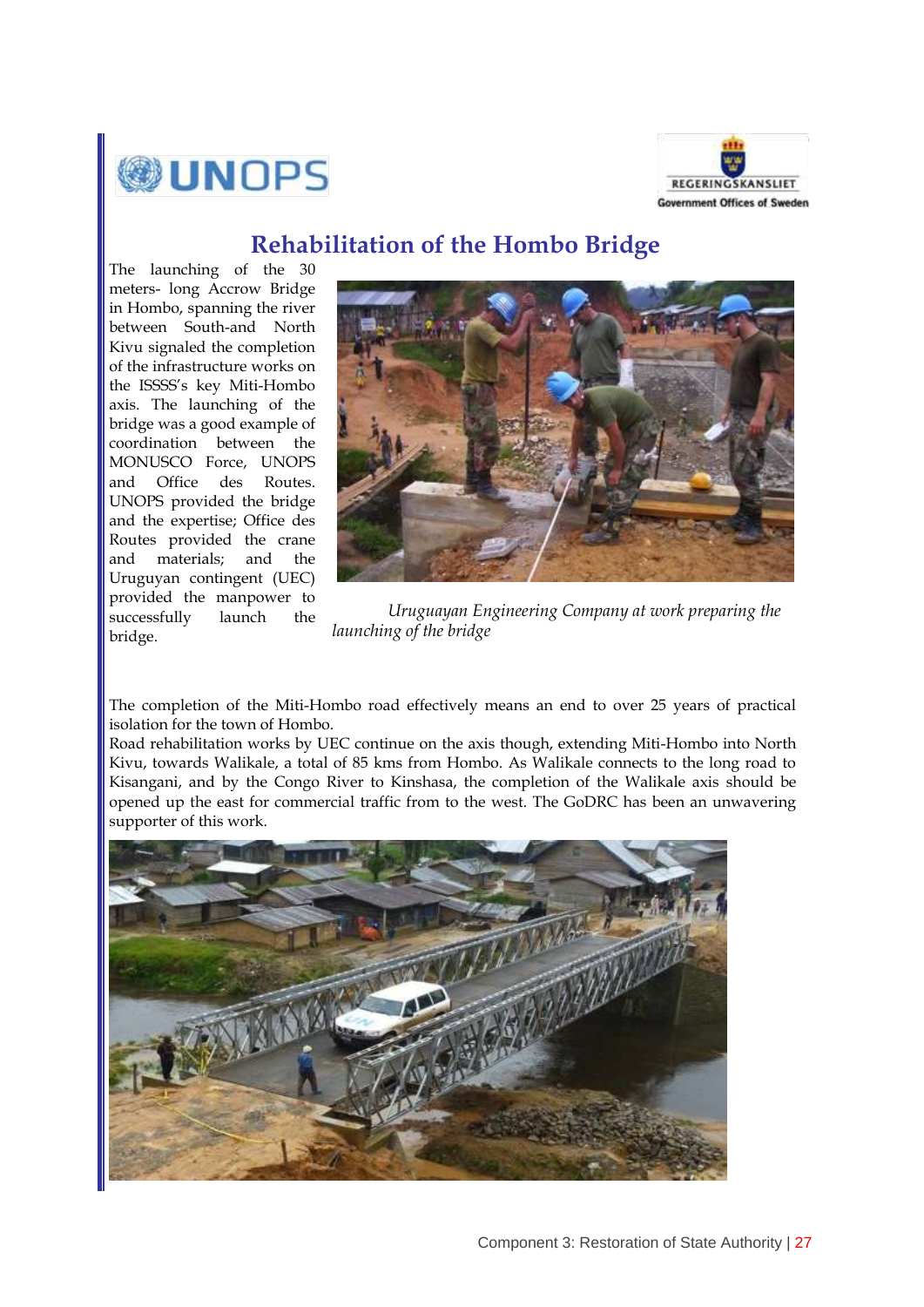# SUBSTANTIVE **COMPONENTS**

# RETURN, REINTEGRATION & RECOVERY

Component objective: **Support the secure return and durable socio-economic reintegration of internally displaced persons and refugees in their place of origin, and contribute to local economic recovery.**

Underneath the overall objective, the Integrated Programme Framework (January 2010) and a Program Concept Note (July 2010) define three supporting outcomes:

- **Prevention and mitigation of local conflicts;** 
	- Restoration of basic social services;
- Economic recovery, with focus on agriculture.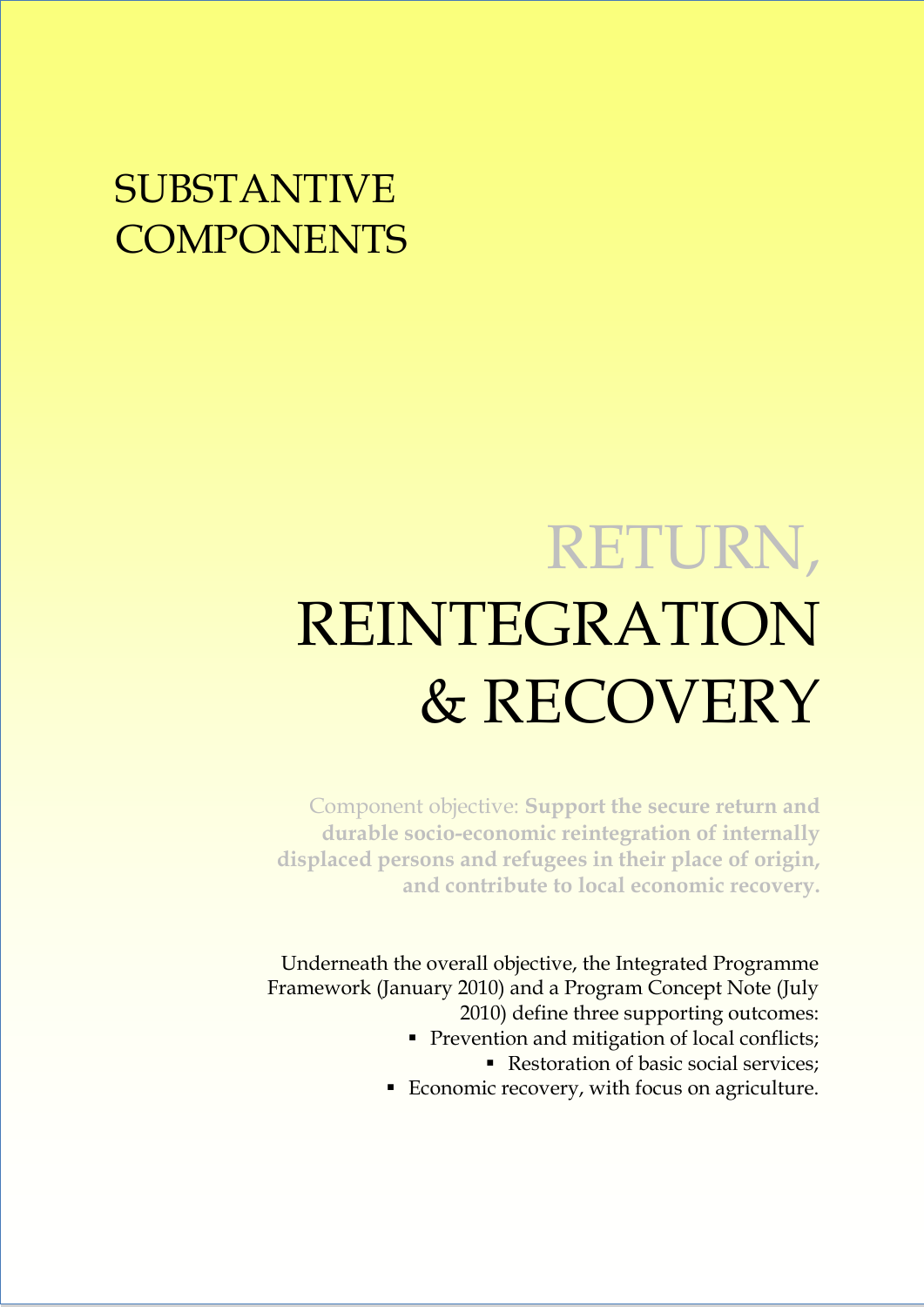# **3.4 Return, reintegration & recovery**

### **Project funds**

(millions USD)

![](_page_28_Figure_3.jpeg)

#### **Support from MONUSCO:**

 Technical advisory: Civil Affairs maps local conflicts in partnership with other actors working under the Conflict Management outcome.

## **Assessment for Quarter 4**

In the fourth quarter, encouraging progress was noticed in returns of IDPs to **Province Orientale**, primarily due to the departure of a substantive number of LRA elements. Provisional OCHA figures state that 17,000 returnees were registered over the last 18 months, mainly in the Bas and Haut Uélés.

The situation is bleaker in the Kivus though, due to persisting swathes of insecurity that prevented the return of refugees and created new population movements. In **North Kivu**, no major return movements were noted in the ISSSS areas during the quarter under review. FARDC unilateral operations against the FDLR and clashes between armed groups caused an increase in population movements, mainly in Walikale.

In **South Kivu** there were large population movements earlier in the fourth quarter around the Ubwari peninsula and Sebele, due to continuing clashes between the FARDC and the Mayi Mayi Yakutumba. Following the withdrawal of Yakutumba from the peninsula and the re-deployment of a MONUSCO base in the area, some 21.000 people reportedly returned to their homes. At the end of the year, very serious population displacements started in Shabunda territory, especially in the Kigulube-Nzovu area due to FDLR-attacks on civilians and reprisals by the FARDC and Mayi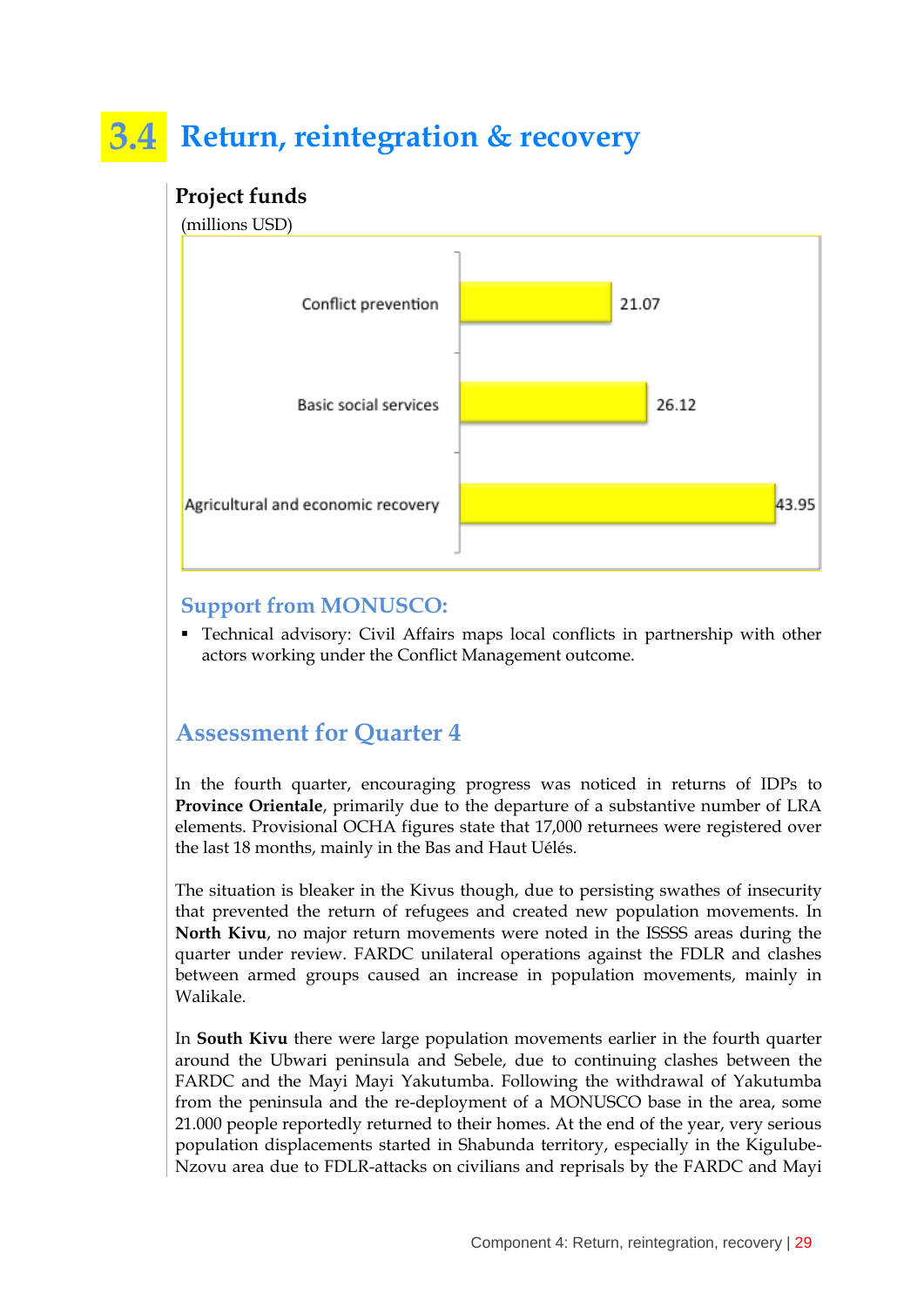Mayi Raia Mutumboki.

**Inter-community tensions** increased in various areas, sometimes motivated by politicians who played the "ethnic card" to garner votes *(see Component 2: Political Processes)*. In Masisi (NK), there were clashes between the Hunde and the Tutsi populations. In Fizi and Kalehe, Yakutumba proved very apt at portraying FARDC actions against his movement as 'aggression by Rwandophones'. Tensions in the *Hauts Plateaux* also rose in the wake of the brutal killing of seemingly "Rwandophone" staff members of the NGO Ebenezer in October. In addition, in Kalehe, tensions around land conflict arose between local populations and recent returnees from Rwanda.

Regarding **economic recovery**, a recent study carried in DRC"s Eastern provinces, noted a slight improvement in the food security situation for North Kivu households. There was a particular increase of agricultural activities in areas that have been more or less stabilized, even where there was an increase in returnees, such as the *Grand Nord*. Predictably, the reverse is true for areas that experience insecurity: food security has notably gone down in South Kivu due to clashes in the *Hauts Plateaux*.

The upcoming situation assessment covering the last semester of 2011, will collect data related to assessment of the basic services, economic recovery and conflict mitigation and hopefully provide a more balanced picture of progress or reversals in the ISSSS-areas.

#### **How has the ISSSS contributed?**

ISSSS" contribution to the RRR continued in areas where the security situation permitted and focused mainly on mediation in local conflicts.

This was evidenced in South Kivu by the launching of UN-Habitat"s land conflict management- and reconciliation program. The same project's activities were implemented in a slower pace in North Kivu due to ethnic tensions. Finally, USAID confirmed it's funding this quarter for a joint Care, International Alert and FAOproject on conflict mediation and improving livelihoods.

*School rehabilitated in Sange (NK) as part of Community Projects (MSI), funded by USAID*

![](_page_29_Picture_8.jpeg)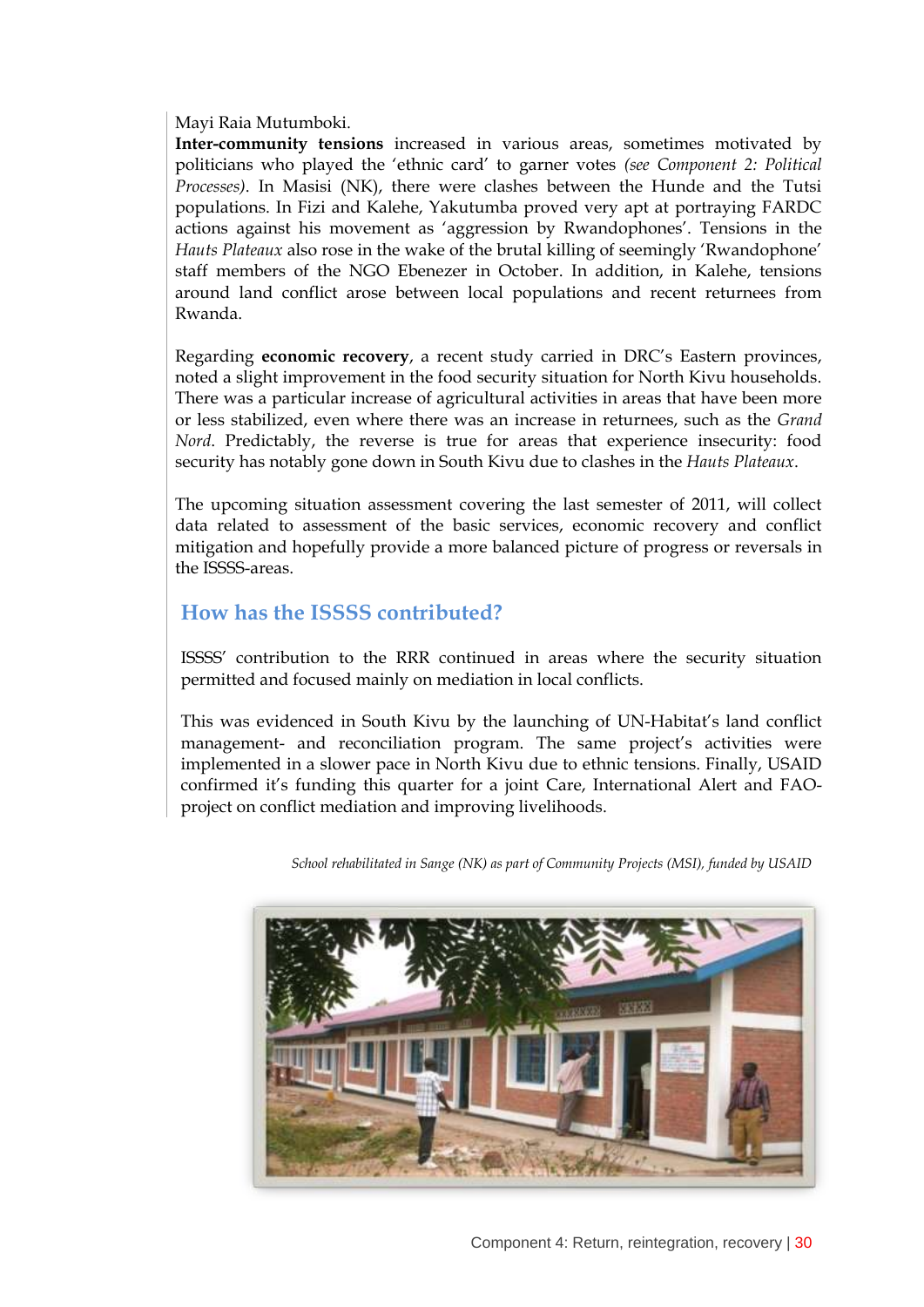![](_page_30_Picture_0.jpeg)

![](_page_30_Picture_1.jpeg)

### **Promoting Stabilization and Community Reintegration**

The project was started in October 2009 and was finalized in November 2011. Implemented by MSI and with the collaboration of International Alert and five local NGOs, its main target beneficiaries were 30 local communities identified in North and South Kivu.

The project takes a two-folded approach to local conflicts, combining activities in support of local conflict mediation and settlement, and promoting the development and implementation of reintegration community projects. While the first initiative was to train the seven pilot *Comités Locaux Permanents de Reconciliation (CLPC)*, the second was the creation of local development committees and their subsequent development and implementation of community projects.

In addition, the community projects were identified, developed and implemented by the local development committees (CLD), whose members were elected by the local community. A first project was implemented as a "testing exercise", and the CLDs were expected to provide to their communities a transparent feedback. Pending their success in implementing the project, they were embedded with a more important project.

The outputs achieved are underlined in the Scorecard. Lessons learnt from the project implementation concluded that:

- Involving local communities in all the project cycles are essential, including in the prioritization of needs and managing the projects; adequate training and mentoring should be provided during the implementation.
- The mentoring and continuous presence of field trainers and facilitators has proven to be efficient in promoting local ownership of the project.
- The "accountability meetings" set for each community are useful in ensuring transparence and demoting those members of the CLD who had not satisfied these criteria.
- It is crucial to link this type of project and the local structures created to the general framework of the decentralization and local governance.
- Beneficiaries" identification should not be based on their stigmatization; instead, local communities which include marginalized groups should be targeted as a whole.
- As it includes a local dynamic of confidence and capacity building in the "management committees", adequate time has to be given to the implementation of this type of project to achieve successful outcomes.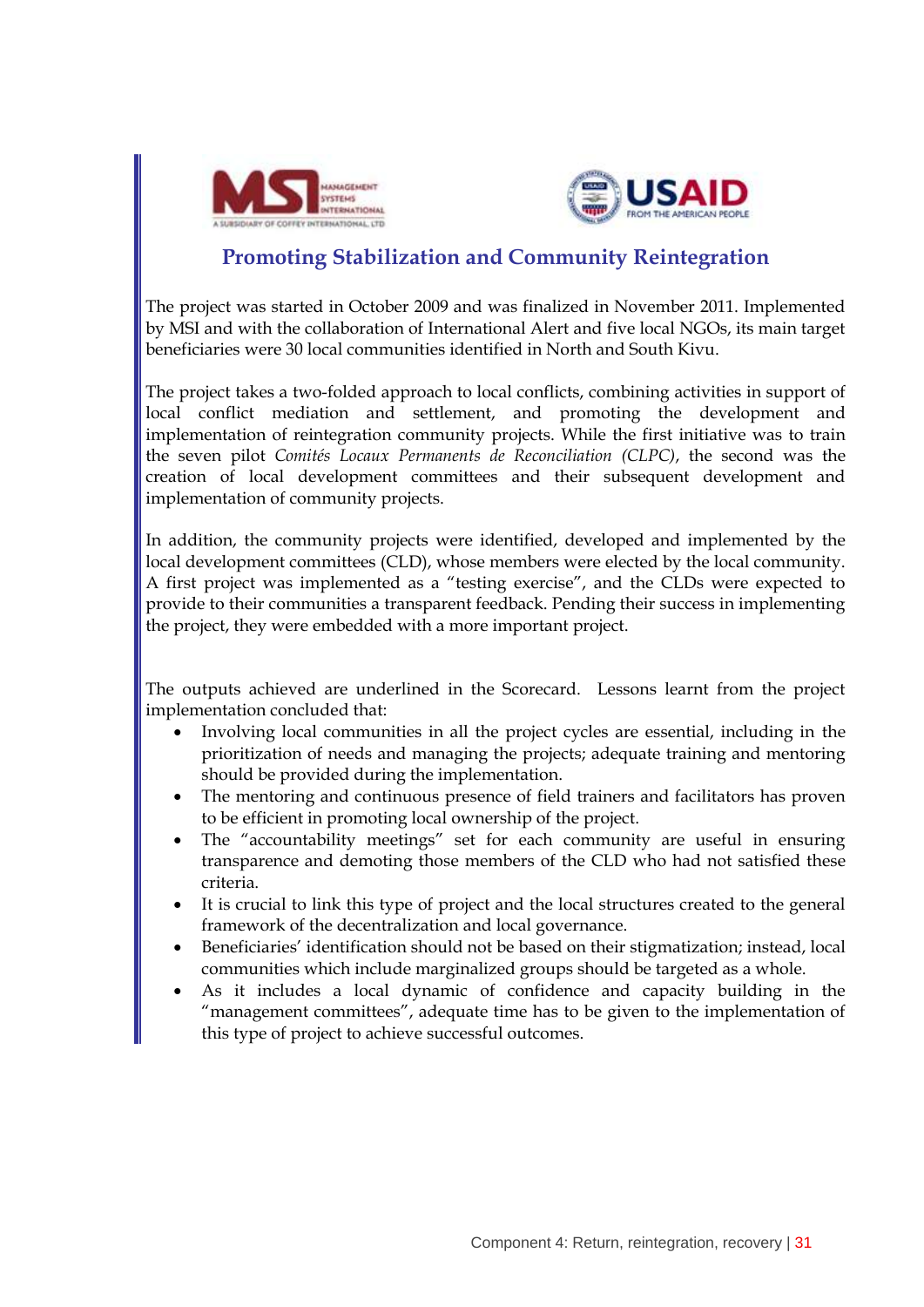## **Scorecard for ISSSS outcomes**

![](_page_31_Picture_1.jpeg)

![](_page_31_Picture_2.jpeg)

![](_page_31_Figure_3.jpeg)

#### **Conflicts are prevented and resolved**

The project in support of "Promoting Stabilization and Community Reintegration" (PSCRP), implemented by **MSI** and funded by USAID, came to an end in November 2011. The project's main outputs are the resolution of 75 % of the 671 land conflict cases handled by the 22 local peace committees created by the project. In addition, the project supported the initial training of the UNHCR-established CLPCs in North Kivu, and the standardization of the peace consolidation manuals destined to local peace committees in NK and SK

Also, an important step has been achieved by **UNHABITAT** in supporting the establishment of a new Mediation and Dialogue Committee in Kalehe territory (SK), following the provincial conflicts mapping carried during Quarter 3.

Due to the unstable security situation surrounding the elections, activities under this sub-component have been limited to the organization of several workshops on conflict mitigation in Rutshuru, Masisi (NK) and Kalehe (SK).

#### **Basic social services are restored**

The above-mention MSI project supported 30 local communities in NK and SK, by creating and training 29 local development committees in NK and SK. These structures have afterwards successfully developed, implemented and finalized some 53 community projects in NK and SK (mainly in the health and education areas).

![](_page_31_Picture_10.jpeg)

#### **Agricultural & economic recovery in return areas**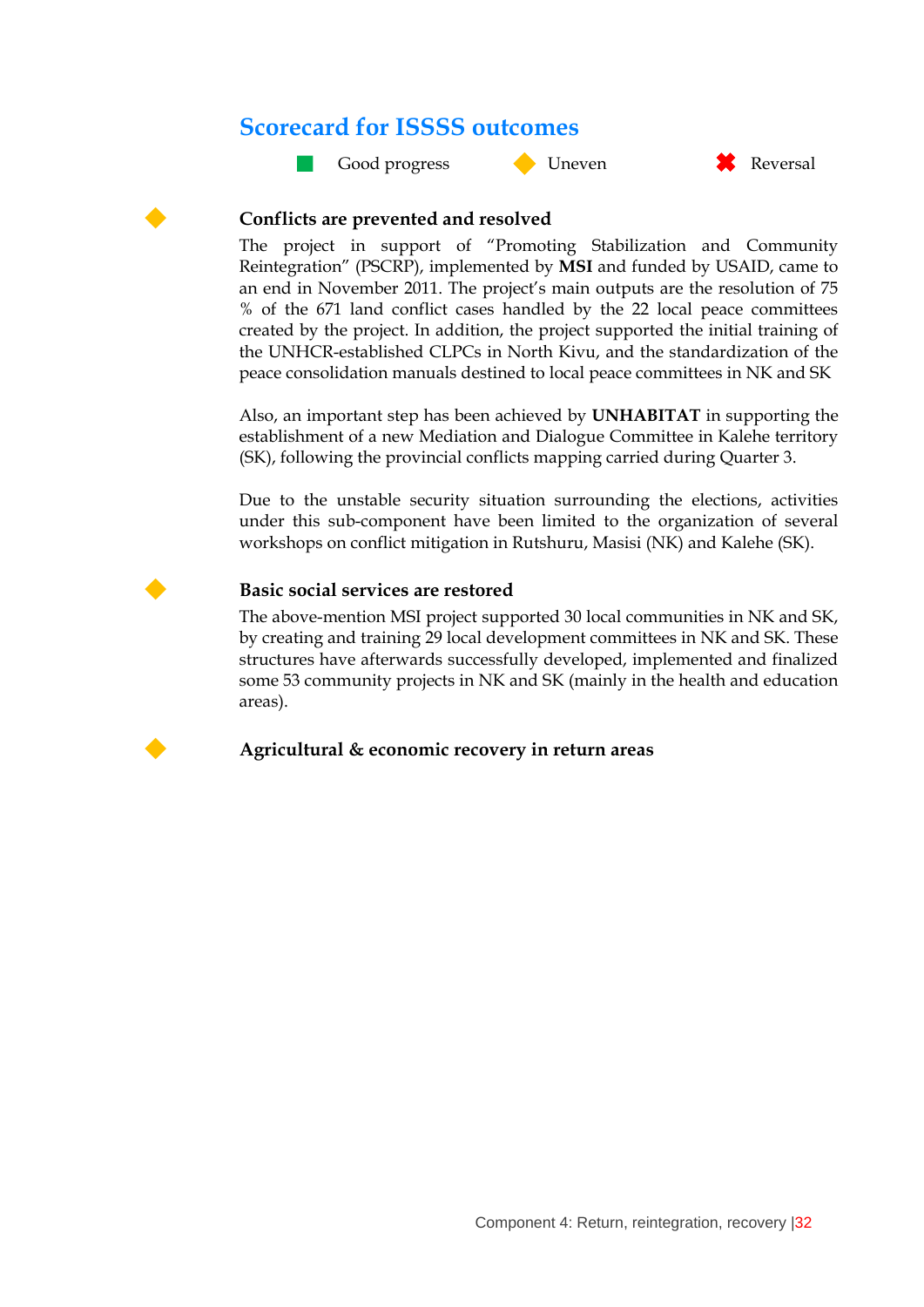UNDP"s project for **bio-economy** unfolded during this Quarter: five biodigesters have been finalized in South Kivu, and the cattle has been bought and placed in dedicated cowsheds. The latter have been designed and constructed so as to facilitate the production of the biogas and the collection of the organic fertilizer. In October, the Minister of Environment launched the "Environment and Climate Change Network", which will support exchanges on this type of project within the DRC. It is to be noted that this pilot-initiative is promoting the South-South capacity building, as the Ethiopian-based experts, regularly visit and mentor the SK beneficiaries.

As to the joint venture FAO-UNDP in support of returnees in Maniema, this quarter, 15 agronomists have been deployed to assist the targeted beneficiaries. Mapping of the project site was finalized, and identified some 5,500 households that will benefit from the new and diversified agricultural production. In addition, the local community dynamics have been assessed and needs for restructuring identified.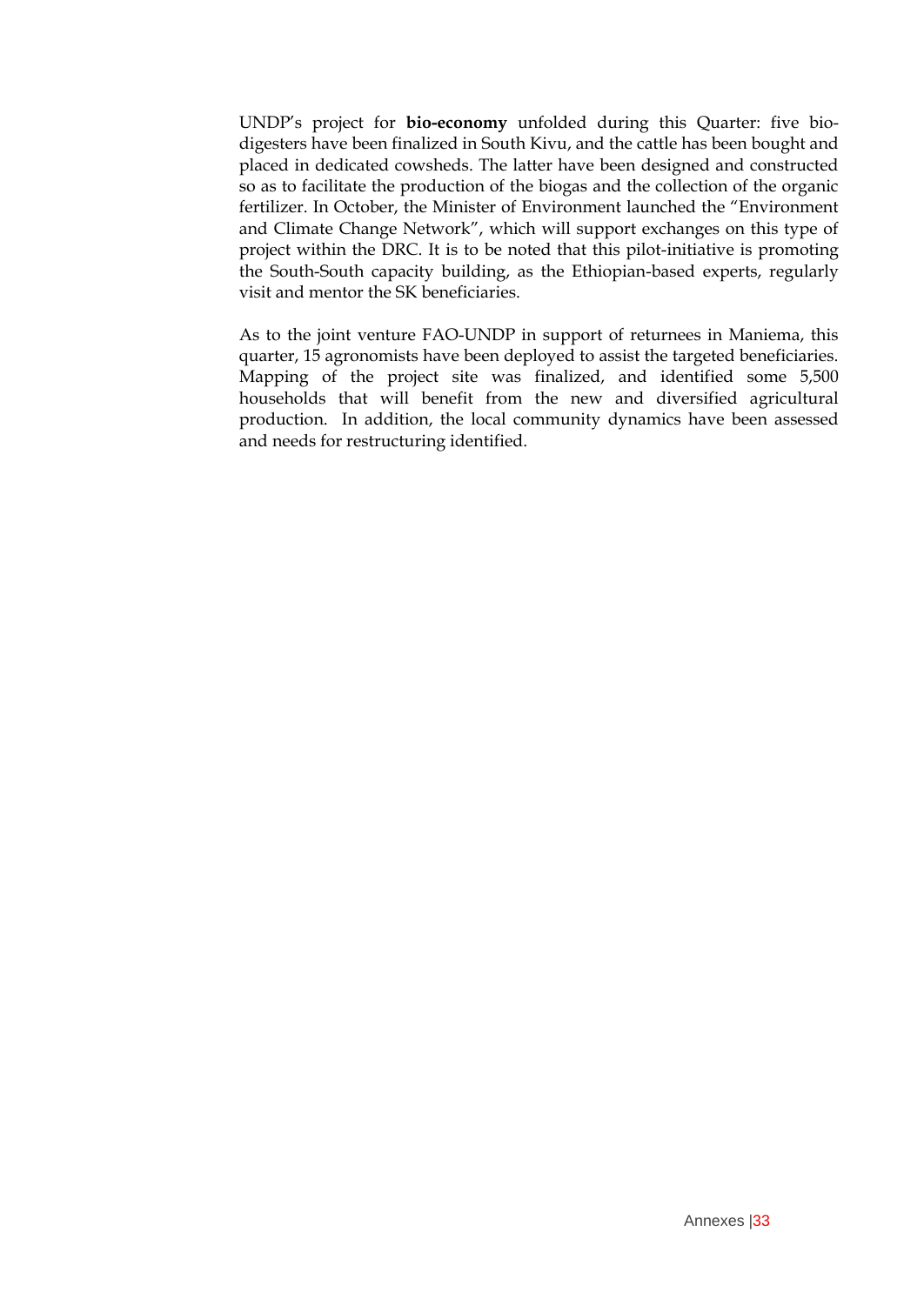# SUBSTANTIVE **COMPONENTS**

# FIGHT AGAINST SEXUAL VIOLENCE

**Component objective:** Ensure a coordinated response of all those involved in combating sexual violence, in the implementation of the Comprehensive Strategy on Combating Sexual Violence, with a view to fight impunity, and improve prevention and response.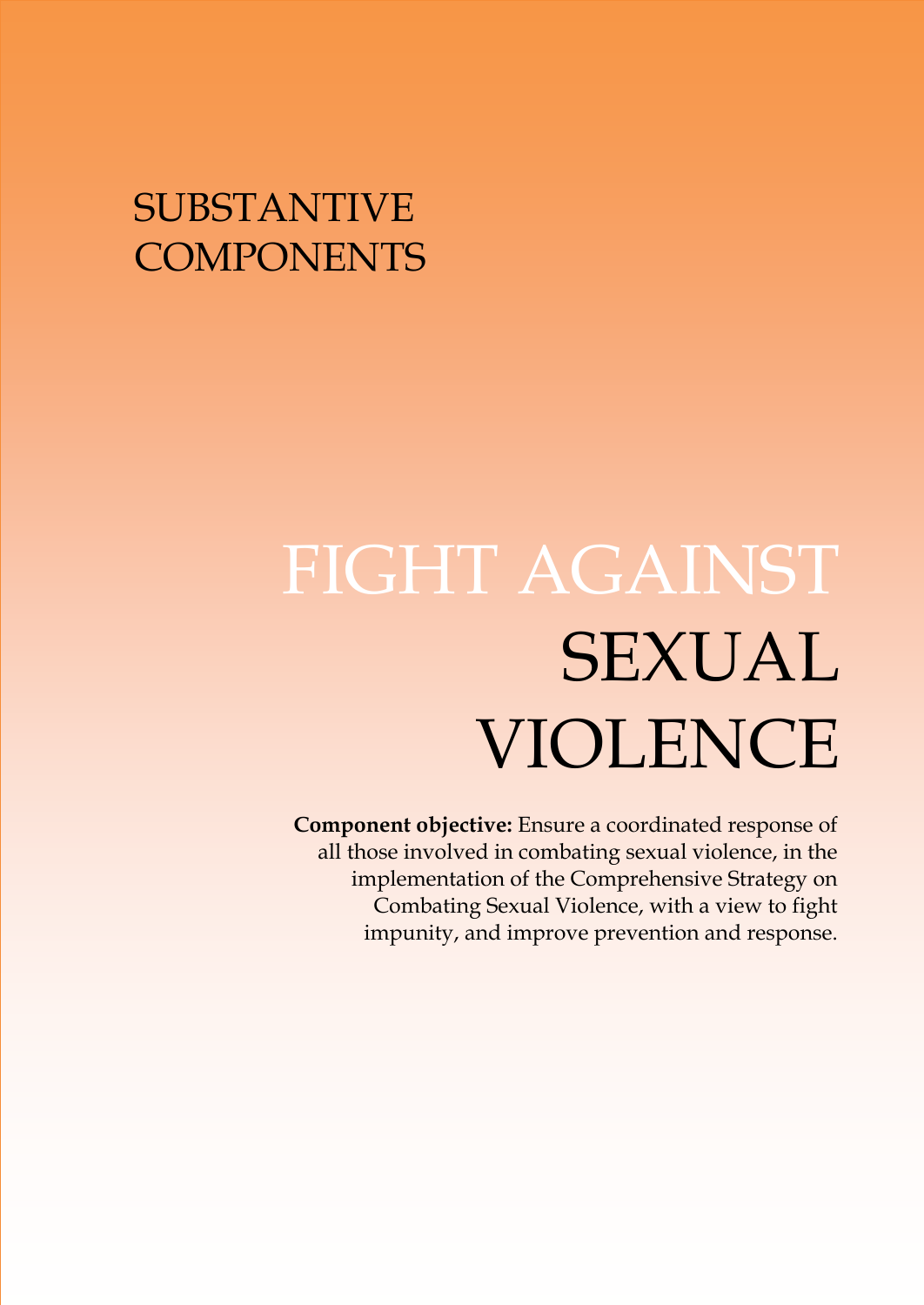# **3.5 Fight sexual violence<sup>3</sup>**

![](_page_34_Figure_1.jpeg)

#### **Coordination & overall assessment**

In November, the Sexual Violence Unit and the Ministry of Gender organized a workshop to outline the results achieved in the implementation of the National Strategy on the fight against SV in the DRC, identify the upcoming priorities and establish a monitoring and evaluation system.

The SVU contributed to mobilizing funds for the renewal of PNC"s mandate for an additional five months in Luvungi, which had been deployed after the mass rapes in Walikale in 2010 to secure the area. In addition, the trial for mass rapes and other serious human rights violations committed along the Kibua-Mpofi road, in Walikale territory in NK in 2010 started on 6 December 2011.

#### **Progress by sub-component<sup>4</sup>**

#### **Fight against impunity**

During this quarter, the legal aid shops in SK and IT provided legal advice to 210 victims of SGBV, of which 59 were brought to court. Of these, 22 cases benefitted from a trial, and 21 were convicted. Concerns persist however regarding the performance of most judicial decisions.

The newly designed software to process court statistics has been delivered to legal personnel users, in November 2011, subsequent to the delivery of IT equipment. Judicial authorities, criminal courts and prisons clerks and secretaries in Bukavu, Bunia and Uvira, were trained on the utilization of this software

<sup>3</sup> Input provided by Fight against Sexual Violence - MONUSCO Coordination Unit

<sup>4</sup> NB. This section covers only projects funded under the Stabilization and Recovery Funding Facility.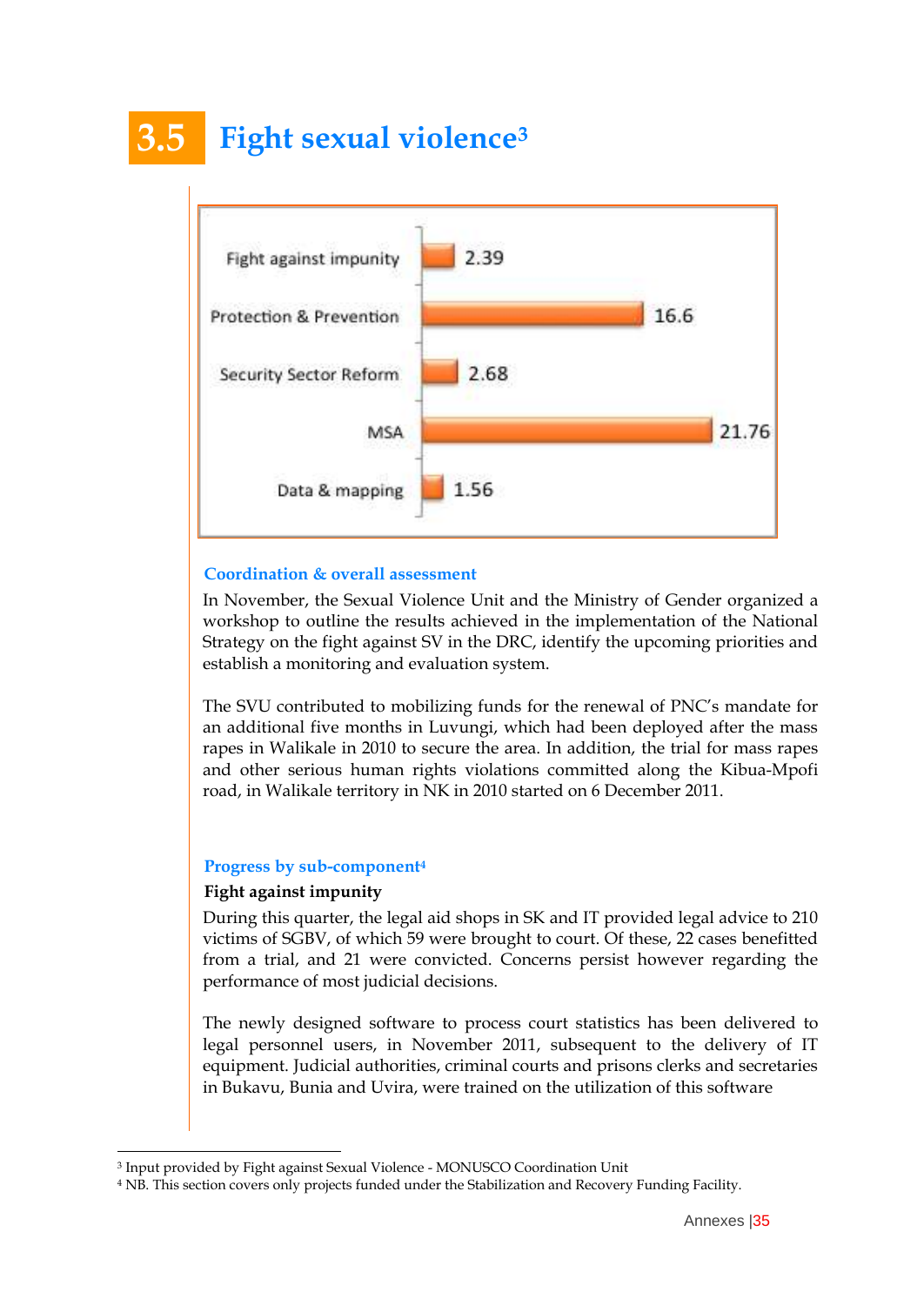#### **Prevention and Protection**

To improve the ability to measure impact on the targeted communities, the protection and prevention components started a process of defining baselines for the population perception of SGBV, to be implemented as of January 2012.

During this quarter, 62 community networks and community alert networks in Masisi, Kashebere, Nyabiondo, Kibua and Mpofi were revitalized and on their role, and on monitoring of risks and prevention of sexual violence. With a view to reducing youth vulnerability, three youth centers for socio-cultural activities were equipped in Masisi, Kashebere and Kibua centers for socio-cultural activities.

In addition, a total of 172 community, local leaders and leaders of the civil society were trained on the 2006 law on techniques of prevention and protection of sexual violence. Thanks to the established systems more than 25 survivors of sexual violence were identified and referred to assistance structures.

#### **Multi sectorial assistance**

Activities have focused on improving the access of survivors of sexual violence to quality support systems and capacity building of staff to deliver services to survivors of SGBV. The national MSA protocols on medical, psychosocial and reintegration assistance were officially adopted during this quarter.

In **North Kivu**, the MSA programs under the 2nd allocation of SRFF, providing medical, psychosocial, reintegration assistance in Lubero, Rusthuru and Masisi were launched in November 2011. Training continued during this quarter: (a) 182 participants were trained in collection of criteria of vulnerability with regard to socio-economic reintegration, and (b) 306 social assistants from NGOs, community networks and community leaders were trained in psychosocial care and socio economic reintegration for survivors. In addition, a total of Five listening centers (*centre d"ecoute*) were rehabilitated in Nyabiondo, Kashebere, Kibua, Musienene, and Luofu, and 58 service providers were trained in clinical care, counseling and referral.

In **South Kivu**, training this quarter focused on Police officers and MONUSCO Liaison Assistants (54 trainees), and to health personnel (248 medical and psychosocial workers). In addition, a workshop on strategic communication on the fight against SGBV took place in Bukavu, and was oriented towards campaigning and developing key messages.

In **Ituri**, 350 community leaders were trained in the referral of survivors to the support structures.

Reported cases of sexual violence and assistance provided during this quarter are as follow:

| Prov.     | Reported    | Medical    | Socio    | Referred  | Psychosoci |
|-----------|-------------|------------|----------|-----------|------------|
|           | cases of SV | assistance | economic | to courts | al care    |
| NK        | 1539        | 1105       | 477      | 67        | 1403       |
| <b>SK</b> | 2129        | N/A        | 1456     | 22        |            |
| TТ        | 465         | 339        | 159      | N/A       | N/A        |
|           |             |            |          |           |            |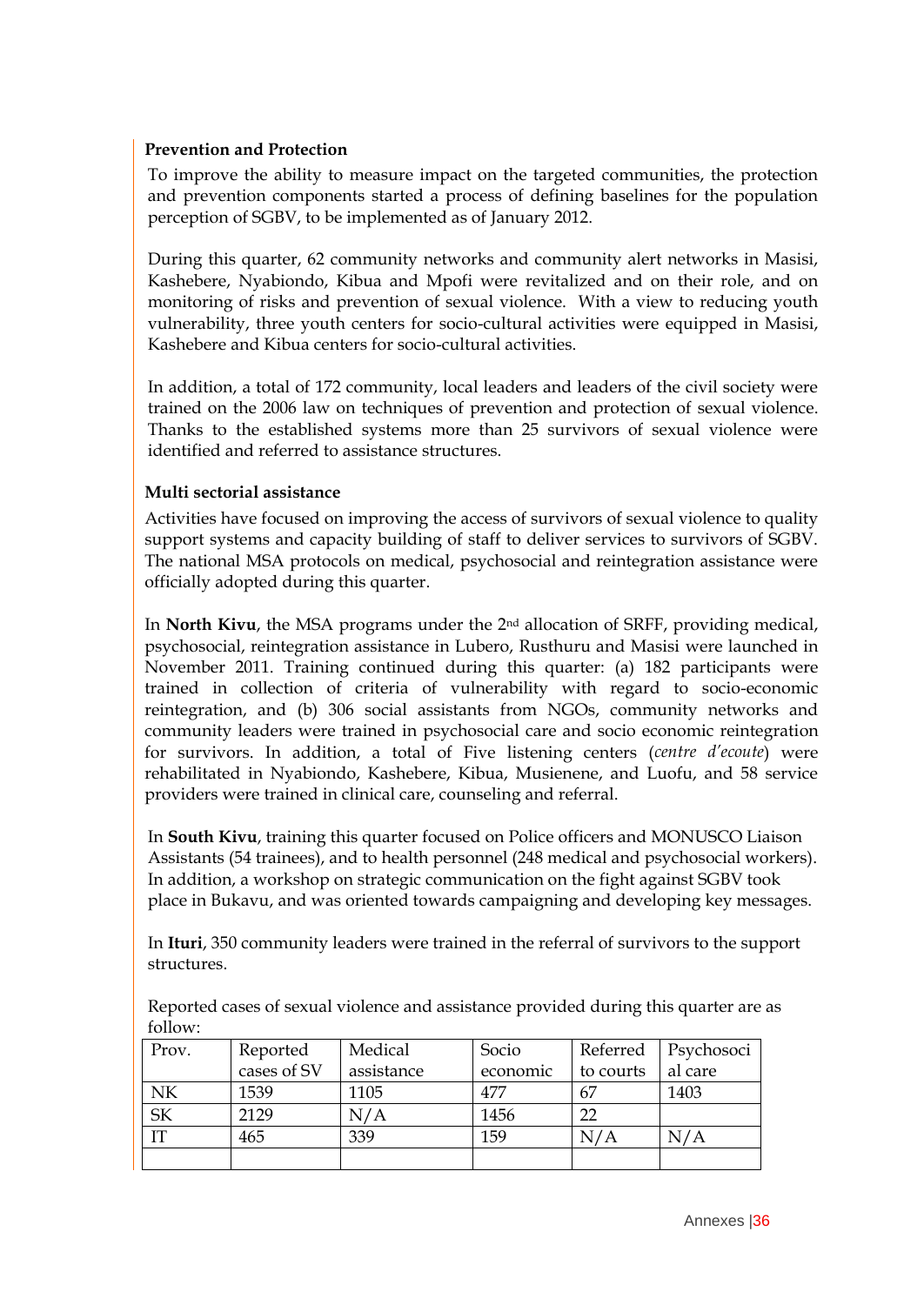![](_page_36_Picture_0.jpeg)

![](_page_36_Picture_1.jpeg)

## **Fight against sexual and gender based violence in Ituri through the reinforcement of the Congolese National Police**

This project is funded by the US Department of State to reinforce the fight against sexual violence, and implemented by IOM. Its min goal was reinforcing the PNC"s capacities to fight against SGBV through train and equip activities.

#### **SGBV TRAINING:**

- 20 OPJ have been trained as PNC trainers and 19 have been awarded. The best four trainees have been chosen as trainers for the training of PNC specialists.
- 155 OPJ have been trained as SGBV specialists and 129 have been awarded. All specialists have already been deployed in the five territories of Ituri (104 Irumu; 23 Djugu; 23 Mahagi; 32 Aru; 8 Mambasa).
- 277 policemen have attended 3 days training in the field (Bunia, Komanda, Irumu, Mongwalu). The awareness was conducted by PNC trainers under the supervision of UNPOL with the support of IOM.

#### **OPERATIONAL REINFORCEMENT of the PNC :**

- The training center of Bunia has been extended for a total capacity of 150 trainees; the Etat Major of Bunia has been extended with an SGBV section of 6 additional offices
- 3 police offices and 5 police sub offices have been constructed and equipped.
- The PNC personnel have been equipped with 160 radio handset, 5 vehicles, 120 motorcycles, laptop, printers, solar panel system, generator, riot control equipment, boreholes.

#### **COORDINATION**

- Technical Monitoring Committee has been created for the monitoring of the activities.
- Standard tools have been realised and approved by competent national authorities.
- 2 weekly coordination meetings have been organised with PNC and UNPOL counterparts.
- 1 national consultant in charge of the overall coordination of SGBV interventions in Ituri have been hired.

#### **PROXIMITY**

- 10 organizations created, composed of vulnerable women and police wives working together in 10 community projects.
- A PNC clinic in Bunia has been equipped and is treating police and civil population.
- Boreholes have been drilled nearby the police stations in order to increase protection on vulnerable fetching water.

![](_page_36_Picture_21.jpeg)

![](_page_36_Picture_22.jpeg)

Annexes jor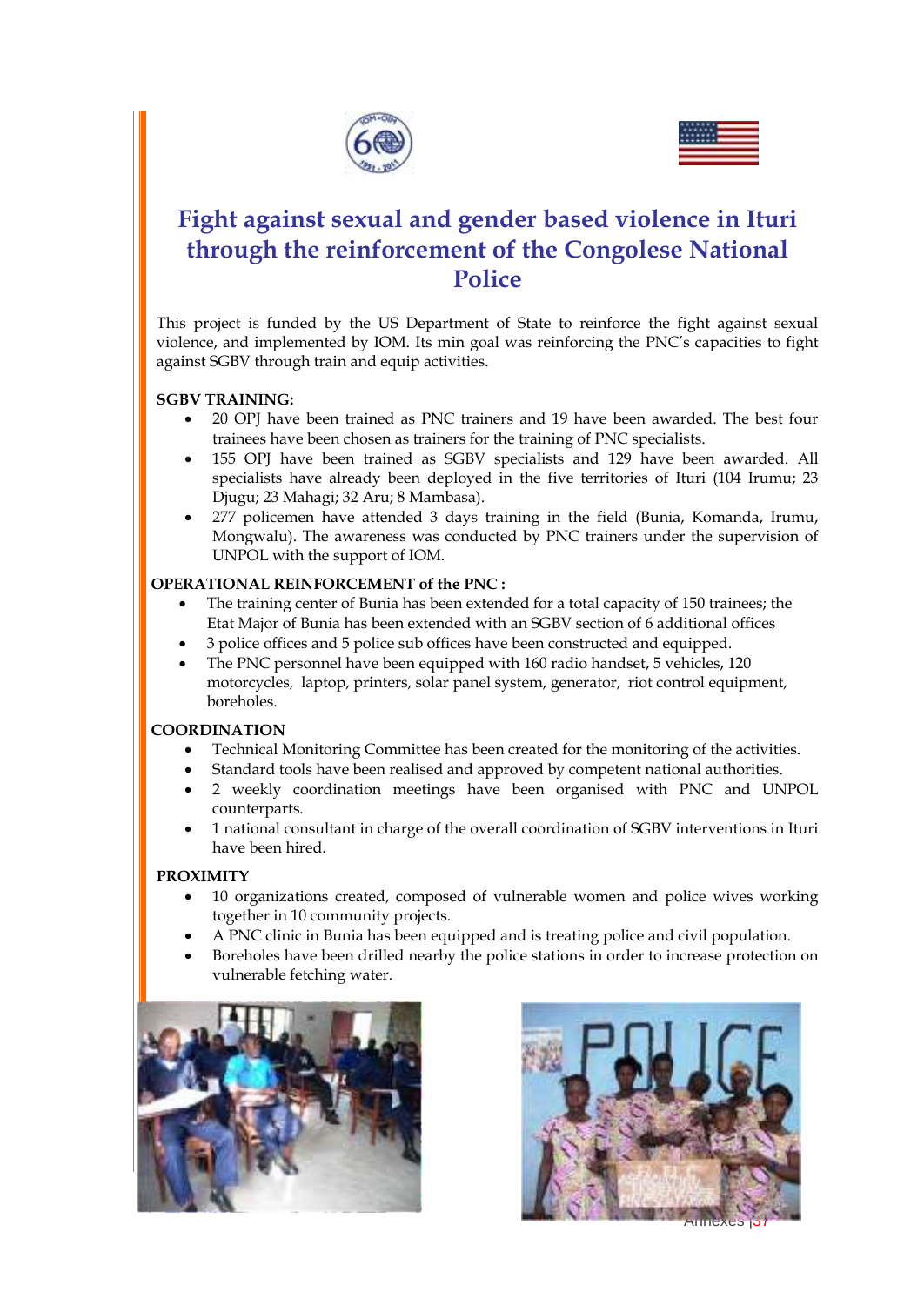# PLANNING, COORDINATION & OUTLOOK 2012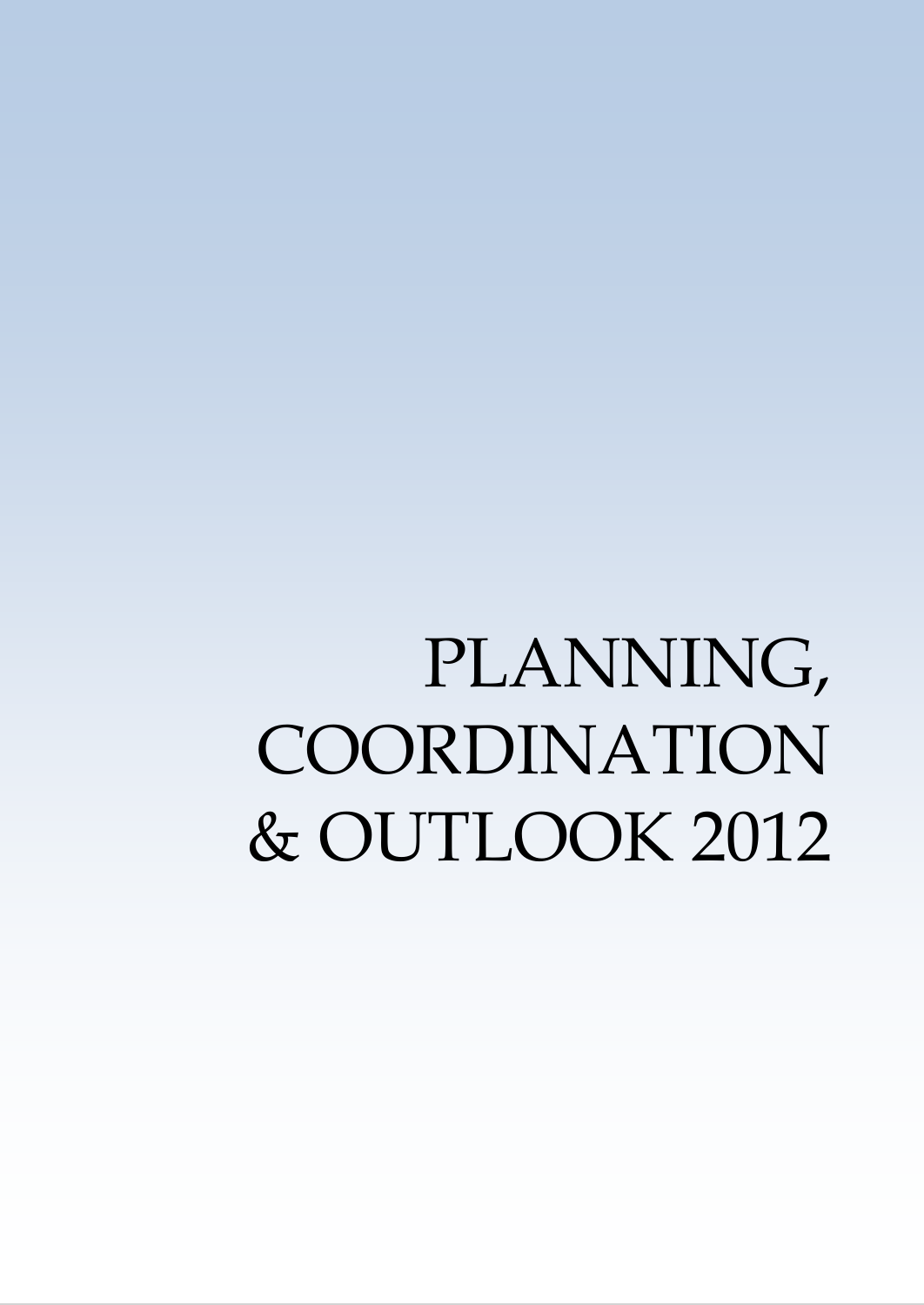# **4 Planning and Coordination**

## **Policy & strategy**

During Quarter 4, the major achievement was the renewal of the STAREC Programme: under Presidential Ordinance 11/109 which provides the legal foundation for the STAREC. The program was extended for an additional 36 months, i.e. until 30 June 2011.

This renewal was initiated by the central authorities and allows for an increased synergy between the STAREC and the ISSSS. Coordination structures remain unchanged.

The Stabilisation Priority Plan for 2012-2014 was finalized and lessons learnt from the first phase of implementation of the Integrated Programme Framework have been integrated. In addition, the reprioritization of activities within the stabilization agenda has taken into account several recommendations made by policy groups and external experts having assessed the ISSSS.

## **Planning context of the ISSSS**

In 2011, the Government of DRC has finalized and launched the second generation of its Poverty Reduction Strategy Paper, which outlines the strategic priorities for the period 2011-2015. Priorities identified by the PRSP include the following objectives i) improve governance and peace, ii) diversify the economy, accelerate growth and promote employment, iii) improve access to basic social services and strengthen human capital, iv) protect the environment and combat climate change.

It is in this context that MONUSCO and the UN Country Team jointly developed two strategic frameworks: the United Nations Transition Framework (UNTF) and the UN Development Assistance Framework (UNDAF).

The UNTF 2011-2013, which is an internal UN document, describes the shared understanding of the country context and defines the shared goals for United Nations in DRC. The main components of the UNTF are based on the following existing strategies which have been discussed with governments and donors: i) UN System-wide strategy for the protection of civilians; ii) **The International Security and Stabilisation Support Strategy to Eastern DRC;** iii) the Peace Consolidation Program (under development); iv) Strategy for the fight against Sexual and gender based violence; and, v) Multi-year Joint Justice Support Program.

The UNDAF 2013-2017 outlines the critical development priorities that the UN System is engaged to promote during the coming five years. UNDAF results are closely aligned with priorities set in the Poverty Reduction Strategy paper. The final UNDAF document is expected to be approved by both the UN and the government during the first quarter of 2012.

At programmatic level, the UN and the World Bank have facilitated the design of a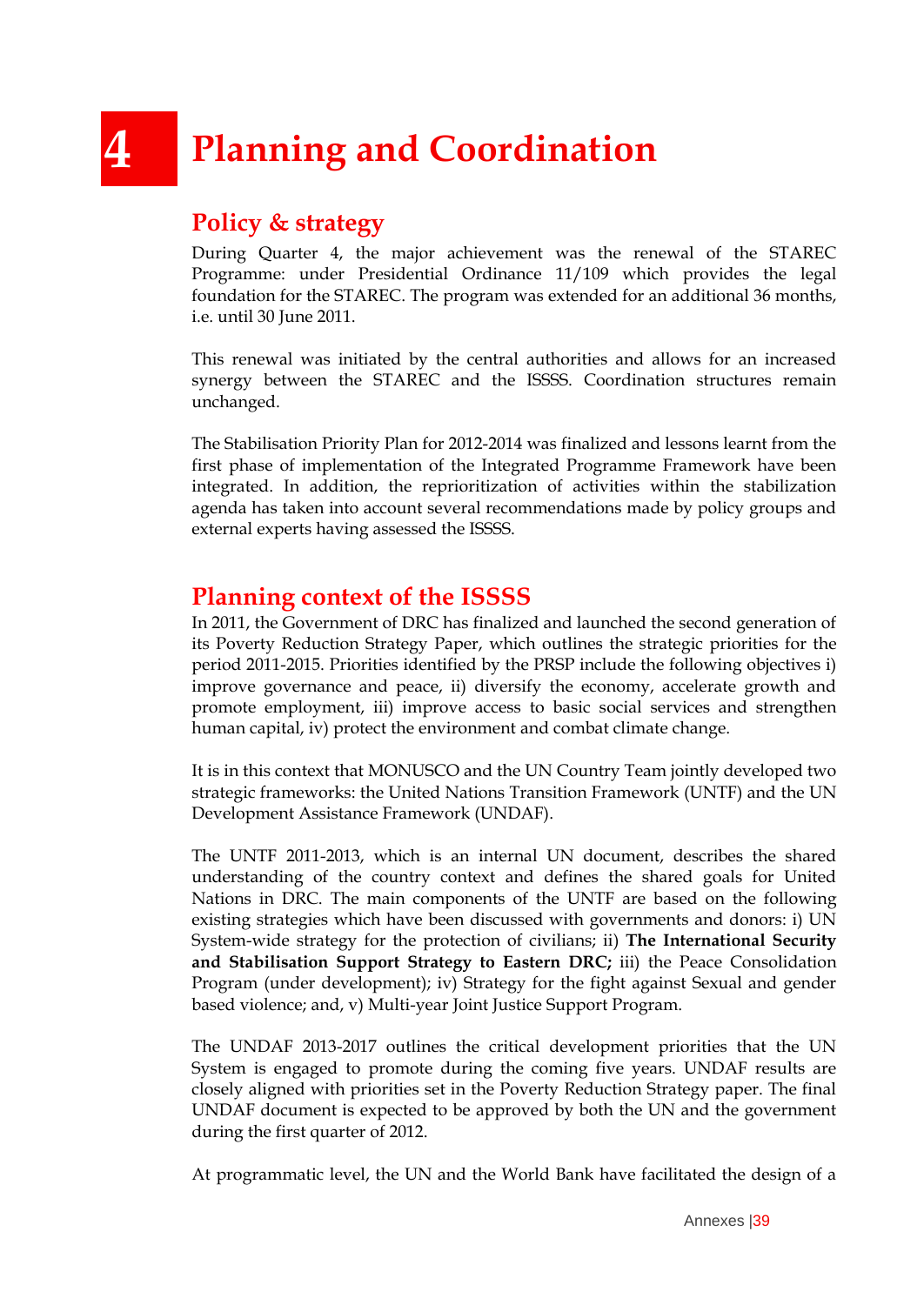peace consolidation program for areas not currently covered by the STAREC/ISSSS. Once the PCP is approved and launched, it will promote complementarities with the ISSSS for sustainable peace in all the regions of the DRC.

## **Programme coordination**

The organization of national elections has seriously affected the organization of joint coordination structures.

At provincial level, only one Joint Technical Committees with the Provincial Government could be held in North Kivu, du to electoral commitments of the provincial government. Technical sub-commissions met however on more frequent basis, due to technical character of participants.

At the national level, no meeting for the *Comité de Suivi* was organized, given the electoral process.

# **5 Outlook for 2012**

### **Policy & strategy**

With the renewal of the STAREC Ordinance, efforts this first Quarter 2012 will be concentrated on revitalizing the coordination structures already established, and improving the decisional paths. The political conjuncture for the first quarter 2012 will have an important impact on ISSSS coordination structures and their functioning. At the time of writing of this report, the challenge in Government's support to ISSSS steering and coordination had changed: the signature of the STAREC Presidential Ordinance for an additional three years now provides the necessary legal regulator framework; however, the elections blocked all joint coordination structures that were previously effective.

As indicated earlier in this report, the component in support of the political processes will be completely reshaped.

First, as a cross-cutting issue impacting on all ISSSS' components, it will be important to encourage GoDRC"s commitment to longer-term reforms, including by providing technical assistance to the STAREC inter-provincial team. If coordination and policy were every year suspended at the end of the STAREC Presidential Ordinance, the signature of the three-year extension provides a longer-term platform for exchange and support.

Also, elections have highlighted, and in some cases, exacerbated, divisions and tensions amongst the local population in the ISSSS-areas. While IPF"s forth component will continue providing the framework for the social well-being and economic recovery activities, the political component will define mechanisms to support the social reconstruction – by promoting intra and inter-group dialogue &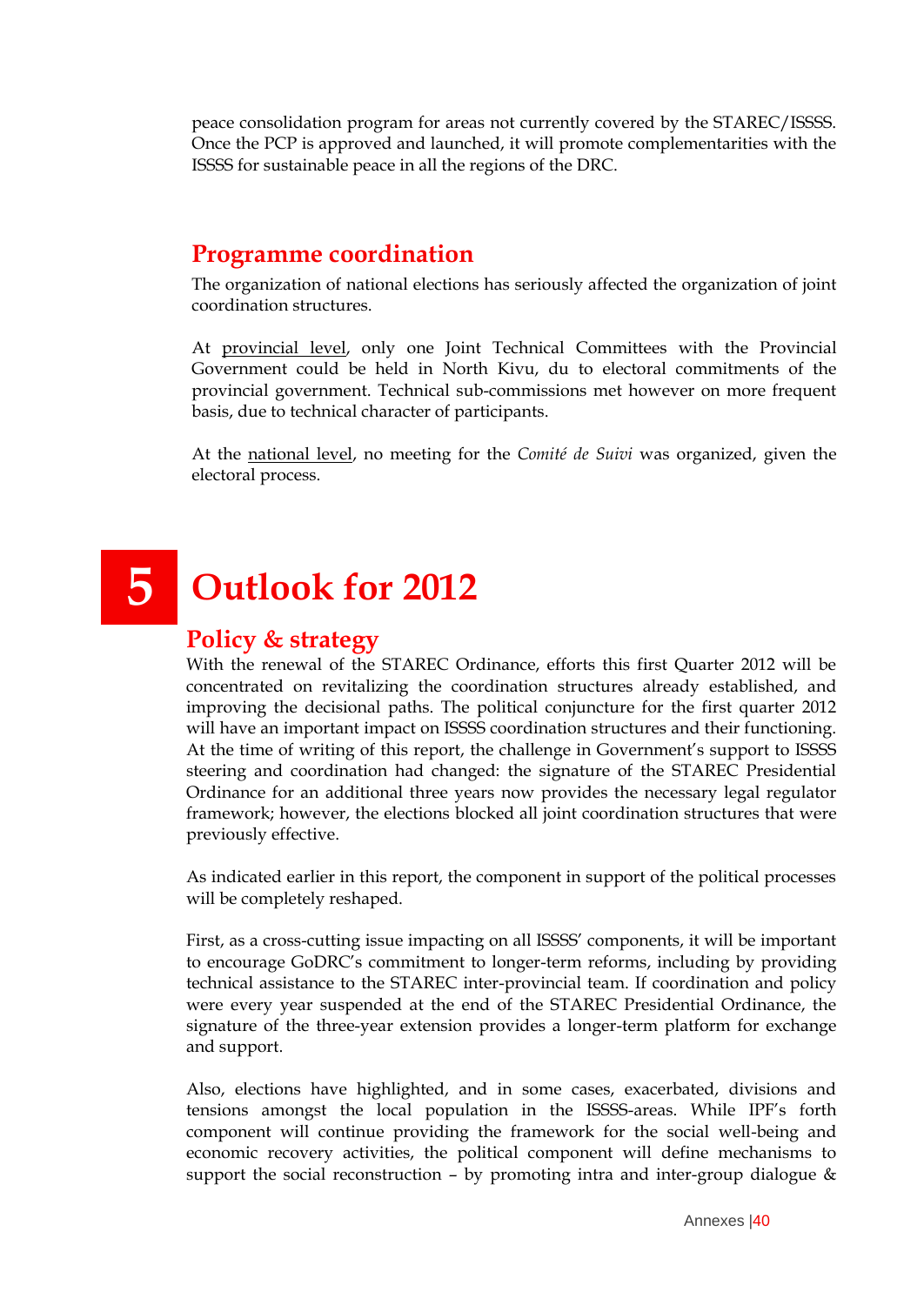reconciliation initiatives.

These aspects have to be backed by a transparent debate at the policy and strategic level on what is perceived as stabilisation by the different ISSSS Partners, the donors, the GoDRC and MONUSCO. A common strategic agenda and clear policy will facilitate the promotion of an integrated approach. As a step forward, the Swiss Government has decided to second an expert who will be reviewing ISSSS" political strategy as well as the specific "Political Processes" component. This also follows the recommendation expressed in the recent policy paper issued by Oxford's "Refugee Studies Center".

## **Stabilization Priority Plan 2012 – 2014 (SPP)**

Funding of new programmes identified as priorities in the SPP, marked the opening of the second phase of the stabilization activities.

Key lessons learned and recommendations from the first phase implementation included:

- Integration and coordination of all actors in achieving the set objectives is essential.
- Activities have to be addressed and developed in view of their sustainability, and in consistency with adequate staffing.
- GoDRC ownership can be improved and achieved if funds are channeled trough the SRFF, which is the only mechanism where provincial and central governments are fully integrated in the decision-making.
- GoDRC"s commitment in providing adequate resources to ISSSS/STAREC programmes has to be reflected in each intervention.
- The SPP articulated stabilization activities around a holistic, sectorial approach.
- The STAREC and ISSSS Technical Secretariat should be kept updated on the progress and the use of funds for their projects by submitting quarterly reports on time.
- The SPP extends priority programming in North Kivu along the Masisi-Walikale, and Hombo-Walikale axes.
- Conflict resolution is mainstreamed in all fourth component's programming, including the creation of linkages between targeted community and local and provincial authorities.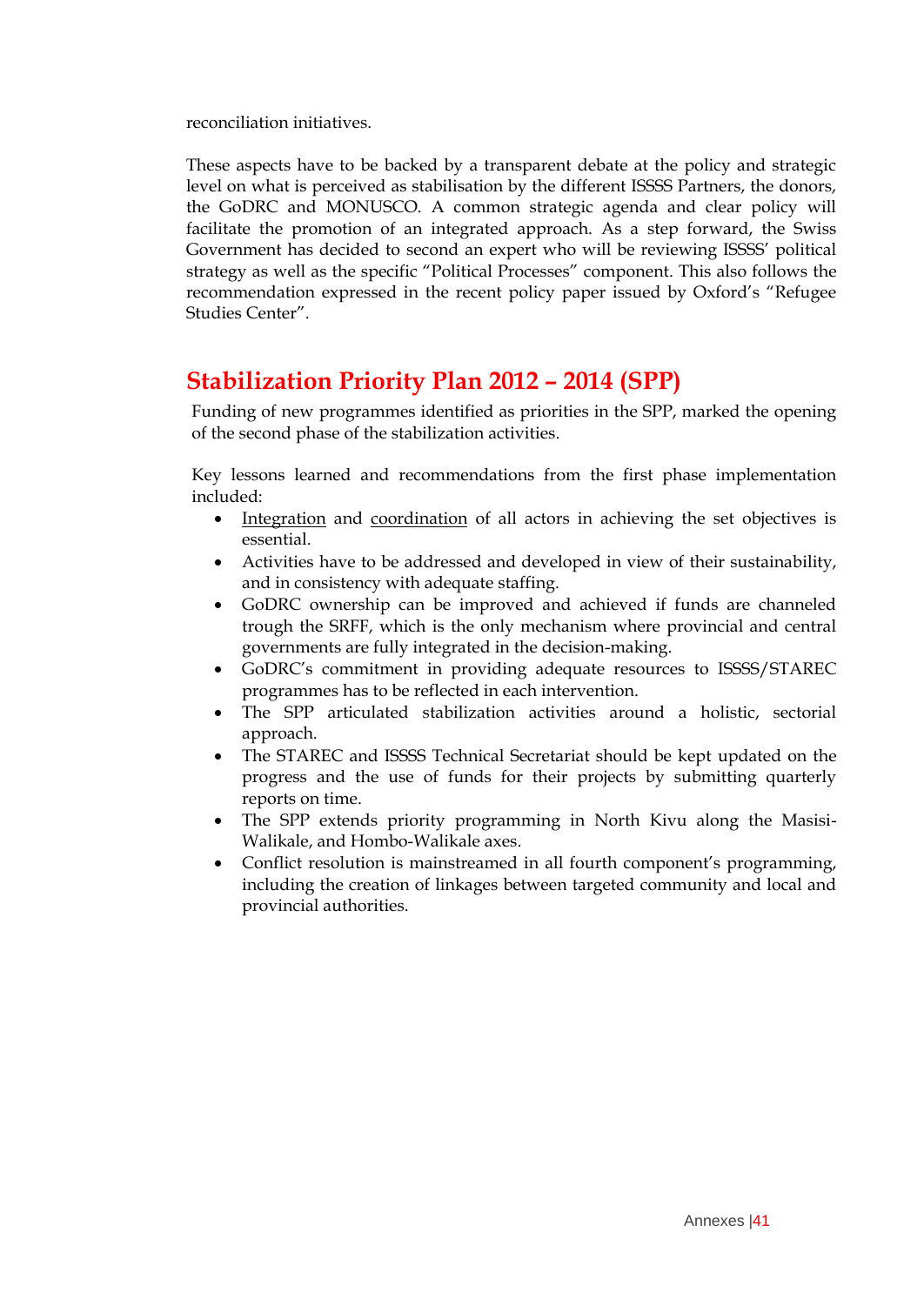# **A1 Key ISSSS outputs**

This is a cross-section of outputs for the ISSSS. Numbers are based on the most current data available from implementing partners, and are updated as they are verified at the field level.

#### **1. Security**

| Key outcome area      | Core outputs |                          | Delivered | Pipeline |
|-----------------------|--------------|--------------------------|-----------|----------|
| <b>FARDC</b> capacity |              | Garrisons (# battalions) | b         | U        |
|                       | --           | Training (# battalions)  | $\theta$  | $\theta$ |
| Residual combatants   | Ð<br>D       | Demobilized              | 4,898     | 4,000    |
|                       | R            | Community reintegration  | 2,605     | 2,500    |

#### **3. Restoration of state authority**

|                      | <b>Infrastructure</b> |           |          | <b>Trained officials</b> |                  |          |
|----------------------|-----------------------|-----------|----------|--------------------------|------------------|----------|
| Key outcome area     |                       | Completed | Pipeline |                          | In place         | Pipeline |
| Roads                |                       | 460 km    | 338 km   |                          | $\theta$         | TBD      |
| Police               |                       | 81        | 13       |                          | 857              | 680      |
| Civil administration |                       | 19        |          |                          | 195              | 305      |
| Penal chain          |                       | 6         | 5        |                          | $\boldsymbol{0}$ | 307      |

Note: "Trained officials" are new deployments or existing personnel that have been trained to the minimum standards defined by the technical lead. "Pipeline" work is funded, agreed with Government partners and in course of implementation.

| 4. | Return, reintegration and recovery         |                          |  |  |  |  |
|----|--------------------------------------------|--------------------------|--|--|--|--|
|    |                                            |                          |  |  |  |  |
|    | Key outcome areas                          |                          |  |  |  |  |
|    | Beneficiaries (Income generating projects) | 6800 households          |  |  |  |  |
|    | Land mediation structures                  | 22 structures            |  |  |  |  |
|    |                                            | 7 CLPC                   |  |  |  |  |
|    | Health centers                             | 30                       |  |  |  |  |
|    | Education / classrooms                     | 260                      |  |  |  |  |
|    | Education/school kits                      | 8230 kits                |  |  |  |  |
|    | Education/trained teachers                 | 881                      |  |  |  |  |
|    | WatSan                                     | 134 water sources/points |  |  |  |  |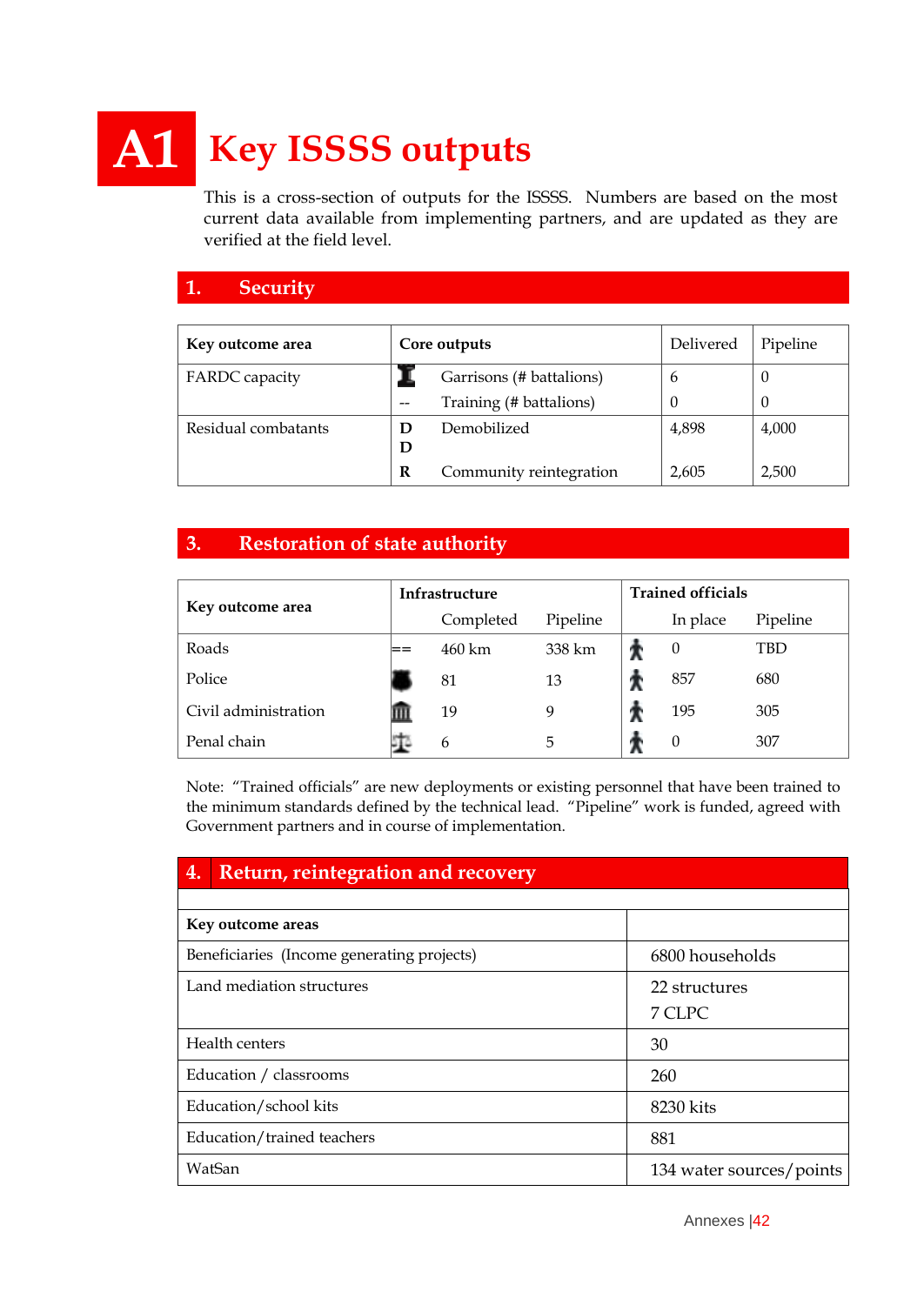# **A2 Multi-donor trust funds**

As at 01 January 2012, the breakdown of ISSSS funding by source is as follows:

#### **273.02 m BILATERAL 244.7 PBF 17.9 SRFF 11.26**

## **Stabilization and Recovery Funding Facility**

|           | Deposited<br>to<br><b>SRFF</b> | Allocated<br>to<br>CTCs | Approved<br>projects | Spent  |
|-----------|--------------------------------|-------------------------|----------------------|--------|
| Total     | 16.77                          | 9.2                     | 5.96                 | 4,53   |
| Change Q4 |                                |                         | $+5,96$              | $+1.2$ |

## **Peacebuilding Fund**

|           | Allocated<br>to 1<br>DRC | Approved for Spent<br>projects |      |
|-----------|--------------------------|--------------------------------|------|
| Total     | 20.0                     | 17.9                           | 11.4 |
| Change Q4 | --                       | --                             | +3.1 |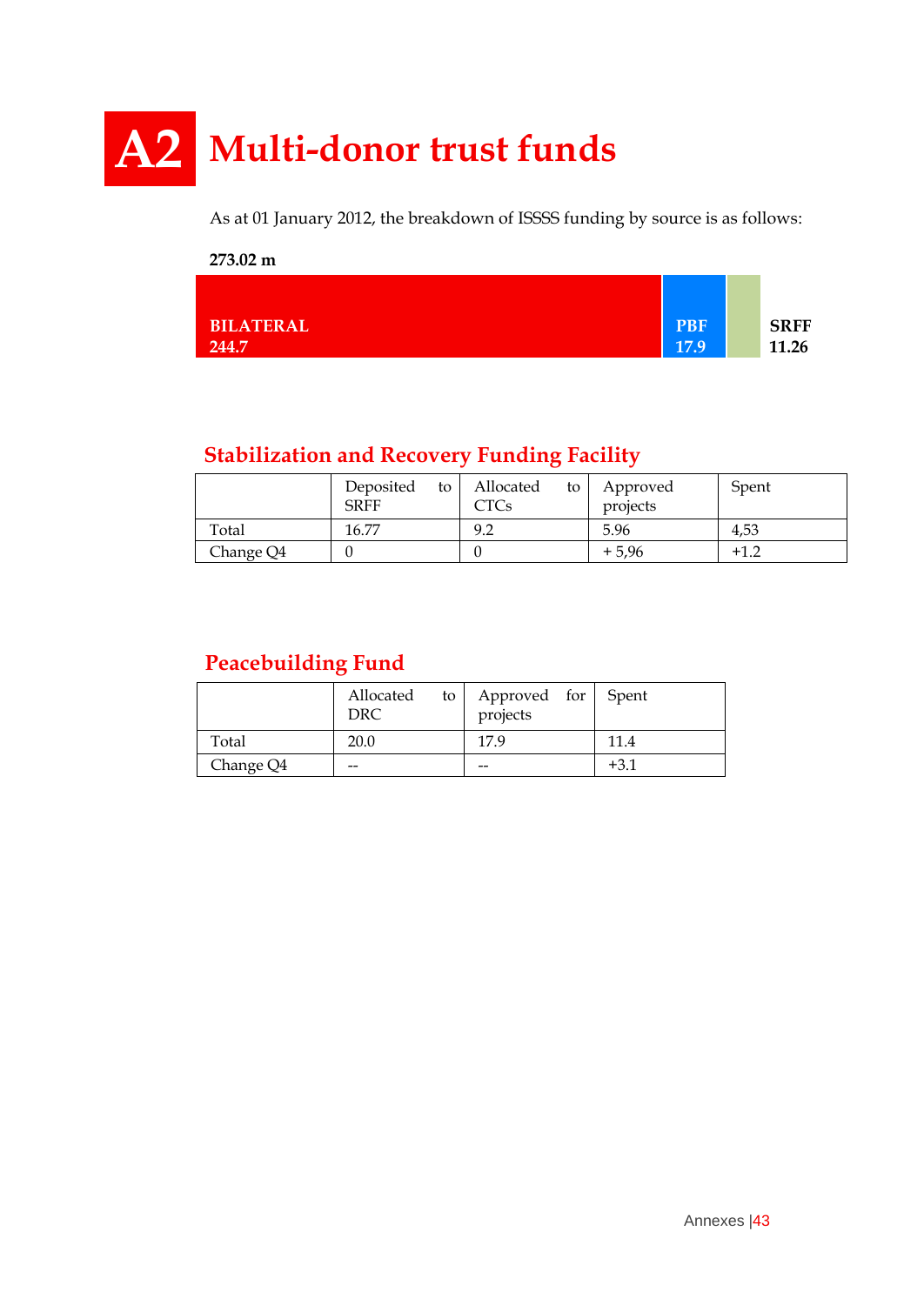![](_page_43_Picture_0.jpeg)

All amounts are in millions of US dollars.<br>
Locations: NK North Kivu SK South Kivu MN Maniema<br>
IT Ituri OR Orientale REG Regional

IT Ituri OR Orientale REG Regional

Quarterly updates for each project are available from the Stabilization Support Unit and will be published on the ISSSS website.

|             |                                                          |             | <b>Funding for 2010-13</b> |              |                            |              |              |                                              |              |              |              | Implementation |  |
|-------------|----------------------------------------------------------|-------------|----------------------------|--------------|----------------------------|--------------|--------------|----------------------------------------------|--------------|--------------|--------------|----------------|--|
|             | Project title                                            | Op'n        | <b>Total</b>               |              | By donor                   |              |              |                                              | By location  |              | period       |                |  |
|             |                                                          | partners    | <b>USD</b>                 | <b>Spent</b> | Donor                      | <b>USD</b>   | Spen         | Wh<br>ere                                    | <b>USD</b>   | <b>Spent</b> | <b>Start</b> | Finish         |  |
| 1, SECURITY |                                                          |             | 51,26                      | 38,50        |                            | 51,26        | 38,52        |                                              | 51,26        | 37,81        |              |                |  |
|             | Support for garrisoning                                  | <b>IOM</b>  |                            |              | <b>UK</b>                  | 12,26        | 12,26        | N <sub>K</sub>                               | 1,89         | 1,89         |              |                |  |
| SEC/1       | (post-brassage)                                          | <b>UNDP</b> | 23,94                      | 24,59        | <b>UNDP</b>                | 0,95         | 0,95         | <b>SK</b>                                    | 16,39        | 17,05        | Jan-06       | Aug-11         |  |
|             |                                                          |             |                            |              | Neth'ds                    | 10,73        | 11,38        | IT                                           | 5,66         | 5,66         |              |                |  |
| SEC/3       | Support for DDRRR of<br>FDLR combatants                  | <b>UNDP</b> | 0,14                       | 0,14         | <b>UK</b>                  | 0,14         | 0,14         | <b>REG</b>                                   | 0,14         | 0,14         | Sep-08       | Sep-09         |  |
| SEC/4       | Construction of<br>regroupement centers                  | <b>IOM</b>  | 1,08                       | 1,08         | <b>UK</b>                  | 1,08         | 1,08         | <b>SK</b>                                    | 1,08         | 1,08         | $May-09$     | $Mar-10$       |  |
| SEC/5       | Rehabilitation of Lukusa<br><b>FARDC</b> training center | IOM         | 1,51                       | 1,51         | <b>UK</b><br>Canada        | 0,62<br>0,89 | 0,62<br>0,89 | <b>OR</b>                                    | 1,51         | 1,51         | $Sep-10$     | $Jul-11$       |  |
|             | Long-term sustainable                                    |             |                            |              | <b>UNDP</b><br><b>UNDP</b> | 5,16<br>1,74 | 2,31<br>1,74 | $\ensuremath{\text{NK}}\xspace$<br><b>SK</b> | 4,94<br>4,94 | 2,82<br>1,54 |              |                |  |
| SEC/6       | reintegration of ex-<br>combatants                       | <b>UNDP</b> | 15,77                      | 7,42         | France<br><b>PBF</b>       | 0,46<br>4,41 | 0,46<br>2,91 | $\mbox{MN}$<br>IT                            | 4,18<br>0,61 | 1,5<br>0,23  | Feb-10       | $May-12$       |  |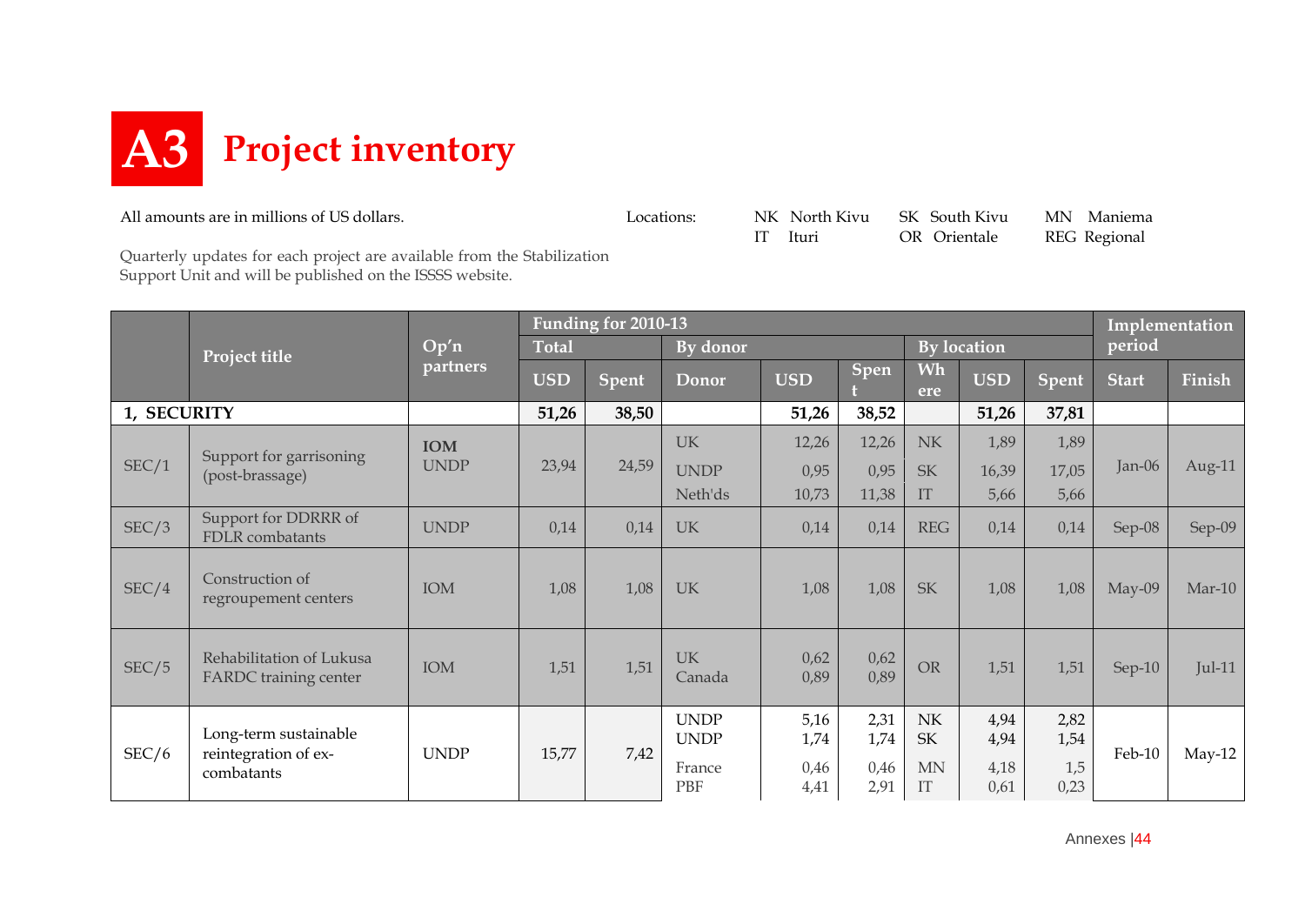|              |                                                                           |                                |       |       | <b>USA</b>                                                          | $\overline{4}$                                 | $\theta$                                                      | <b>REG</b>                                          | 1,1                   | 0,64                 |          |          |
|--------------|---------------------------------------------------------------------------|--------------------------------|-------|-------|---------------------------------------------------------------------|------------------------------------------------|---------------------------------------------------------------|-----------------------------------------------------|-----------------------|----------------------|----------|----------|
|              | Military justice: Prosecution                                             |                                |       |       | Canada<br>PBF                                                       | 2,71<br>0,96                                   | 0,06<br>0,5                                                   | $\ensuremath{\text{NK}}\xspace$<br><b>SK</b>        | 0,74<br>0,74          | 0,11<br>0,11         |          |          |
| SEC/8        | <b>Support Cells</b>                                                      | IOM                            | 3,67  | 0,56  |                                                                     |                                                |                                                               | <b>MN</b><br>KT                                     | 0,73<br>0,73          | 0,11<br>0,11         | $Dec-10$ | $Nov-12$ |
|              |                                                                           |                                |       |       |                                                                     |                                                |                                                               | <b>OR</b>                                           | 0,73                  | 0,11                 |          |          |
| SEC/9        | (DD)R of residual elements<br>of armed groups, NK/SK                      | <b>UNDP</b>                    | 1,10  | 0,08  | PBF<br><b>MONUSC</b><br>$\circ$                                     | 0,65<br>0,45                                   | 0,1<br>$\mathbf{0}$                                           | N <sub>K</sub><br>$\ensuremath{\mathsf{SK}}\xspace$ | 0,55<br>0,55          | 0,08<br>$\Omega$     | $Dec-10$ | $Dec-11$ |
| SEC/2        | Trust fund for MONUSCO<br>logistical support                              | <b>MONUSCO</b>                 | 4,05  | 3,12  | Neth'ds                                                             | 4,05                                           | 3,12                                                          | <b>REG</b>                                          | 4,05                  | 3,12                 | Dec-08   | $Jun-11$ |
| 2, POLITICAL |                                                                           |                                | 1,60  | 1,60  |                                                                     | 1,6                                            | 1,6                                                           |                                                     | 1,6                   | 1,6                  |          |          |
| POL/1        | Support for treatment of<br>war-wounded combatants                        | <b>UNDP</b>                    | 0,47  | 0,47  | <b>PBF</b><br>Partners                                              | 0,23<br>0,24                                   | 0,23<br>0,24                                                  | NK                                                  | 0,47                  | 0,47                 | $Mar-10$ | Sep-10   |
| POL/2        | Establishment of STAREC<br>and ISSSS coordination<br>structures           | <b>UNDP</b>                    | 1,13  | 1,13  | PBF                                                                 | 1,13                                           | 1,13                                                          | <b>REG</b>                                          | 1,13                  | 1,13                 | $Mar-10$ | $Jun-11$ |
|              | 3, STATE AUTHORITY                                                        |                                | 91,61 | 74,48 |                                                                     | 86,61                                          | 74,48                                                         |                                                     | 86,61                 | 74,48                |          |          |
| RSA/1        | Road rehabilitation and<br>maintenance                                    | <b>UNOPS</b><br><b>MONUSCO</b> | 29,08 | 25,33 | Neth'ds<br>Sweden<br>UK<br>UK<br><b>UK</b><br><b>USA</b><br>Belgium | 7,59<br>5,06<br>6,98<br>3,03<br>1<br>1<br>4,42 | 7,59<br>5,06<br>6,93<br>$\theta$<br>$\mathbf{1}$<br>1<br>3,74 | NK<br>SK<br>$\mathop{\text{IT}}$                    | 7,24<br>18,22<br>3,62 | 7,41<br>14,22<br>3,7 | Apr-08   | Mar-12   |
| RSA/2        | Support for state<br>infrastructures (police,<br>justice, admin, prisons) | <b>UNOPS</b>                   | 19,06 | 19,05 | Neth'ds<br><b>USA</b>                                               | 14,88<br>$\overline{4}$                        | 14,88<br>$\overline{4}$                                       | NK<br><b>SK</b>                                     | 8,88<br>8,87          | 8,88<br>8,87         | Apr-08   | $Nov-11$ |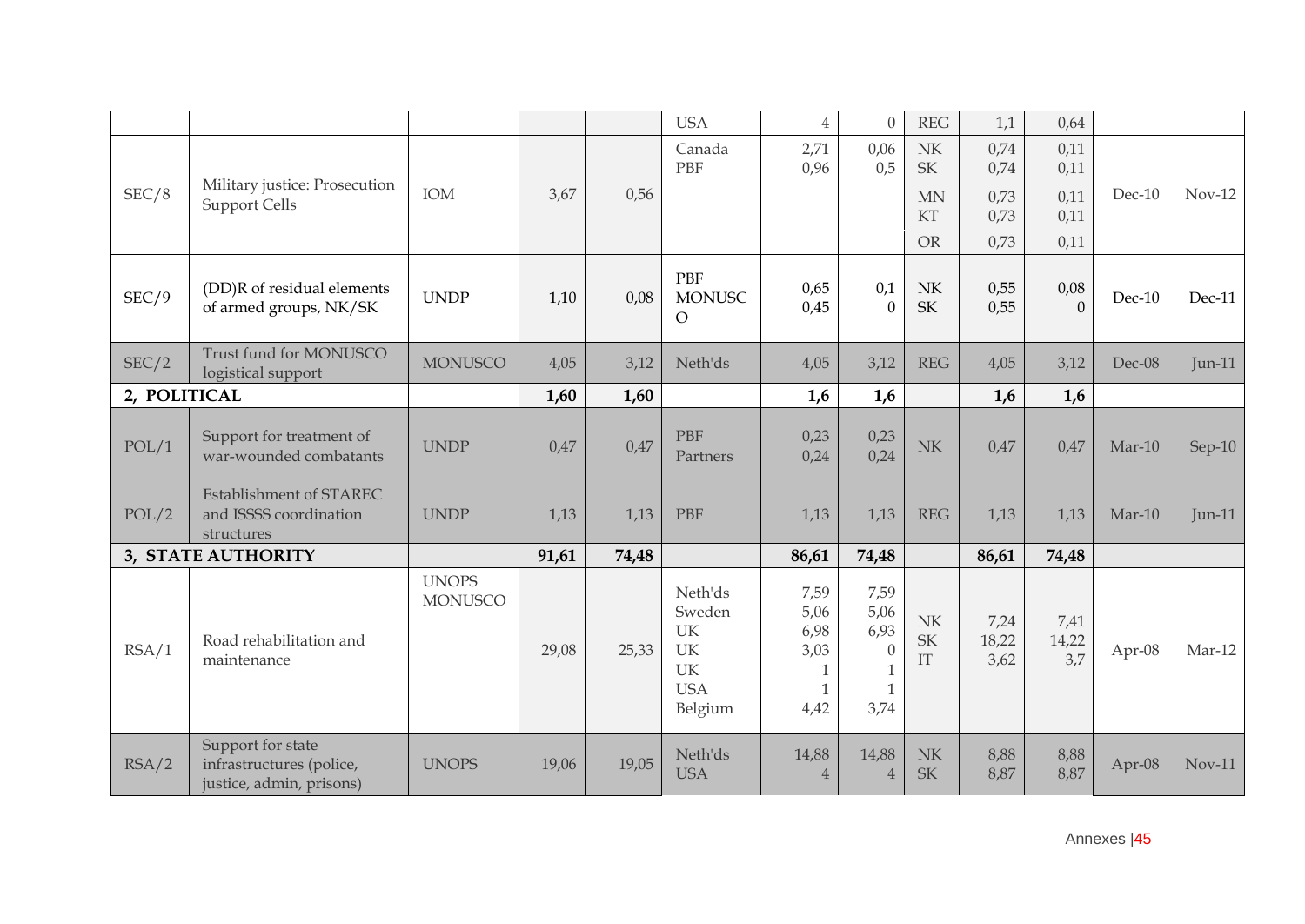|        |                                                                        |                             |      |      | <b>PNUD</b>                                                  | 0,18                             | 0,18                             | $\mathop{\text{IT}}$                                                 | 1,3                    | 1,3                  |          |          |
|--------|------------------------------------------------------------------------|-----------------------------|------|------|--------------------------------------------------------------|----------------------------------|----------------------------------|----------------------------------------------------------------------|------------------------|----------------------|----------|----------|
| RSA/3  | Establishment and<br>deployment of border police<br>in Kivus and Ituri | IOM                         | 8,44 | 7,14 | <b>USA</b><br><b>USA</b><br><b>USA</b><br><b>UK</b><br>Japan | 1,44<br>1,62<br>2,1<br>0,28<br>3 | 1,44<br>1,62<br>0,8<br>0,28<br>3 | $\ensuremath{\text{NK}}\xspace$<br><b>SK</b><br>$\mathop{\text{IT}}$ | 1,98<br>3,4<br>3,06    | 1,5<br>2,64<br>3     | Jan-09   | Mar-03   |
| RSA/4  | Equipment of police<br>commissariats                                   | <b>GTZ</b>                  | 0,50 | 0,50 | Germany                                                      | 0,5                              | 0,5                              | NK<br><b>SK</b>                                                      | 0,27<br>0,23           | 0,27<br>0,23         | Apr-10   | Sep-11   |
| RSA/5  | Rehabilitation of route Fizi-<br>Minembwe-Baraka                       | <b>ACTED</b>                | 4,20 | 4,20 | EC                                                           | 4,2                              | 4,2                              | <b>SK</b>                                                            | 4,2                    | 4,2                  | $Jan-09$ | $Oct-10$ |
| RSA/6  | Deployment of PIR in areas<br>of disengagement                         | IOM                         | 1,88 | 1,88 | Germany                                                      | 1,88                             | 1,88                             | N <sub>K</sub><br><b>SK</b>                                          | 0,75<br>1,13           | 0,75<br>1,13         | May-09   | $Mar-10$ |
| RSA/7  | Construction of police<br>housing NK and SK                            | <b>UNOPS</b><br>IOM         | 3,19 | 3,19 | Sweden                                                       | 3,19                             | 3,19                             | $\ensuremath{\text{NK}}\xspace$<br>SK                                | $\overline{2}$<br>1,19 | 1,95<br>1,24         | Oct-08   | $Jun-11$ |
| RSA/8  | Establishment of 5 Mining<br><b>Trade Centers</b>                      | IOM                         | 1,44 | 1,41 | <b>PBF</b><br>Canada<br>UK                                   | 0,5<br>0,49<br>0,45              | 0,5<br>0,48<br>0,43              | $\ensuremath{\text{NK}}\xspace$<br><b>SK</b>                         | 0,72<br>0,72           | 0,71<br>0,7          | Feb-10   | Dec-11   |
| RSA/9  | Selection, training and<br>deployment of civil<br>administration       | <b>UNDP</b><br><b>UNOPS</b> | 1,50 | 0,56 | PBF                                                          | 1,5                              | 0,56                             | NK<br><b>SK</b><br>$\mathop{\mathrm{IT}}$                            | 0,69<br>0,69<br>0,13   | 0,25<br>0,25<br>0,06 | $Jul-10$ | $Dec-11$ |
| RSA/10 | Support to integration of<br>former armed groups into<br><b>PNC</b>    | <b>UNOPS</b>                | 3,07 | 2,28 | PBF<br>Canada                                                | 2,19<br>0,88                     | 1,79<br>0,49                     | NK                                                                   | 3,07                   | 2,28                 | $Iul-10$ | Mar-12   |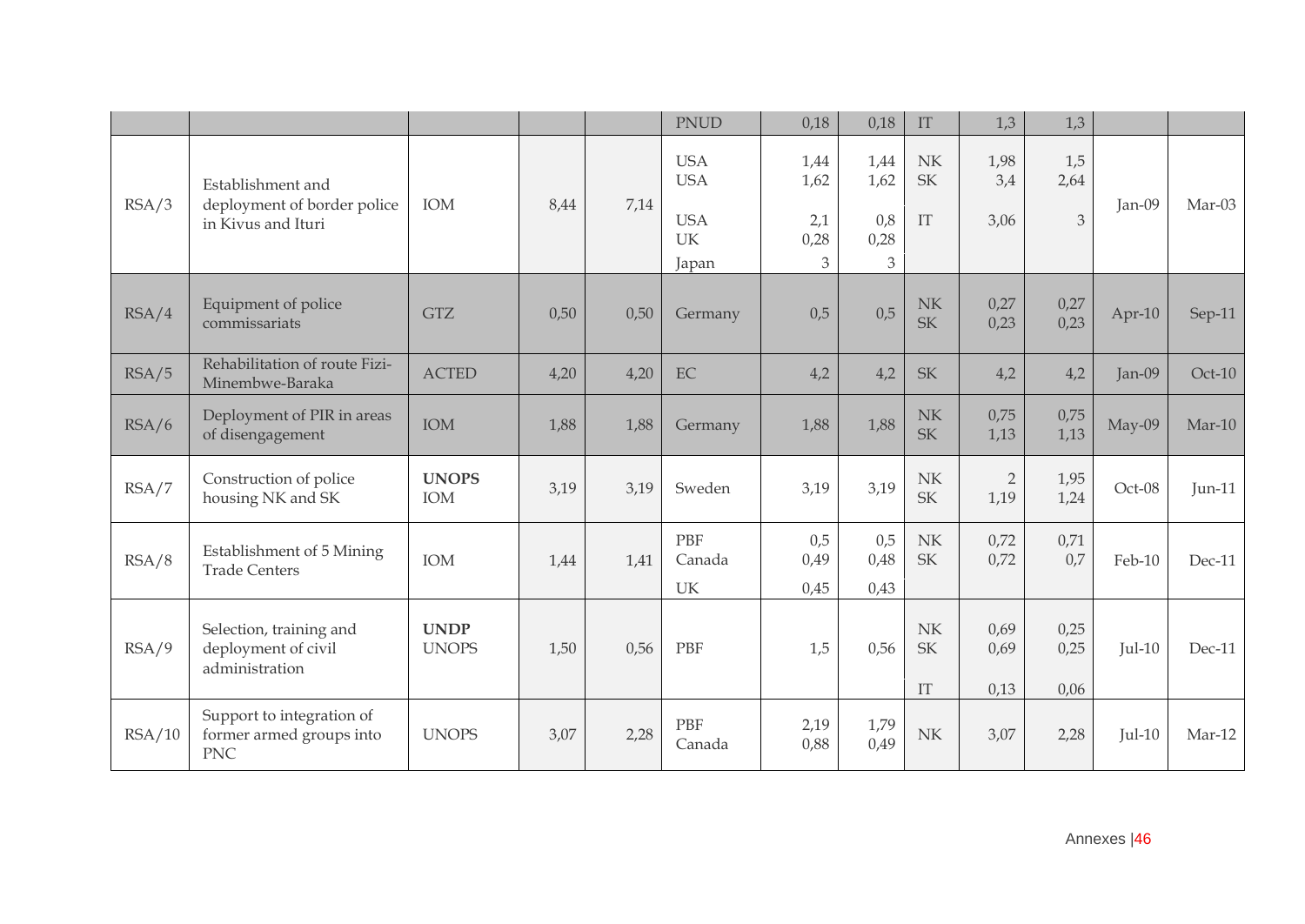| RSA/11 | Funding facility for urgent<br>road rehabilitation needs                 | <b>UNOPS</b>   | 2,30  | 1,36  | PBF<br><b>USA</b>                         | 1,3<br>1       | 1,01<br>0,35   | <b>REG</b>                            | 2,3               | 1,36              | $Dec-10$ | $Dec-11$ |
|--------|--------------------------------------------------------------------------|----------------|-------|-------|-------------------------------------------|----------------|----------------|---------------------------------------|-------------------|-------------------|----------|----------|
| RSA/12 | Civilian justice:<br>reinforcement of penal chain                        | <b>UNDP</b>    | 4,27  | 1,05  | Canada<br>PBF                             | 2,6<br>1,67    | 0,7<br>0,35    | $\ensuremath{\text{NK}}\xspace$<br>SK | 3,64<br>0,63      | 0,52<br>0,53      | Dec-10   | Dec-11   |
| RSA/13 | Reinforcement of police<br>capacity in fight against SV                  | IOM            | 2,98  | 2,45  | <b>USA</b>                                | 2,98           | 2,45           | $\mathop{\text{IT}}$                  | 2,98              | 2,45              | $Jul-10$ | $Jan-12$ |
| RSA/14 | Programme de Bonne<br>Gouvernance (PBG)                                  | <b>DAI</b>     | 2,00  | 2,00  | <b>USA</b>                                | $\overline{2}$ | $\overline{2}$ | <b>SK</b><br><b>MN</b><br><b>REG</b>  | 0,8<br>0,8<br>0,4 | 0,8<br>0,8<br>0,4 | Sep-09   | $Mar-11$ |
|        | Trust fund for MONUSCO<br>logistical support                             | <b>MONUSCO</b> | 2,70  | 2,08  | Neth'ds                                   | 2,7            | 2,08           | <b>REG</b>                            | 2,7               | 2,08              | $Dec-08$ | $Jun-11$ |
| RSA/15 | Training of Mining Police                                                | IOM            | 3,00  |       |                                           |                |                |                                       |                   |                   |          |          |
| RSA/15 | Improving access to mining<br>areas                                      | IOM            | 2,00  |       |                                           |                |                |                                       |                   |                   |          |          |
|        | 4, RETURN, RECOVERY, REINTEGRATION                                       |                | 91,14 | 54,47 |                                           | 91,14          | 54,47          |                                       | 91,14             | 54,47             |          |          |
|        |                                                                          |                |       |       |                                           |                |                |                                       |                   |                   |          |          |
|        |                                                                          |                |       |       | <b>UNICEF</b><br>(NC)<br>France)          | 4,04           | 4,04           | N <sub>K</sub>                        | 3,02              | 3,02              |          |          |
|        |                                                                          |                |       |       | <b>USA</b><br>Neth'ds                     | 2,58<br>3,5    | 2,58<br>3,5    | <b>SK</b><br>IT                       | 4,01<br>4,66      | 4,01<br>4,66      |          |          |
| RRR/2  | Return / reintegration of<br><b>IDPs (UNICEF Pear Plus</b><br>Programme) | <b>UNICEF</b>  | 17,97 | 17,97 | Sweden<br>Spain                           | 6,05<br>1,12   | 6,05<br>1,12   | <b>REG</b>                            | 6,29              | 6,29              | Sep-08   | $May-11$ |
|        |                                                                          |                |       |       | <b>UNICEF</b><br>(NC)<br>Sweden)<br>Japan | 0,23<br>0,45   | 0,23<br>0,45   |                                       |                   |                   |          |          |
|        |                                                                          |                |       |       | <b>PBF</b>                                | 0,92           | 0,78           | N <sub>K</sub>                        | 3,32              | 2,12              |          |          |
|        | Land programme for<br>reintegration and                                  |                |       |       | <b>USA</b>                                | 4,7            | 0,9            | $\ensuremath{\mathsf{SK}}\xspace$     | 1,48              | 0,07              |          |          |
| RRR/3  | community recovery in<br>eastern DRC                                     | <b>HABITAT</b> | 7,38  | 2,96  | Canada                                    | 1,45           | 0,97           | $\rm{IT}$                             | 1,84              | 0,74              | Mar-09   | Dec-12   |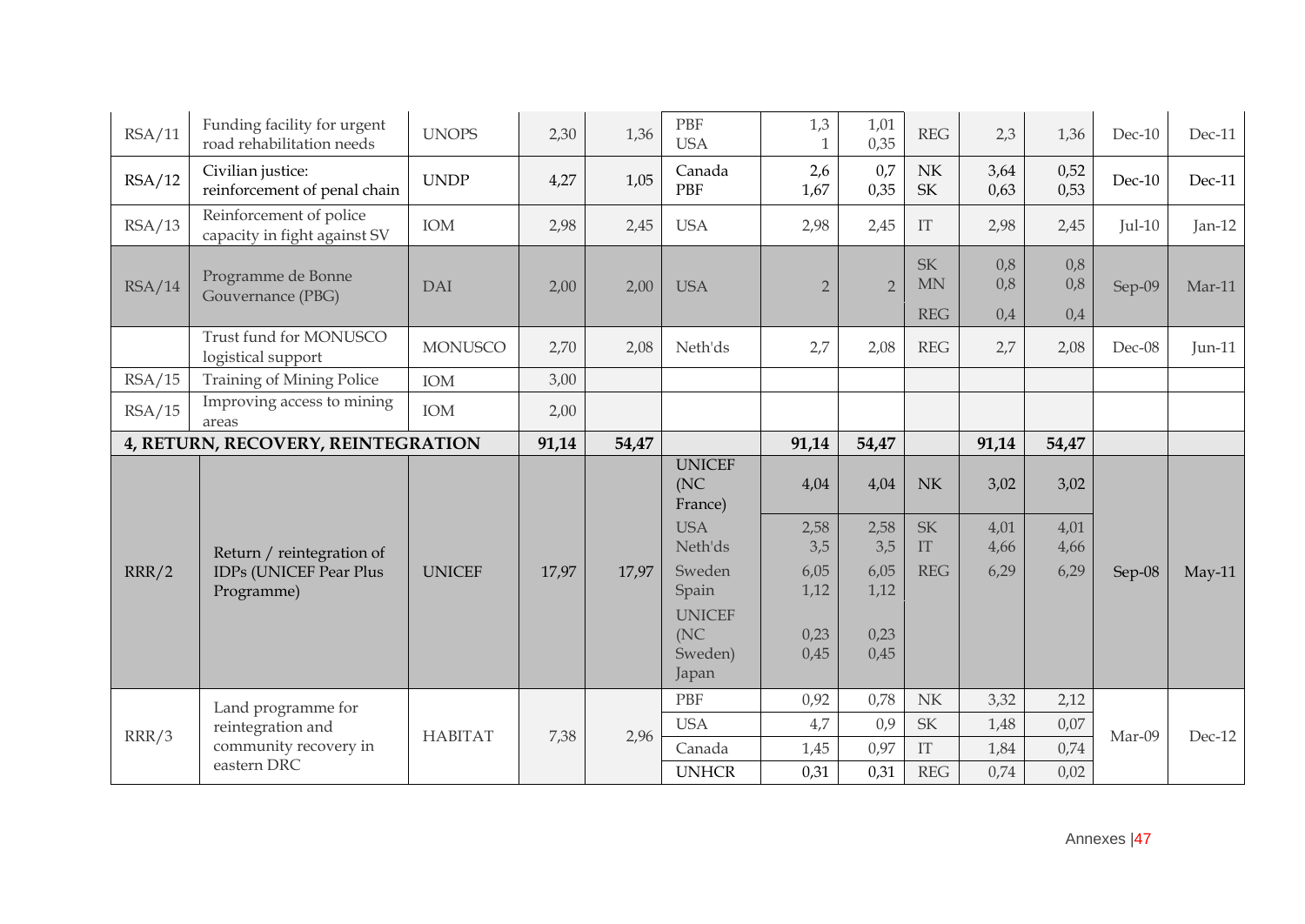| RRR/4         | Programme on return and<br>community reintegration<br><b>SK</b>             | <b>UNICEF</b><br><b>FAO</b><br><b>UNDP</b>                   | 11,20 | 11,20 | Neth'ds                                           | 11,2                                          | 11,2                                         | <b>SK</b>                       | 11,2        | 11,2        | Mar-09    | $Mar-11$   |
|---------------|-----------------------------------------------------------------------------|--------------------------------------------------------------|-------|-------|---------------------------------------------------|-----------------------------------------------|----------------------------------------------|---------------------------------|-------------|-------------|-----------|------------|
| RRR/5         | Program for stabilization<br>and reduction of conflicts<br>in North Kivu    | <b>UNDP</b><br>FAO<br><b>UNICEF</b>                          | 6,35  | 2,50  | Spain<br><b>UNDP</b><br>FAO<br><b>UNICEF</b>      | $\overline{\mathbf{4}}$<br>1,5<br>0,25<br>0,6 | 1,92<br>0,18<br>$\boldsymbol{0}$<br>$\Omega$ | N <sub>K</sub>                  | 6,35        | 2,11        | Jun-09    | Mars<br>12 |
| RRR/6         | Community reintegration<br>and recovery programme                           | <b>UNDP</b><br>FAO                                           | 0,62  | 0,1   | <b>UNDP</b>                                       | 0,62                                          | 0,22                                         | <b>MN</b>                       | 0,62        | 0,22        | Sep-09    | Feb-12     |
| RRR/7         | Promotion of stabilisation<br>& community<br>reintegration                  | <b>MSI</b>                                                   | 9,57  | 9,57  | <b>USA</b>                                        | 9,57                                          | 9,57                                         | NK<br><b>SK</b>                 | 4,97<br>4,6 | 4,97<br>4,6 | Oct-09    | $Nov-11$   |
| RRR/8         | CEPI (Community<br>Empowerment and<br>Peacebuilding in Ituri)               | <b>UNDP</b><br><b>UNICEF</b><br><b>UNHCR</b><br>FAO          | 5,02  | 5.02  | <b>TFHS</b>                                       | 5,02                                          | 4,56                                         | IT                              | 5,02        | 4,56        | Jan-09    | Dec-11     |
| RRR/9         | Structures for pacification<br>and conflict resolution in<br>N <sub>K</sub> | <b>UNHCR</b><br><b>HABITAT</b><br><b>WFP</b><br><b>UNOPS</b> | 4,86  | 4.22  | PBF<br><b>UNHCR</b><br><b>GoDRC</b><br><b>WFP</b> | 2,65<br>2,12<br>0,07<br>0,02                  | 1,95<br>1,83<br>$\mathbf{0}$<br>$\Omega$     | $\ensuremath{\text{NK}}\xspace$ | 4,86        | 3,77        | Aug- $10$ | Dec-11     |
| <b>RRR/10</b> | Integrated bio-economy<br>initiative                                        | <b>UNDP</b>                                                  | 1,27  | 0,58  | PBF<br><b>GoDRC</b><br><b>UNDP</b>                | 0,77<br>0,25<br>0,25                          | 0,33<br>$\theta$<br>0,25                     | SK                              | 1,27        | 0,58        | $Jul-11$  | $Jul-12$   |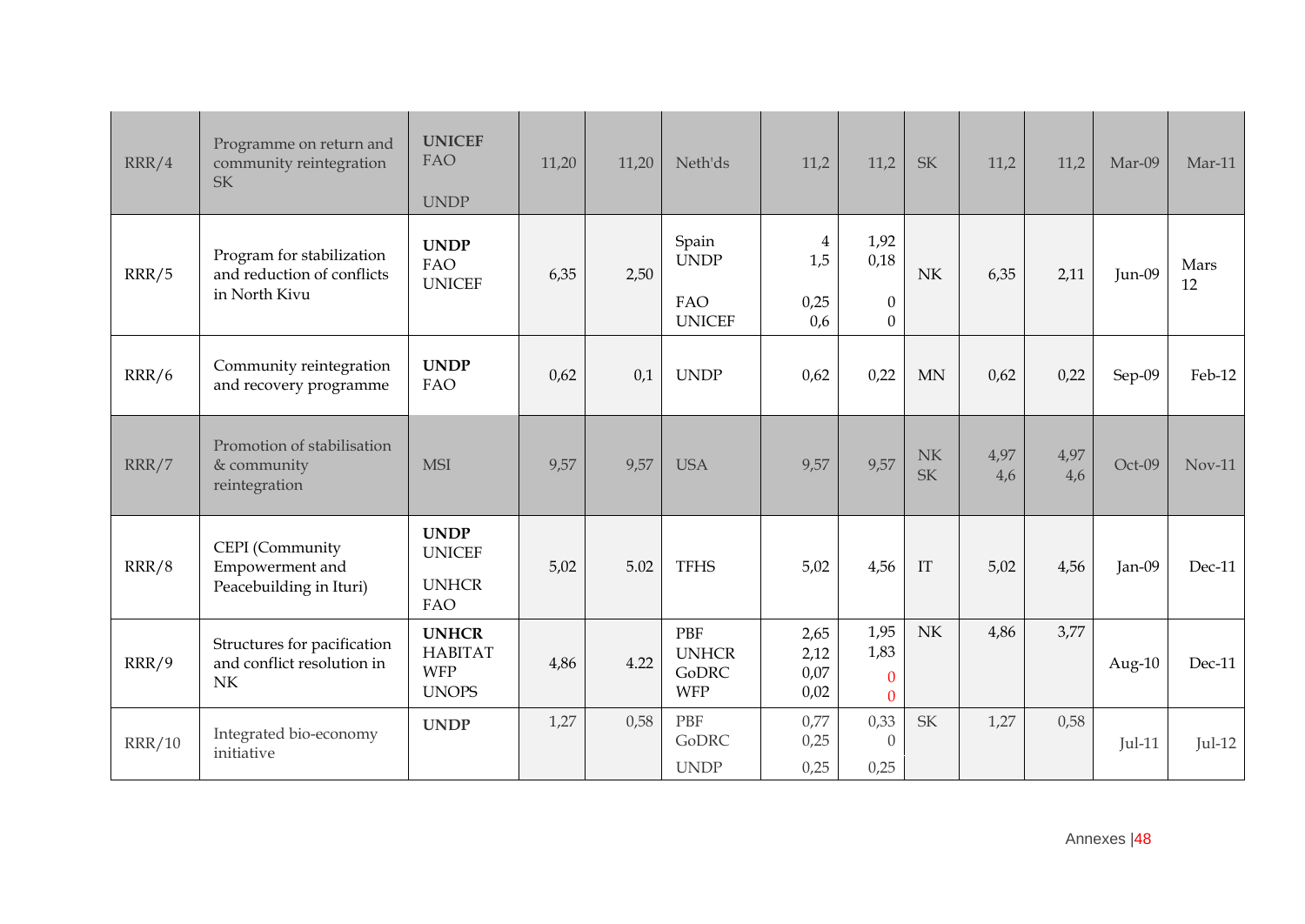| <b>RRR/11</b> | Recovery and economic<br>revival in Maniema                                                                              | <b>UNDP</b><br><b>FAO</b>      | 4,39  | 0,22  | <b>SRFF</b><br><b>UNDP</b>  | 3,99<br>0,4    | 0.22<br>$\theta$ | <b>MN</b>                           | 4,39                 | $\overline{0}$       | $Jul-11$ | $Dec-12$ |
|---------------|--------------------------------------------------------------------------------------------------------------------------|--------------------------------|-------|-------|-----------------------------|----------------|------------------|-------------------------------------|----------------------|----------------------|----------|----------|
| <b>RRR/12</b> | Pilot project for<br>community security                                                                                  | <b>UNDP</b>                    | 2,51  | 2,2   | <b>UNDP</b>                 | 2,51           | 1,53             | $\mathop{\mathrm{IT}}$              | 2,51                 | 1,53                 | $Jun-10$ | Dec-11   |
| <b>RRR/13</b> | Communty recovery and<br>livelihoods                                                                                     | CARE, Int'l<br>Alert, FAO,     | 20,00 |       |                             |                |                  |                                     |                      |                      |          |          |
|               | 5, SEXUAL VIOLENCE                                                                                                       |                                | 37,41 | 14,55 |                             | 37,41          | 14,42            |                                     | 31,45                | 14,01                |          |          |
| CSV/1         | Reinforcement of GoDRC<br>capacity to fight against<br>impunity                                                          | <b>UNOPS</b>                   | 0,93  | 0,70  | <b>SRFF</b>                 | 0,93           | 0,57             | <b>REG</b>                          | 0,93                 | 0,57                 | $Dec-10$ | $Jun-12$ |
| CSV/2         | Protection and prevention                                                                                                | <b>UNHCR</b>                   | 0,76  | 0,76  | <b>SRFF</b>                 | 0,76           | 0,76             | IT<br><b>SK</b>                     | 0,21<br>0,55         | 0,21<br>0,55         | $Jun-10$ | $Sep-11$ |
| CSV/3         | Support to FARDC for<br>reduction of SV                                                                                  | <b>UNFPA</b>                   | 0,79  | 0,25  | <b>SRFF</b>                 | 0,79           | 0,25             | <b>REG</b>                          | 0,79                 | 0,25                 | $Jul-10$ | $Dec-11$ |
| CSV/4         | Extend and improve<br>accessibility of services                                                                          | <b>UNICEF</b><br><b>UNFPA</b>  | 2,26  | 2,26  | <b>SRFF</b>                 | 2,26           | 2,26             | <b>REG</b><br>IT                    | 0,23<br>0,79         | 0,23<br>0,79         | $Jul-10$ | $Jul-11$ |
|               |                                                                                                                          |                                |       |       |                             |                |                  | <b>SK</b>                           | 1,24                 | 1,<br>24             |          |          |
| CSV/5         | Support for data and<br>mapping on SV                                                                                    | <b>UNFPA</b><br><b>MONUSCO</b> | 0,56  | 0,56  | <b>SRFF</b><br><b>UNFPA</b> | 0,5<br>0,06    | 0,5<br>0,06      | $\mathop{\mathrm{IT}}$<br><b>SK</b> | 0,23<br>0,18         | 0,23<br>0,18         | $Jul-10$ | Dec-11   |
|               |                                                                                                                          |                                |       |       |                             |                |                  | <b>REG</b>                          | 0,16                 | 0,16                 |          |          |
| CSV/6         | <b>Ending Sexual Violence by</b><br><b>Promoting Opportunities</b><br>and Individual Rights                              | <b>IRC</b>                     | 7,00  | 4,04  | <b>USA</b>                  | $\overline{7}$ | 4,04             | <b>REG</b><br><b>SK</b><br>NK       | 3,75<br>1,84<br>1,42 | 1,73<br>1,55<br>0,76 | Sep-09   | Sep-12   |
| CSV/7         | Prevention of and<br>Protection Against Sexual<br>and Gender-Based<br>Violence using Behavior<br>Change Communication in | <b>IMC</b>                     | 2,08  | 0,27  | <b>USA</b>                  | 2,08           | 0,27             | <b>REG</b>                          | 2,08                 | 0,27                 | $Sep-10$ | Sep-15   |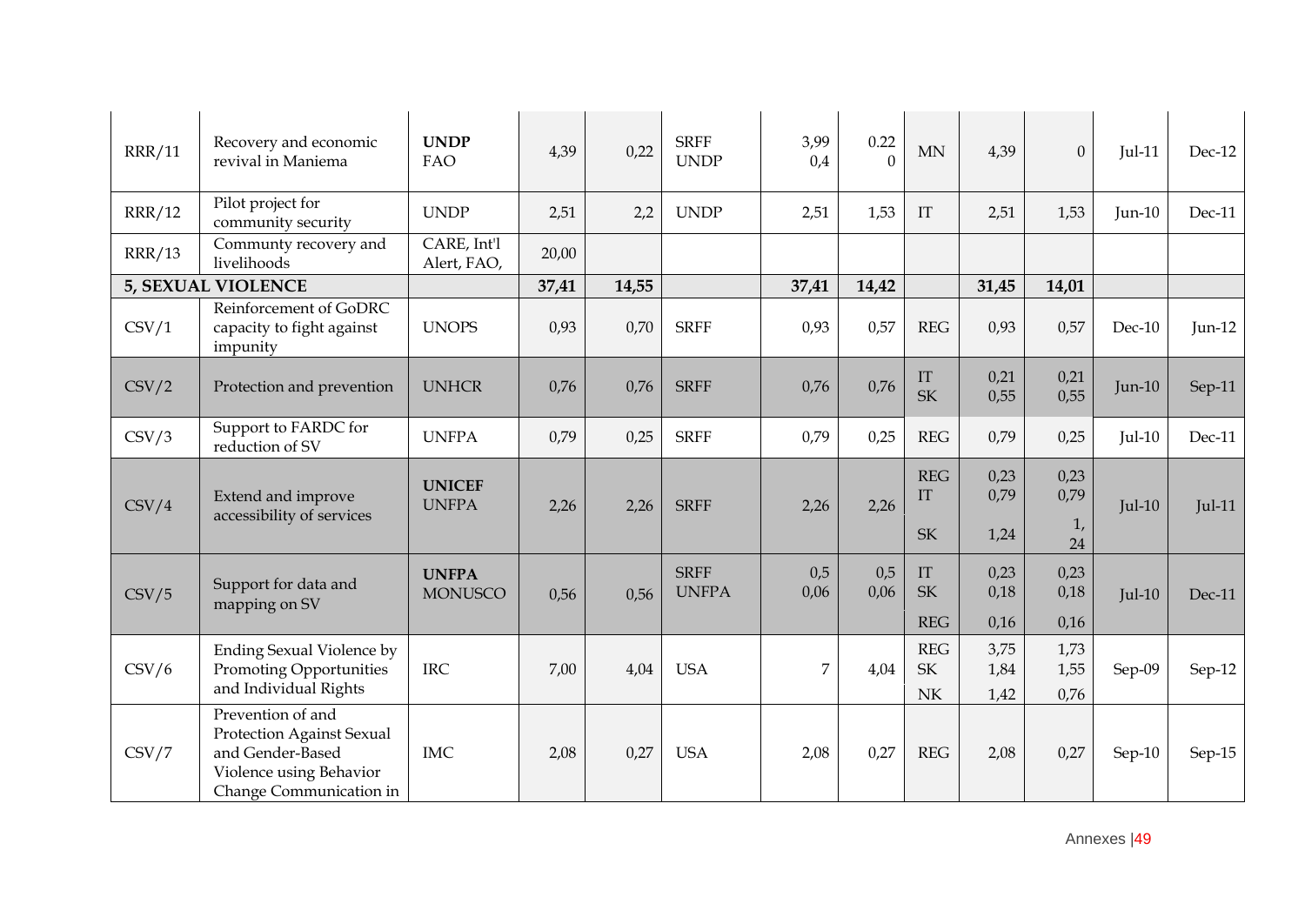|                           | <b>DRC</b>                                                                                        |                |      |      |                |      |      |                                              |                              |                              |          |          |
|---------------------------|---------------------------------------------------------------------------------------------------|----------------|------|------|----------------|------|------|----------------------------------------------|------------------------------|------------------------------|----------|----------|
| CSV/8                     | Care, Access, Safety &<br><b>Empowerment (CASE)</b><br>Program in Eastern Congo                   | <b>IMC</b>     | 2,45 | 0,92 | <b>USA</b>     | 2,45 | 0,92 | <b>REG</b>                                   | 2,45                         | 0,92                         | $Jul-10$ | $Jul-15$ |
| $\text{CSV}/9$            | Ushindi: Overcoming<br>Sexual and Gender Based<br>Violence                                        | <b>IMA</b>     | 8,05 | 1,10 | <b>USA</b>     | 8,05 | 1,1  | NK<br><b>SK</b><br><b>MN</b><br>IT           | 2,68<br>2,68<br>1,79<br>0,89 | 0,12<br>0,37<br>0,37<br>0,24 | $Jul-10$ | $Jul-15$ |
| CSV/10                    | Psychosocial Support and<br>Reintegration of survivors<br>of Sexual and Gender-<br>based Violence | <b>COOPI</b>   | 4,95 | 3,10 | <b>USA</b>     | 4,95 | 3,1  | IT<br><b>MN</b>                              | 2,58<br>2,36                 | 1,91<br>1,18                 | Dec-08   | Dec-11   |
| CSV/11                    | Security, autonomy and<br>socio-economic<br>reintegration for women<br>(PSAR)                     | <b>UNDP</b>    | 1,62 | 1,08 | <b>UNDP</b>    | 1,62 | 0,59 | $\ensuremath{\text{NK}}\xspace$<br><b>SK</b> | 0,69<br>0,93                 | 0,35<br>0,24                 | Oct-09   | $Dec-12$ |
| $CSV -$<br><b>SRFF II</b> | SRFF II - New allocation<br>List of projects available<br>on demand                               | <b>Various</b> | 5.96 |      | <b>SRFF II</b> |      |      |                                              |                              |                              | $Nov-12$ | $Nov-13$ |